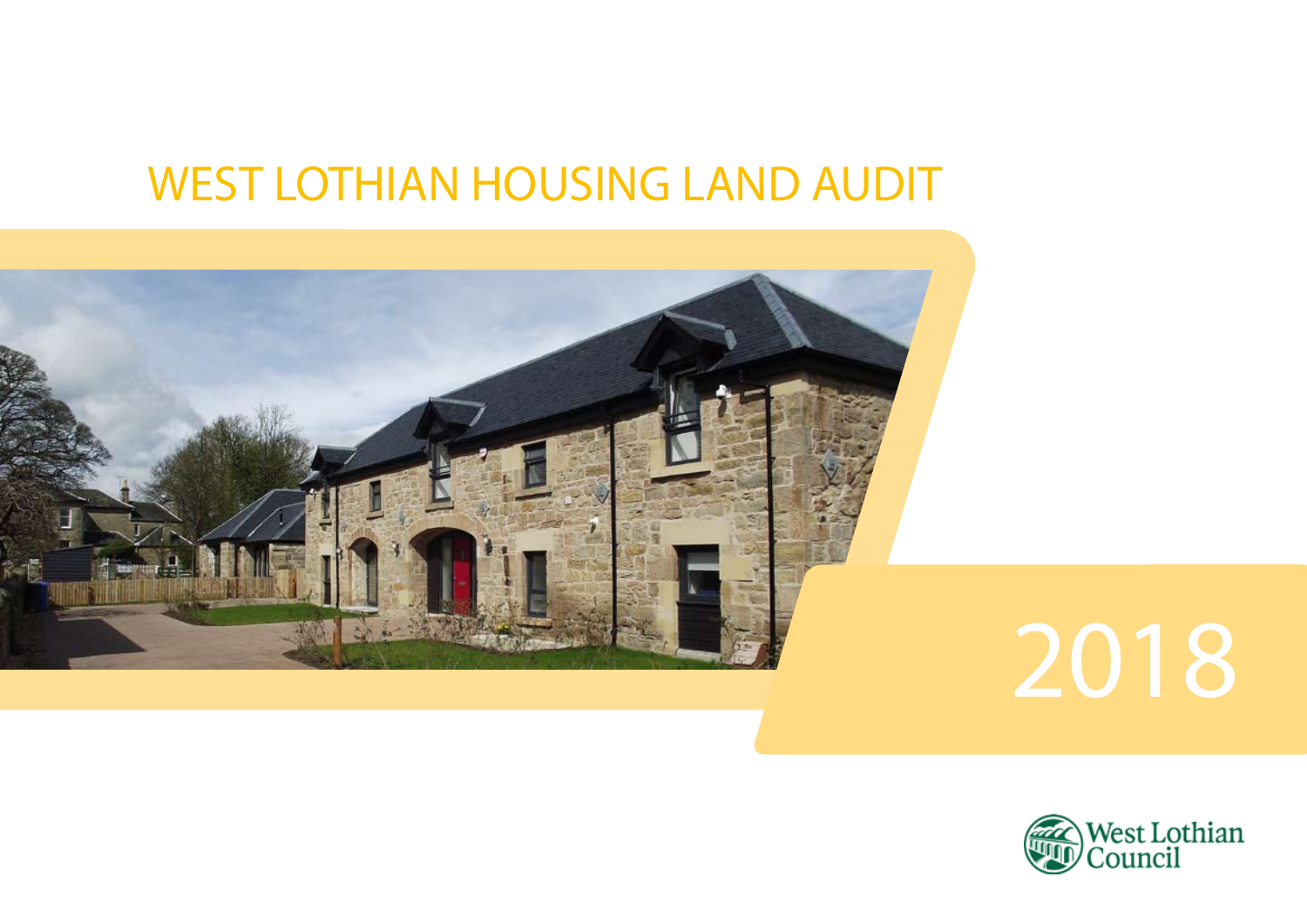## Introduction

Housing Land Audit 2018 (HLA 2018) provides a comprehensive and factual assessment of the current housing land supply within the administrative boundaries of West Lothian Council at 31st March 2018.

The audit is an important source of information for the monitoring of the adopted West Lothian Local Plan 2009 which was in the process of being replaced by the West Lothian Local Development Plan at the audit date.

HLA 2018 seeks to programme future dwelling completions from this supply during the audit period between 2018 up to 2023. It also gives an indication of the likely completions for the two years following the audit period – i.e. between 2023 and 2025 – together with the amount of dwellings expected beyond this period.

The audit has been prepared in line with Scottish Planning Policy 2014 (SPP) and Scottish Government guidance contained within Planning Advice Note (PAN) 2/2010: Affordable Housing and Housing Land Audits (August 2010), which sets out the criteria for the inclusion of sites in the audit, and gives guidance on determining the status of these sites.

## General principles

Sites included within the audit are housing sites under construction, sites with planning permission for housing, sites in the adopted local plan and West Lothian Local Development Plan Proposed Plan post examination modifications and where appropriate, other buildings and land with agreed potential for residential development. All new housing development, redevelopment, conversions and subdivisions are included in the audit, but refurbishment of existing housing stock is excluded.

The audit provides an estimate of future completions from these sources of housing supply over the next five years as well as in to the longer term. The audit comprises a schedule showing housing sites consisting of five or more units; smaller sites are shown as an aggregation and are not shown individually. Separate tables indicate dwelling completions on a site by site basis as well as sites which are constrained and sites which have been removed.

The future completion rates shown in the audit represent completions expected from the established land supply. There are also a number of other sources of land that will provide additional completions that are not accounted for in this audit, for example from constrained sites and from future windfall sites not yet identified.

The estimates of programmed completions are prepared by the council and are subject to consultation with Homes for Scotland, house builders and other public agencies. Housing Land Audit 2018 has been formally agreed with Homes for Scotland.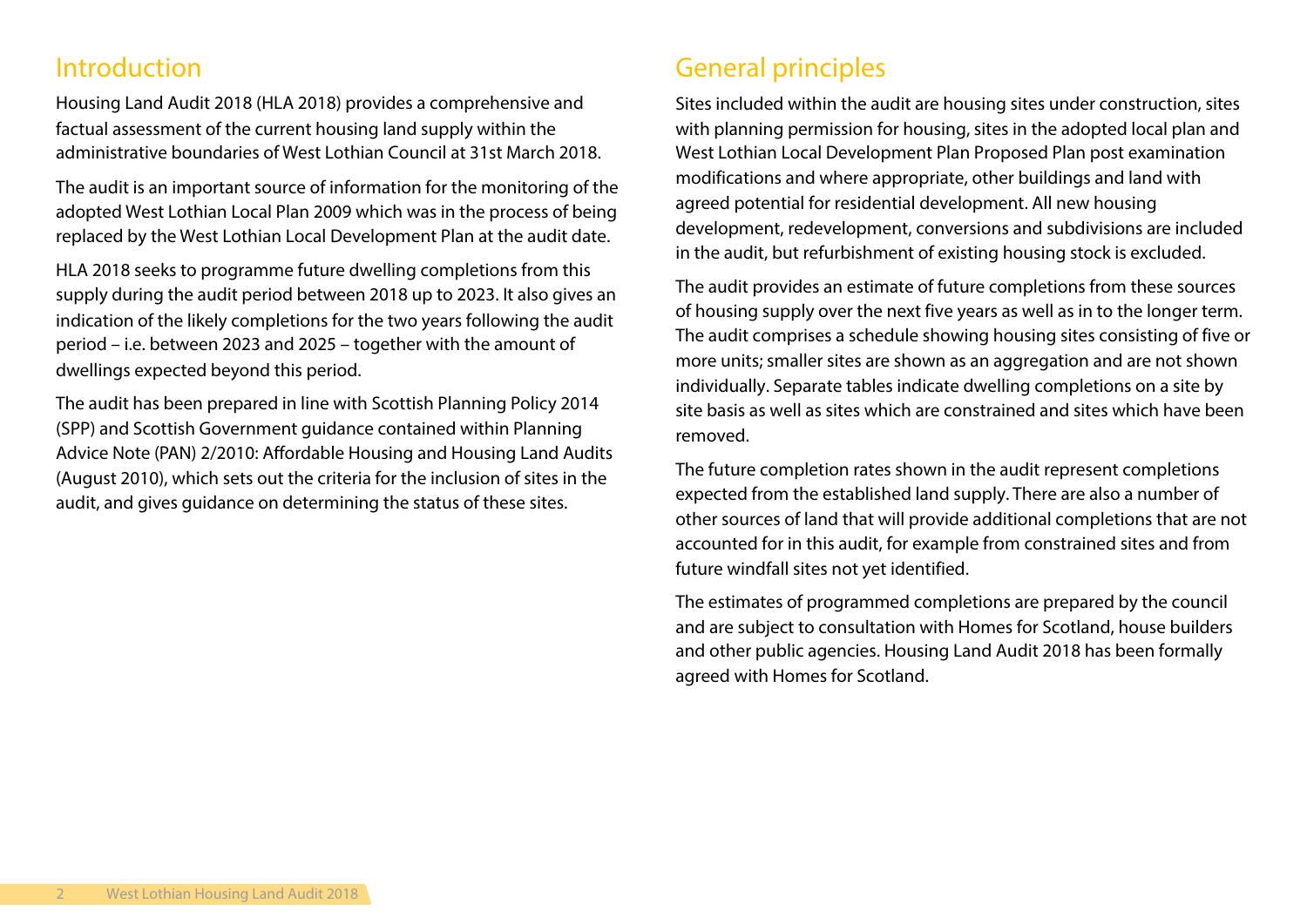# Content of Housing Site Schedules

Sites with a capacity of five or more dwellings contain the following details.

| <b>SITE REF</b>                         | A unique HLA site reference number.                                                                                                                                                                                                                                                                                                                         |
|-----------------------------------------|-------------------------------------------------------------------------------------------------------------------------------------------------------------------------------------------------------------------------------------------------------------------------------------------------------------------------------------------------------------|
| <b>SETTLEMENT</b>                       | The name of the town/village in which the site is located or is nearest to.                                                                                                                                                                                                                                                                                 |
| <b>SITE NAME and ADDRESS</b>            | A street name or, where appropriate, a site marketing name.                                                                                                                                                                                                                                                                                                 |
| <b>DEVELOPER/OWNER</b>                  | The name of the developer or owner if known.                                                                                                                                                                                                                                                                                                                |
| <b>AREA</b>                             | An approximation of the site area expressed in hectares.                                                                                                                                                                                                                                                                                                    |
| Brf/Grf                                 | An indication whether a development site is brownfield or greenfield.                                                                                                                                                                                                                                                                                       |
| <b>SOURCE</b>                           | Identifies sites that originated from the 'Base Supply' (BS) of the now superseded Edinburgh & Lothians Structure Plan, or the<br>West Lothian Local Plan (LP). Sites identified in the Local Development Plan Proposed Plan are identified as 'LDP' and 'Windfall'<br>sites are identified by 'W'.                                                         |
| <b>LATEST CONSENT</b>                   | An indication whether a development site benefits from any planning consent and the nature and date of such a consent.<br>FULL - site has full planning consent for housing<br><b>OUTLINE - site has outline consent</b><br>MSC - matters specified in conditions<br>ARM - approval of reserved matters<br>LP - site is allocated in the adopted local plan |
| U/C                                     | Identifies sites where development is under construction.                                                                                                                                                                                                                                                                                                   |
| <b>TOTAL DWELLINGS</b>                  | The total number of dwellings approved or allocated on the site. Note: This may be an estimate for some sites, especially those<br>with outline or no consent.                                                                                                                                                                                              |
| <b>HOUSES / FLATS</b>                   | The split between the number of houses and flats where known.                                                                                                                                                                                                                                                                                               |
| <b>TOTAL AFFORDABLE</b><br><b>UNITS</b> | An indication of how many units in a development are 'affordable' homes, or, whether a contribution has been made in lieu<br>of provision. Note: Some larger sites may have made provision for affordable housing at the outline planning stage and this<br>may not be reflected subsequently as parcels of land are brought forward for development.       |
| <b>COMPLETIONS</b>                      | The number of dwellings completed (as of 31 March 2018).                                                                                                                                                                                                                                                                                                    |
| <b>REMAINING</b>                        | The number of dwellings still to be built (as of 31 March 2018).                                                                                                                                                                                                                                                                                            |
| <b>EXPECTED COMPLETIONS</b>             | An estimate of annual completions commencing 1st April 2018 for the five-year period 18/19 to 22/23. These columns<br>are followed by a summary column 17/22 and a longer term estimation of completions in column Post 2025.                                                                                                                               |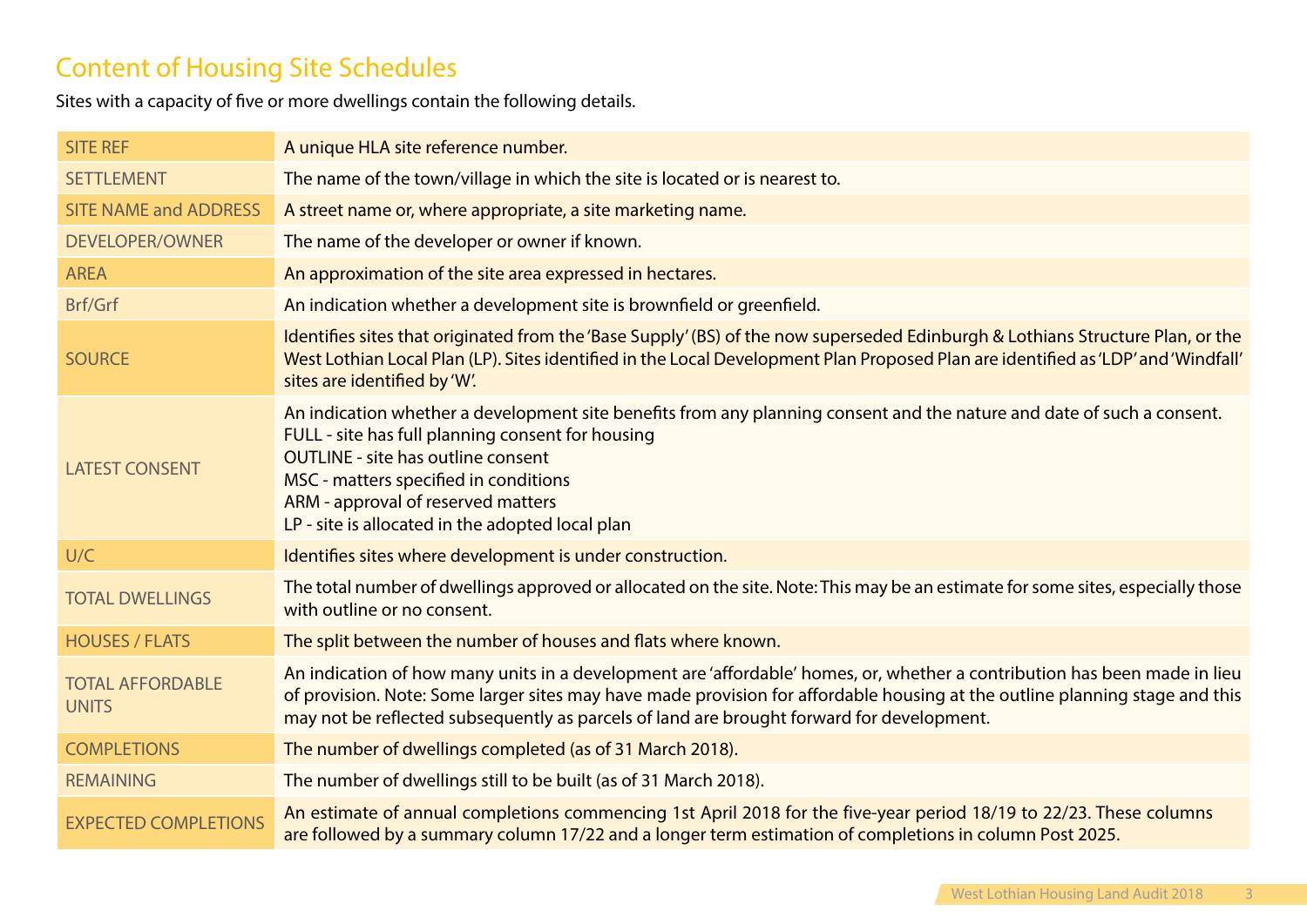

#### **SUMMARY West Lothian Housing Land Audit 2018 (FINAL MAY 2019)**

| <b>All tenures</b>              |              | <b>Housing Land Supply</b> |              |              |       |       |                            | <b>Delivery Programme</b> |       |                |       |             |                |
|---------------------------------|--------------|----------------------------|--------------|--------------|-------|-------|----------------------------|---------------------------|-------|----------------|-------|-------------|----------------|
|                                 | <b>Total</b> | Total                      | All          | <b>Total</b> |       |       |                            |                           |       |                |       |             |                |
| <b>Status</b>                   | site         | affordable                 | completions  | dwellings    |       |       | ◀ Programmed Completions ▶ |                           |       | <b>Total</b>   |       |             |                |
|                                 | capacity     | units                      | by 31/3/2018 | remaining    | 18/19 | 19/20 | 20/21                      | 21/22                     | 22/23 | 18/19 to 22/23 | 23/24 | 24/25       | <b>POST 25</b> |
| <b>Under Construction</b>       | 2,022        | 569                        | 732          | 1,290        | 643   | 456   | 114                        | 42                        | 32    | 1,287          | 0     | $\mathbf 0$ | $\mathbf 0$    |
| <b>Consent</b>                  | 10,270       | 2,444                      | $\mathbf{0}$ | 10,270       | 390   | 651   | 774                        | 850                       | 826   | 3,491          | 769   | 627         | 5,383          |
| <b>No Consent</b>               | 7,745        | 1,801                      | 0            | 7,745        | 0     | 160   | 416                        | 727                       | 819   | 2,122          | 790   | 716         | 4,069          |
|                                 |              |                            |              |              |       |       |                            |                           |       |                |       |             |                |
| <b>Small Sites</b>              | 240          | $\overline{0}$             | 40           | 200          | 40    | 40    | 40                         | 40                        | 40    | 200            | υ     | 0           | $\mathbf{0}$   |
|                                 |              |                            |              |              |       |       |                            |                           |       |                |       |             |                |
| <b>Total Effective Supply</b>   | 20,277       | 4,814                      | 772          | 19,505       | 1,073 | 1,307 | 1,344                      | 1,659                     | 1,717 | 7,100          | 1,559 | 1,343       | 9,452          |
|                                 |              |                            |              |              |       |       |                            |                           |       |                |       |             |                |
| Constrained                     | 3,916        |                            |              |              |       |       |                            |                           |       |                |       |             |                |
|                                 |              |                            |              |              |       |       |                            |                           |       |                |       |             |                |
| <b>Total Established Supply</b> | 24,193       |                            |              |              |       |       |                            |                           |       |                |       |             |                |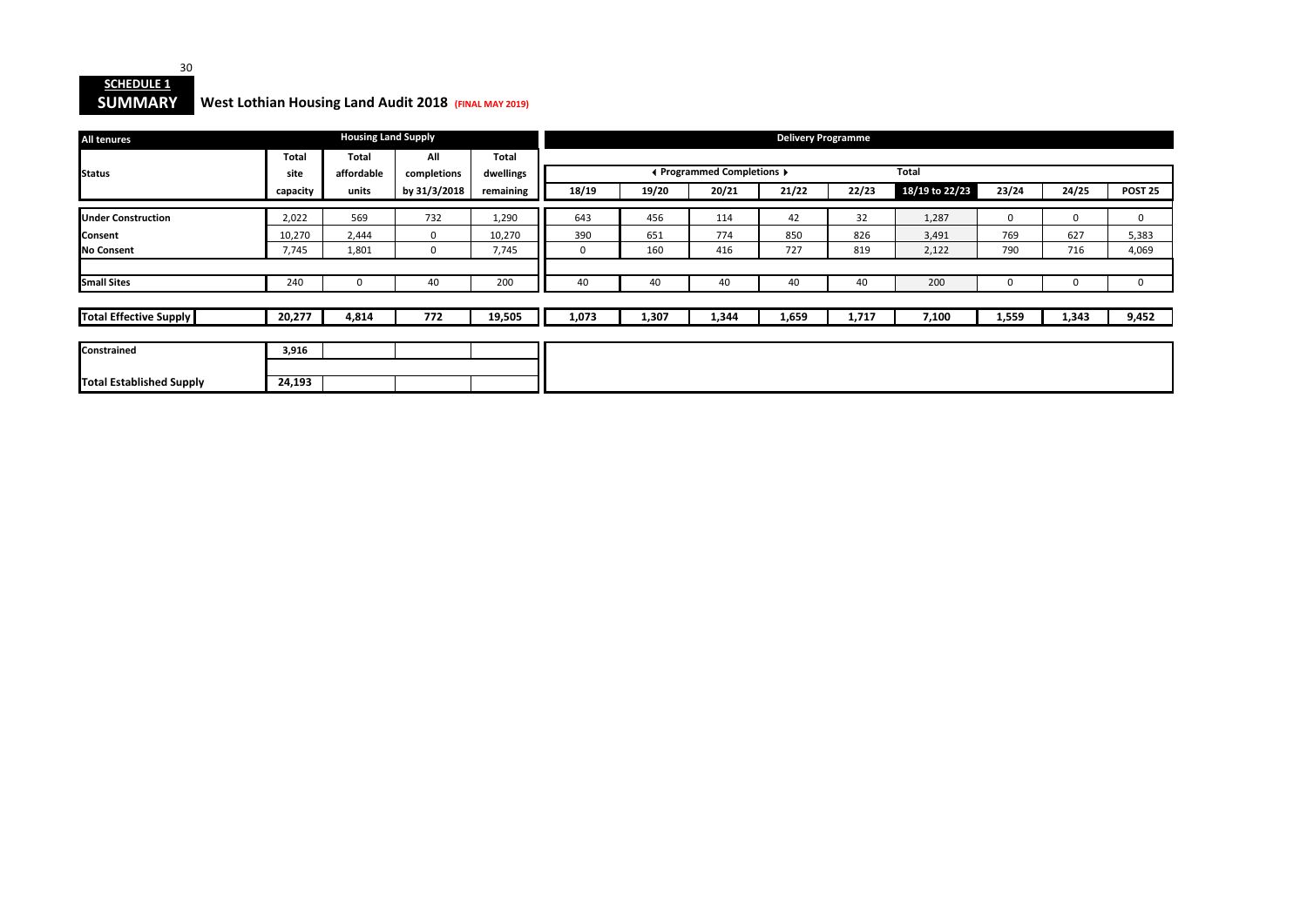**SCHEDULE 2 EFFECTIVE SUPPLY West Lothian Housing Land Audit 2018 (FINAL MAY 2019)**

**"UNCONSTRAINED"**

|                                  |            |                                  |                                                      |                                    |                 |                             |                             |              | Planning    | Planning                      | Planning                     |              |                          |                                                    |                         |                          |                         |                         |                         |                         |                         | Expected                |                         |                         | <b>Total</b>            |                         | Expected                |                         |
|----------------------------------|------------|----------------------------------|------------------------------------------------------|------------------------------------|-----------------|-----------------------------|-----------------------------|--------------|-------------|-------------------------------|------------------------------|--------------|--------------------------|----------------------------------------------------|-------------------------|--------------------------|-------------------------|-------------------------|-------------------------|-------------------------|-------------------------|-------------------------|-------------------------|-------------------------|-------------------------|-------------------------|-------------------------|-------------------------|
|                                  | <b>HLA</b> | LDP                              |                                                      |                                    |                 |                             |                             |              | application | application                   | application                  | Under        | <b>Total No</b>          |                                                    | Affordable              | Affordable               | Private                 | Completions             | Remaining               |                         |                         | completion              |                         |                         | completion              |                         | completion              |                         |
|                                  | reference  | reference                        | <b>Site Name/Location</b>                            | Developer (or owner)               | Gross Area (ha) | <b>Brownfield</b>           | Greenfield                  | Source       | type        | reference                     | date of approval             | construction | of units                 | Flats                                              | units                   | CS/AP                    | Sector                  | at 31/03/2018           | at 01/04/2018           | 18/19                   | 19/20                   | 20/21                   | 21/22                   | 22/23                   | 18/19 to 22/23          | 23/24                   | 24/25                   | <b>POST 25</b>          |
| <b>ADDIEWELL</b>                 |            |                                  |                                                      |                                    |                 |                             |                             |              |             |                               |                              |              |                          |                                                    |                         |                          |                         |                         |                         |                         |                         |                         |                         |                         |                         |                         |                         |                         |
| <b>Housing Market Area WLC02</b> |            |                                  |                                                      |                                    |                 |                             |                             |              |             |                               |                              |              |                          |                                                    |                         |                          |                         |                         |                         |                         |                         |                         |                         |                         |                         |                         |                         |                         |
|                                  | 26/9       | H-AD <sub>3</sub>                | Land north of Loganiea Road                          | Mr & Mrs Doyle                     | 0.4             |                             | $\sim$                      | LDP          |             |                               |                              | $\mathbf{N}$ | $\overline{\phantom{a}}$ |                                                    |                         |                          | $5^{\circ}$             |                         |                         | $\Omega$                |                         |                         |                         | $\mathbf{3}$            |                         | $\overline{2}$          | $\circ$                 | $\bullet$               |
| <b>ARMADALE</b>                  |            |                                  |                                                      |                                    |                 |                             |                             |              |             |                               |                              |              |                          |                                                    |                         |                          |                         |                         |                         |                         |                         |                         |                         |                         |                         |                         |                         |                         |
| <b>Housing Market Area WLC02</b> |            |                                  |                                                      |                                    |                 |                             |                             |              |             |                               |                              |              |                          |                                                    |                         |                          |                         |                         |                         |                         |                         |                         |                         |                         |                         |                         |                         |                         |
|                                  | 1/29c      | H-AM 3                           | <b>Nelson Park/Mallace Avenue</b>                    | WLC                                | 1.60            |                             | $\sim$                      | <b>WLLP</b>  | Full        | 0824/FUL/15                   | 03/07/15                     | $\mathbf N$  | 26                       | 14<br>12                                           | 26                      |                          | $\overline{\mathbf{0}}$ | $\circ$                 | 26                      | $\bullet$               | $\circ$                 | $26\phantom{.0}$        | $\Omega$                | $\bullet$               | 26                      | $\mathbf{0}$            | $\Omega$                | $\overline{\mathbf{0}}$ |
|                                  |            | 8 MA-H                           | <b>Tarrareoch (Remainder)</b>                        | errace Hill/EWP                    | 10.00           |                             | $\mathcal{A}$               | <b>WLLP</b>  | PiP         | 1044/P/08                     | 22/11/10                     | N            | 64                       |                                                    | 40                      |                          | 24                      | $\overline{\mathbf{0}}$ | 64                      | $\overline{\mathbf{0}}$ | $\bullet$               | $\overline{\mathbf{0}}$ | 24                      | 24                      | 48                      | 16                      | $\bullet$               | $\overline{\mathbf{0}}$ |
|                                  |            |                                  | Land at Southdale Avenue                             | ellway Homes                       | 3.60            |                             | $\mathcal{A}$               | <b>WLLP</b>  | PiP         | 1044/P/08 &<br>0171/MSC/18    | 22/11/10                     | $\mathbf N$  | 67                       | 67                                                 | $\bullet$               |                          | 67                      | $\bullet$               | 67                      | $\bullet$               | 16                      | 40                      | 11                      | $\bullet$               | 67                      | $\bullet$               | $\overline{\mathbf{0}}$ | $\bullet$               |
|                                  |            | <b>H-AM 12</b>                   | Standhill (North)                                    | The trustees of the woodhead trust | 12.80           |                             | $\mathcal{L}_{\mathcal{A}}$ | <b>WLLP</b>  | PiP         | 0020/P/16                     |                              | $\mathbf{N}$ | 300                      |                                                    | 75                      |                          | 225                     | $\mathbf{0}$            | 300                     | $\bullet$               | $\bullet$               | $\bullet$               | 36                      | 36                      | 72                      | 36                      | 36                      | 156                     |
|                                  |            |                                  |                                                      |                                    |                 |                             | $\sim$                      |              |             | 0020/P/16&<br>0047/FUL/16 &   |                              |              |                          |                                                    |                         |                          |                         |                         |                         |                         |                         |                         |                         |                         |                         | $\overline{0}$          |                         | $\bullet$               |
|                                  |            | <b>H-AM 13</b><br><b>H-AM 14</b> | <b>Standhill (South)</b>                             | vant Homes                         | 6.30            |                             |                             | <b>WLLP</b>  | Full        | 0127/FUL/18                   | 23/11/17                     | $\mathbf N$  | 110                      |                                                    | 28                      |                          | 82                      | $\overline{\mathbf{0}}$ | 110                     | $\overline{\mathbf{0}}$ | 38                      | 36                      | 30                      | $6\overline{6}$         | 110                     |                         | $\bullet$               |                         |
|                                  |            |                                  | <b>Trees Farm remainder</b>                          |                                    | 26.60           |                             | $\mathcal{A}$               | <b>WLLP</b>  | PiP         | 1044/P/08<br>1044/P/08&       | 22/11/10                     | $\mathbf{N}$ | 104                      |                                                    | 26                      |                          | 78                      | $\bullet$               | 104                     | $\mathbf{0}$            | $\circ$                 | $\overline{\mathbf{0}}$ | 24                      | 24                      | 48                      | 24                      | 24                      | 8 <sup>1</sup>          |
|                                  |            |                                  | Southdale Avenue and Southdale Way                   | <b>EWP</b>                         |                 |                             | $\checkmark$                | <b>WLLP</b>  | PiP         | 0467/MSC/17                   | 22/11/10                     | $\mathbf N$  | 150                      |                                                    | 38                      |                          | 112                     | $\mathbf{0}$            | 150                     | $\mathbf{0}$            | $\overline{\mathbf{0}}$ | 24                      | 24                      | 24                      | 72                      | 24                      | 24                      | 30                      |
|                                  | 1/41       | <b>H-AM 16</b>                   | <b>Mayfield Drive</b>                                | <b>WLC</b>                         | 0.80            | $\sim$                      |                             | <b>LDP</b>   | Full        | 0444/FUL/15                   | 18/08/15                     | Y            | 22                       | 14<br>$\mathbf{R}$                                 | 22                      |                          | $\circ$                 | $\mathbf{0}$            | 22                      | 22                      | $\mathbf{0}$            | $\mathbf{0}$            |                         | $\overline{\mathbf{0}}$ | 22                      | $\Omega$                | $\Omega$                | $\mathbf{0}$            |
|                                  | 1/42       | <b>H-AM 18</b>                   | <b>Stonerigg Farm</b>                                | A & J Gilchrist                    | 0.80            |                             | $\mathcal{L}$               | W            | PiP         | 0542/P/12                     | 03/08/15                     | N            | 11                       | 11<br>$\overline{\mathbf{0}}$                      | $\overline{0}$          | $\mathsf{cs}$            | 11                      | $\overline{\mathbf{0}}$ | 11                      | $\overline{\mathbf{0}}$ | $\bullet$               | $\bullet$               | $-5$                    | 6                       | 11                      | $\overline{\mathbf{0}}$ | $\bullet$               | $\overline{\mathbf{0}}$ |
|                                  |            | <b>H-AM 19</b>                   | <b>Tarrareoch Farm</b>                               | <b>EWP Investments Ltd</b>         | 44.40           |                             | $\mathcal{L}$               | <b>LDP</b>   | PiP         | 1044/P/08                     | 22/11/10                     | $\mathbf N$  | 320                      |                                                    | 80                      |                          | 240                     | $\mathbf{0}$            | 320                     | $\bullet$               | $\bullet$               | $\bullet$               | $\mathbf{0}$            | $\bullet$               | $\Omega$                | $\bullet$               | 24                      | 296                     |
|                                  | 1/40       |                                  | <b>Bathville Cross (redevelopment) Phase 4</b>       | <b>WLC</b>                         |                 | $\mathcal{L}_{\mathcal{L}}$ |                             | w            | Full        | 0201/FUL/15                   | 05/05/15                     | Y            | $\overline{\mathbf{3}}$  | $\overline{\mathbf{0}}$<br>$\overline{\mathbf{3}}$ | $\overline{\mathbf{3}}$ |                          | $\bullet$               | $\overline{\mathbf{0}}$ | $\overline{\mathbf{3}}$ | $\mathbf{0}$            | $\overline{\mathbf{3}}$ | $\bullet$               | $\overline{\mathbf{0}}$ | $\bullet$               | $\overline{\mathbf{3}}$ | $\overline{\mathbf{0}}$ | $\overline{\mathbf{0}}$ | $\overline{\mathbf{0}}$ |
|                                  |            |                                  | Bathville Cross Phase 5 1 - 27 Station Road          | VLC                                |                 | $\checkmark$                |                             | W            | Full        | 0353/FUL/15<br>0447/P/98&     | 22/06/15<br>19/01/2005 &     | Y            |                          | 9                                                  |                         |                          | $\bullet$               | $\bullet$               | 9                       | $\bullet$               | 9                       | $\mathbf{0}$            |                         | $\bullet$               |                         | $\mathbf{0}$            |                         | $\bullet$               |
|                                  | 1/37       | H-LW <sub>2</sub>                | Craigengall Farm (Lowland Crofts)(by West Calder)    | <b>M&amp;M Quality Homes</b>       | 13.60           |                             | $\checkmark$                | W            | PiP         | 0229/FUL/17                   | 11/05/2017                   | $\mathbf{v}$ | 11                       | 11<br>$\overline{\mathbf{0}}$                      | $\bullet$               |                          | 11                      | $\overline{7}$          | $\overline{4}$          | $\mathbf{1}$            | $\mathbf{1}$            | $\mathbf{1}$            | $\overline{1}$          | $\bullet$               | $\overline{4}$          | $\overline{\mathbf{0}}$ | $\bullet$               | $\overline{\mathbf{0}}$ |
|                                  | 1/43       |                                  | 7 North Street                                       | WLDA                               | 0.25            | $\sim$                      |                             | $\mathbf w$  | Full        | 0941/FUL/15                   | 13/09/16                     | N            | 19                       | 19<br>$\bullet$                                    | $\bullet$               | cs                       | 19                      | $\Omega$                | 19                      | 19                      | $\bullet$               | $\bullet$               | $\overline{\mathbf{0}}$ | $\bullet$               | 19                      | $\bullet$               | $\overline{\mathbf{0}}$ | $\bullet$               |
| <b>BATHGATE</b>                  |            |                                  |                                                      |                                    |                 |                             |                             |              |             |                               |                              |              |                          |                                                    |                         |                          |                         |                         |                         |                         |                         |                         |                         |                         |                         |                         |                         |                         |
| <b>Housing Market Area WLC02</b> |            |                                  |                                                      |                                    |                 |                             |                             |              |             |                               |                              |              |                          |                                                    |                         |                          |                         |                         |                         |                         |                         |                         |                         |                         |                         |                         |                         |                         |
|                                  | 2/106      | <b>H-BA1</b>                     | Balmuir Road (former Woodthorpe Garden Centre)       | & H Brown                          | 0.8             | $\mathcal{L}_{\mathcal{A}}$ |                             | W            | ARM         | 0128/ARM/08                   | 06/01/2010                   | Y            | 11                       | 11<br>$\bullet$                                    | $\mathbf{0}$            |                          | 11                      | $\overline{\mathbf{0}}$ | 11                      | 11                      | $\mathbf{0}$            | $\mathbf{0}$            | $\overline{0}$          | $\overline{0}$          | $11\,$                  | $\mathbf{0}$            | $\bullet$               | $\mathbf{0}$            |
|                                  | 2/66(20)   | <b>H-BA2</b>                     | Wester Inch, Area BB (land east of Meikle Inch Lane) | <b>Taylor Wimpey</b>               | 1.81            | $\mathcal{L}_{\mathcal{A}}$ |                             | <b>BS</b>    | MSC         | 0803/MSC/14                   | 10/03/15                     | Y            | 78                       | 78<br>$\overline{\mathbf{0}}$                      | $\bf{0}$                | AP                       | 78                      | 21                      | 57                      | 52                      | $5 -$                   | $\bullet$               | $\bf{0}$                | $\bullet$               | 57                      | $\bullet$               | $\bullet$               | $\bullet$               |
|                                  | 2/69       | H-BA 5                           | <b>Napier Avenue</b>                                 | <b>BB Developments Ltd</b>         | 3.20            |                             | $\checkmark$                | <b>WLLP</b>  | Full        | 0614/FUL/08                   | 28/08/13                     | N            | 10                       | 10<br>$\bullet$                                    | $\circ$                 | $\mathsf{CS}\phantom{0}$ | 10                      | $\bullet$               | 10                      | $\overline{\mathbf{0}}$ | $\bullet$               | $\mathbf{0}$            | $\bullet$               | 10                      | 10                      | $\bf{0}$                | $\bullet$               | $\overline{\mathbf{0}}$ |
|                                  | 2/66(19)   | <b>H-BA11</b>                    | Wester Inch, Phases 1 & 2                            | MLC.                               | 4.30            | $\mathcal{L}$               |                             | <b>BS</b>    | MSC         | 0151/MSC/15                   | 15/05/15                     | $\mathbf N$  | 86                       | 54<br>32                                           | 86                      |                          | $\Omega$                | $\Omega$                | 86                      | 10                      | 76                      | $\bullet$               | $\Omega$                | $\overline{\mathbf{0}}$ | 86                      | $\Omega$                | $\Omega$                | $\bullet$               |
|                                  | 2/100      | <b>H-BA 13</b>                   | Jarvey street                                        | Junedin Canmore                    | 0.43            | $\checkmark$                |                             | <b>WLLP</b>  | Full        | 0645/FUL/15                   | 23/08/16                     | $\mathbb{N}$ | 42                       | $\bullet$<br>42                                    | 42                      |                          | $\bullet$               | $\overline{a}$          | 42                      | 42                      | $\bullet$               | $\bullet$               | $\Omega$                | $\bullet$               | 42                      | $\Omega$                | $\bullet$               | $\bullet$               |
|                                  | 2/101a     | <b>H-BA 16</b>                   | Former Edgar Allen Works, Whitburn Road (Site A)     | Maple Oak PLC                      | 2.70            | $\epsilon$                  |                             | W            | MSC         | 0748/MSC/12                   | 20/09/13                     | N            | 170                      | 107<br>63                                          | $\Omega$                | <b>AP</b>                | 170                     | $\Omega$                | 170                     | $\Omega$                | $\mathbf{0}$            | $\overline{\mathbf{0}}$ | 24                      | 48                      | 72                      | 48                      | 48                      | $\overline{2}$          |
|                                  | 2/101b     | <b>H-BA 17</b>                   | Former Edgar Allen Works, Whitburn Road (Site B)     | Maple Oak PLC                      | 1.20            | $\checkmark$                |                             | W            | PiP         | 1119/P/03                     | 10/03/04                     | $\mathbf N$  | 30                       | 30<br>$\overline{0}$                               | 30                      |                          | $\overline{\mathbf{0}}$ | $\bullet$               | 30 <sub>2</sub>         | $\bullet$               | $\bullet$               | $\bullet$               | $\circ$                 | $\overline{\mathbf{0}}$ | $\overline{0}$          | $\bullet$               | $\overline{0}$          | 30                      |
|                                  | 2/101c     | <b>H-BA 17</b>                   | Whitburn Road (Site C)                               | Aaple Oak PLC                      | 0.82            | $\sim$                      |                             | <b>WLLP</b>  | Full        | 0083/FUL/09                   |                              | $\mathbf N$  | 28                       | $\overline{\mathbf{0}}$<br>28                      | $\overline{a}$          |                          | 24                      | $\overline{\mathbf{0}}$ | 28                      | $\bullet$               | $\bullet$               | $\bullet$               | $\circ$                 | $\overline{\mathbf{0}}$ | $\mathbf{0}$            | $\bullet$               | $\overline{\mathbf{0}}$ | 28                      |
|                                  |            |                                  |                                                      |                                    |                 | $\mathcal{L}$               |                             |              | Full        |                               |                              | $\,$ N       | 14                       | $\overline{\mathbf{0}}$<br>14                      | $\bullet$               |                          |                         | $\overline{\mathbf{0}}$ |                         | $\bullet$               |                         | $\mathbf{0}$            | $\mathbf{0}$            | $\bullet$               |                         | $\mathbf{0}$            | $\circ$                 |                         |
|                                  | 2/109      | <b>H-BA 18</b>                   | 9 Hardhill Road (former Creamery garage)             | Mr Leyden                          | 0.12            | $\sim$                      |                             | W            |             | 0635/FUL/16                   |                              |              |                          |                                                    |                         | $\mathsf{cs}$            | 14                      |                         | 14                      |                         | 14                      |                         |                         |                         | 14                      |                         | $\sim$                  | $\overline{\mathbf{0}}$ |
|                                  | 2/114      | <b>H-BA 24</b>                   | Guildiehaugh Depot                                   |                                    | 4.40            |                             |                             | LDP          |             |                               |                              | $\mathbf N$  | 79                       |                                                    | 79                      |                          |                         | $\mathbf{0}$            | 79                      | $\mathbf{0}$            | $\mathbf{0}$            | 39                      | 40                      | $\overline{\mathbf{0}}$ | 79                      | $\Omega$                |                         | $\bullet$               |
|                                  | 2/116      | <b>H-BA 26</b>                   | <b>Blackburn Road</b>                                |                                    | 0.40            |                             |                             | <b>LDP</b>   |             |                               |                              | $\mathbf N$  | 10                       |                                                    | $\Omega$                | $\mathsf{CS}\phantom{0}$ | 10                      | $\circ$                 | 10                      | $\mathbf{0}$            | $\mathbf{0}$            | $\overline{\mathbf{0}}$ | $\mathbf{r}$            | $\mathbf{0}$            | $\Omega$                | $\mathbf{0}$            | 10                      | $\bullet$               |
|                                  | 2/117      | <b>H-BA 27</b>                   | Whitburn Road (former abbatoir)                      | <b>APB Food Group</b>              | 6.50            | $\overline{\phantom{a}}$    |                             | <b>LDP</b>   |             |                               |                              | $\mathbf N$  | 100                      |                                                    | 15                      |                          | 85                      | $\overline{\mathbf{0}}$ | 100                     | $\bullet$               | $\bullet$               | $\bullet$               | 24                      | 24                      | 48                      | 26                      | 26                      | $\bullet$               |
|                                  | 2/119      | <b>H-BA 29</b>                   | <b>Glasgow Road</b>                                  | Ar J Bryce                         | 0.50            | $\checkmark$                |                             | <b>LDP</b>   |             | 0248/FUL/08                   |                              | $\mathbf{N}$ | 53                       | $\overline{\mathbf{0}}$<br>53                      | 8                       |                          | 45                      | $\mathbf{0}$            | 53                      | $\mathbf{0}$            | $\bullet$               | $\circ$                 | 26                      | 27                      | 53                      | $\bullet$               | $\mathbf{0}$            | $\bullet$               |
|                                  | 2/120      |                                  | 30 Main Street                                       | Centre Point Church                | 0.13            | $\mathcal{L}_{\mathcal{L}}$ |                             | $\mathsf{w}$ | PiP         | 0906/P/15                     | 01/02/17                     |              | $12\,$                   | $\bullet$<br>12                                    |                         |                          | $12$                    |                         | 12                      |                         |                         |                         |                         | $12\,$                  | $12$                    | $\bullet$               | $\bullet$               | $\bullet$               |
| <b>BLACKBURN</b>                 |            |                                  |                                                      |                                    |                 |                             |                             |              |             |                               |                              |              |                          |                                                    |                         |                          |                         |                         |                         |                         |                         |                         |                         |                         |                         |                         |                         |                         |
| <b>Housing Market Area WLC02</b> |            |                                  |                                                      |                                    |                 |                             |                             |              |             |                               |                              |              |                          |                                                    |                         |                          |                         |                         |                         |                         |                         |                         |                         |                         |                         |                         |                         |                         |
|                                  | 3/26       | $H-BB7$                          | Redhouse West (Blackburnhall Road)                   | <b>WLC</b>                         | 3.26            |                             | $\mathcal{L}$               | <b>WLLP</b>  | Full        | 0695/FUL/14                   | 06/03/15                     | Y            | 100                      | 52<br>48                                           | 100                     |                          | $\bullet$               | 55                      | 45                      | 45                      | $\Omega$                | $\Omega$                | $\mathbf{r}$            | $\mathbf{0}$            | 45                      | $\bullet$               | $\bullet$               | $\bullet$               |
| <b>BLACKRIDGE</b>                |            |                                  |                                                      |                                    |                 |                             |                             |              |             |                               |                              |              |                          |                                                    |                         |                          |                         |                         |                         |                         |                         |                         |                         |                         |                         |                         |                         |                         |
| <b>Housing Market Area WLC02</b> | 31/5a      | $H-BL1$                          | Harthill Road (Site A), (Allison Gardens)            | Southvale Homes                    | 11.40           |                             |                             |              |             | 0484/06                       | 29/05/2006 (1/3/17;          |              | 136                      |                                                    | 19                      |                          | 117                     | 92                      | 44                      | 20                      | 20                      | -4                      |                         |                         | 44                      |                         |                         | $\mathbf{0}$            |
|                                  |            |                                  |                                                      |                                    |                 |                             |                             |              |             | (0023/FUL/17;<br>0402/FUL/17; | 9/8/17; 30/11/17;<br>11/1/18 |              |                          |                                                    |                         |                          |                         |                         |                         |                         |                         |                         |                         |                         |                         |                         |                         |                         |
|                                  |            |                                  |                                                      |                                    |                 |                             |                             |              |             | 0803/FUL/17;<br>0885/FUL/17;  |                              |              |                          |                                                    |                         |                          |                         |                         |                         |                         |                         |                         |                         |                         |                         |                         |                         |                         |
|                                  |            |                                  |                                                      |                                    |                 |                             |                             |              |             | 0442/FUL/18;<br>0718/ELIL/18) |                              |              |                          |                                                    |                         |                          |                         |                         |                         |                         |                         |                         |                         |                         |                         |                         |                         |                         |
|                                  | 31/12      | H-BL 3                           | <b>Westcraigs Road (south of railway line)</b>       | <b>RCK Developments</b>            | 1.05            |                             | $\mathcal{A}$               | W            | <b>ARM</b>  | 0738/ARM/06 &<br>0252/FUL/18  | 05/03/07                     | N            | 16                       | 16                                                 | $\bullet$               | $\mathsf{CS}^-$          | 16                      | $\mathbf{0}$            | 16                      | $\bullet$               | 8                       | 8                       | $\bullet$               | $\bullet$               | 16                      | $\mathbf{0}$            | $\circ$                 | $\overline{\mathbf{0}}$ |
|                                  | 31/13      | H-BL4                            | <b>Craiginn Terrace</b>                              | The Ardent Group                   | 13.30           |                             | $\mathcal{A}$               | <b>WLLP</b>  | PiP         | 0223/P/17                     |                              | N            | 170                      |                                                    | 26                      |                          | 144                     | $\overline{\mathbf{0}}$ | 170                     | $\overline{\mathbf{0}}$ | $\overline{\mathbf{0}}$ | $\overline{\mathbf{0}}$ | 24                      | 24                      | 48                      | 24                      | 24                      | 74                      |
|                                  |            |                                  | Craiginn Terrace (remainder)                         | aylor Wimpey                       |                 |                             |                             |              |             |                               |                              | $\,$ N       | 75                       |                                                    | $11\,$                  |                          | 64                      | $\overline{\mathbf{0}}$ | 75                      | $\overline{\mathbf{0}}$ | $\overline{\mathbf{0}}$ | $\bullet$               | $\mathbf{0}$            | $\bullet$               | $\mathbf{0}$            | 24                      | 24                      | 27                      |
|                                  | 31/4       | H-BL 6                           | Land south of Craiginn Terrace                       | The Ardent Group                   | 1.00            |                             | $\mathcal{L}_{\mathcal{A}}$ | LDP          |             | 0223/P/17                     |                              | $\mathbf{N}$ | 26                       |                                                    | $\mathbf{4}$            | $\mathsf{cs}$            | 22                      | $\sim$                  | 26                      | $\bullet$               | $\bullet$               | 26                      | $\Omega$                | $\overline{\mathbf{0}}$ | 26                      | $\mathbf{0}$            | $\bullet$               | $\bullet$               |
| <b>BREICH</b>                    |            |                                  |                                                      |                                    |                 |                             |                             |              |             |                               |                              |              |                          |                                                    |                         |                          |                         |                         |                         |                         |                         |                         |                         |                         |                         |                         |                         |                         |
| <b>Housing Market Area WLC02</b> |            |                                  |                                                      |                                    |                 |                             |                             |              |             |                               |                              |              |                          |                                                    |                         |                          |                         |                         |                         |                         |                         |                         |                         |                         |                         |                         |                         |                         |
|                                  | 21/5       | $H-BR3$                          | <b>Woodmuir Road (East)</b>                          | <b>Joodmuir Estates</b>            | 4.08            |                             | $\overline{\phantom{a}}$    | <b>WLLP</b>  | Full        | 0203/FUL/15                   | 18/01/18                     | N            | 58                       |                                                    | $\overline{\mathbf{8}}$ |                          | 50                      | $\Omega$                | 58                      | $\Omega$                | $\bullet$               | 12                      | 12                      | 12                      | 36                      | 12                      | 10                      | $\bullet$               |
|                                  | 21/9       | H-BR <sub>6</sub>                | <b>Blackhill Farm</b>                                | oodmuir Estates                    | 2.60            |                             | $\mathcal{A}$               | LDP          |             |                               |                              | N            | 30                       |                                                    | $\overline{\mathbf{3}}$ |                          | 27                      |                         | 30                      | $\bullet$               | $\overline{\mathbf{0}}$ | $\mathbf 0$             | $\overline{\mathbf{0}}$ | $\overline{\mathbf{0}}$ |                         | 12                      | 12                      | $6\overline{6}$         |
|                                  |            |                                  |                                                      |                                    |                 |                             |                             |              |             |                               |                              |              |                          |                                                    |                         |                          |                         |                         |                         |                         |                         |                         |                         |                         |                         |                         |                         |                         |
| <b>BRIDGEND</b>                  |            |                                  |                                                      |                                    |                 |                             |                             |              |             |                               |                              |              |                          |                                                    |                         |                          |                         |                         |                         |                         |                         |                         |                         |                         |                         |                         |                         |                         |
| <b>Housing Market Area WLC03</b> |            |                                  |                                                      |                                    |                 |                             |                             |              |             |                               |                              |              |                          |                                                    |                         |                          |                         |                         |                         |                         |                         |                         |                         |                         |                         |                         |                         |                         |
|                                  | 22/4       | <b>H-BD1</b>                     | Willowdean (Site A)                                  | <b>Lochay Homes</b>                | 1.12            |                             | $\mathcal{L}_{\mathcal{L}}$ | LDP          | Full        | 0537/FUL/16                   |                              | $\,$ N       | 32                       |                                                    | $\bullet$               | cs                       | 32                      |                         | 32                      | $\overline{\mathbf{0}}$ | $\Omega$                | 6                       |                         | 20                      | 32                      | $\bullet$               | $\overline{\mathbf{0}}$ | $\bullet$               |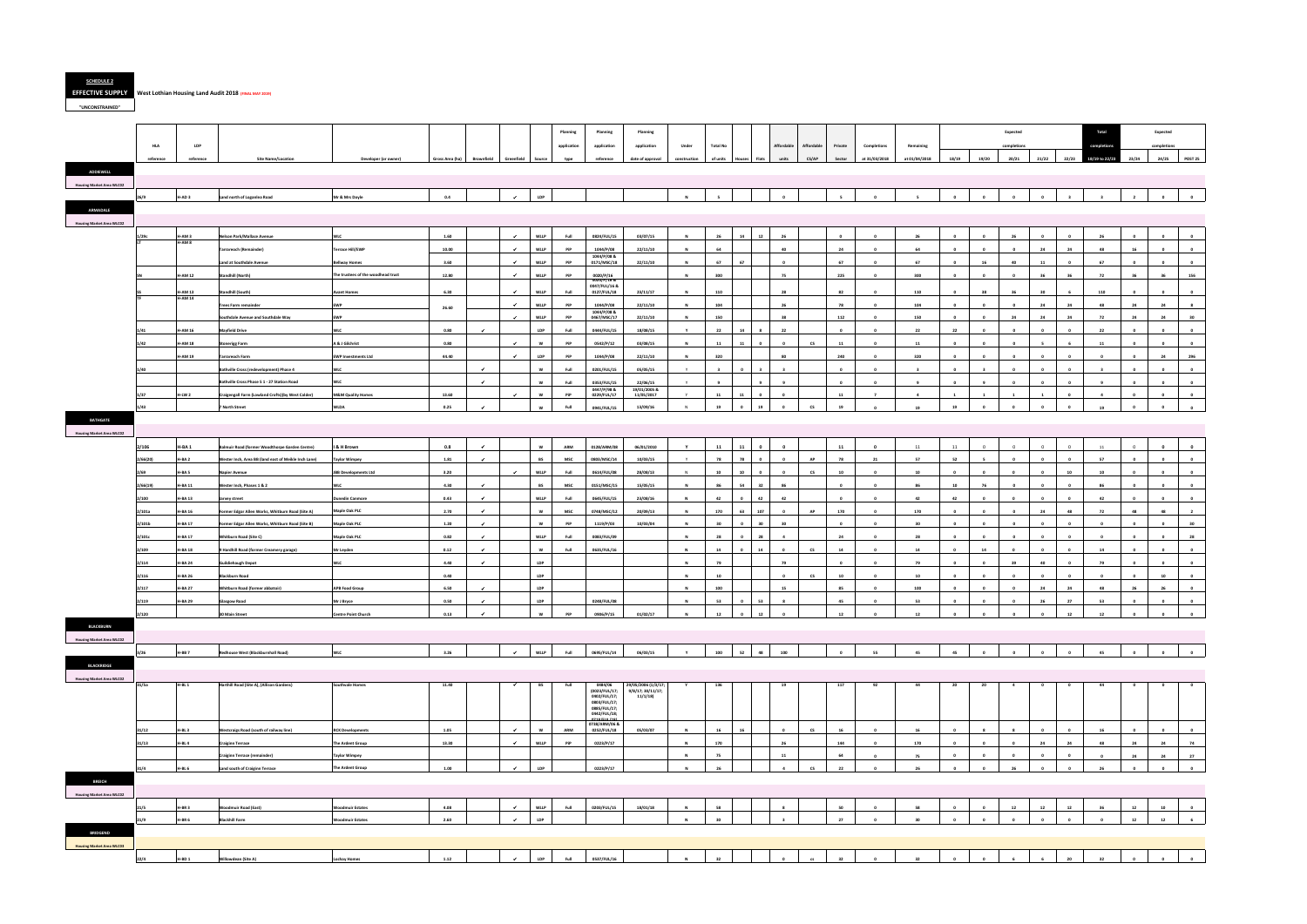|                                  | 22/8                     | H-BD 2                           | Willowdean (Site B)                                                                            | ochay Homes                             | 6.20             |                             | $\mathcal{L}$<br><b>WLLP</b>                            |                    |                                       |                                              | $\mathsf N$             | 90        |                               | 23                                                       |                          | 67                      | $\sim$                  | 90              |                         | $\Omega$                |                         | $\sim$                  |                         |           | 24                      | 24                      | 42                      |
|----------------------------------|--------------------------|----------------------------------|------------------------------------------------------------------------------------------------|-----------------------------------------|------------------|-----------------------------|---------------------------------------------------------|--------------------|---------------------------------------|----------------------------------------------|-------------------------|-----------|-------------------------------|----------------------------------------------------------|--------------------------|-------------------------|-------------------------|-----------------|-------------------------|-------------------------|-------------------------|-------------------------|-------------------------|-----------|-------------------------|-------------------------|-------------------------|
|                                  | 22/9                     | H-BD 3                           | Willowdean (Bridgend Golf Course)                                                              | <b>Graham Townsley</b>                  | 1.60             |                             | $\mathcal{L}$<br>LDP                                    | PiP                | 0739/P/16                             |                                              | $\mathbf N$             | 40        |                               | 10                                                       |                          | 30                      | $\Omega$                | 40              | $\bullet$               | $\overline{\mathbf{0}}$ | $\bullet$               | $\bullet$               | 12                      | 12        | 12                      | 12                      | $\overline{a}$          |
|                                  | 22/10                    | <b>H-BD 5</b>                    | <b>Bridgend Farm</b>                                                                           | T & B Wilson                            | 2.40             |                             | $\mathcal{L}$<br>LDP                                    |                    |                                       |                                              | $\overline{\mathsf{N}}$ | 30        |                               | 8                                                        |                          | 22                      | $\overline{\mathbf{0}}$ | 30              | $\mathbf{0}$            | $\overline{\mathbf{0}}$ | $\overline{\mathbf{0}}$ | $\mathbf{0}$            | 12                      | 12        | 12                      | $6\overline{6}$         | $\bullet$               |
| <b>BROXBURN/UPHALL</b>           |                          |                                  |                                                                                                |                                         |                  |                             |                                                         |                    |                                       |                                              |                         |           |                               |                                                          |                          |                         |                         |                 |                         |                         |                         |                         |                         |           |                         |                         |                         |
| <b>Housing Market Area WLC01</b> |                          |                                  |                                                                                                |                                         |                  |                             |                                                         |                    |                                       |                                              |                         |           |                               |                                                          |                          |                         |                         |                 |                         |                         |                         |                         |                         |           |                         |                         |                         |
|                                  |                          |                                  |                                                                                                |                                         |                  |                             |                                                         |                    |                                       |                                              |                         |           |                               |                                                          |                          |                         |                         |                 |                         |                         |                         |                         |                         |           |                         |                         |                         |
|                                  | GW                       | <b>H-BU 8</b>                    | Greendykes Road (West)                                                                         | shdale and Boland                       | 31.80            |                             | $\mathcal{A}$ .<br><b>WLLP</b>                          |                    | 0558/P/09                             |                                              | $\mathbf N$             | 590       |                               | 148                                                      |                          | 442                     | $\bullet$               | 590             | $\overline{\mathbf{0}}$ | $\overline{\mathbf{0}}$ | $\bullet$               | 24                      | 24                      | 48        | 48                      | 48                      | 446                     |
|                                  | 4/57                     | <b>H-BU 13</b>                   | Kirkhill North Phase 2                                                                         |                                         | 9.70             |                             | $\mathcal{L}$<br><b>LDP</b>                             | MSC                | 0259/MSC/15                           | 02/09/15                                     | $\mathbf{Y}$            | 185       | 185<br>$\sqrt{2}$             | 185                                                      |                          | $\bullet$               | 28                      | 157             | 92                      | 65                      | $\overline{\mathbf{0}}$ | $\Omega$                | $\bullet$               | 157       | $\bullet$               | $\overline{\mathbf{0}}$ | $\bullet$               |
|                                  | 4/60                     | <b>H-BU 14</b>                   | East Main Street (former Vion factory site)                                                    | <b>Bellway Homes</b>                    | 7.70             | $\sim$                      | $\mathsf{w}$                                            | Full               | 0489/FUL/15                           | 22/07/16                                     | <b>Y</b>                | 190       | 190<br>$\bullet$              | 14                                                       | <b>PLUS CS</b>           | 176                     | 48                      | 142             | 59                      | 56                      | 27                      | $\overline{\mathbf{0}}$ | $\overline{\mathbf{0}}$ | 142       | $\bullet$               | $\overline{\mathbf{0}}$ | $\overline{\mathbf{0}}$ |
| <b>DECHMONT</b>                  |                          |                                  |                                                                                                |                                         |                  |                             |                                                         |                    |                                       |                                              |                         |           |                               |                                                          |                          |                         |                         |                 |                         |                         |                         |                         |                         |           |                         |                         |                         |
| <b>Housing Market Area WLC01</b> |                          |                                  |                                                                                                |                                         |                  |                             |                                                         |                    |                                       |                                              |                         |           |                               |                                                          |                          |                         |                         |                 |                         |                         |                         |                         |                         |           |                         |                         |                         |
|                                  |                          | H-DE 1                           | <b>Bangour Village Hospital</b>                                                                |                                         | 69.10            | $\checkmark$                | <b>WLLP</b>                                             | PiP                | 0607/P/15                             |                                              | $\mathsf{N}$            | 550       |                               | 138                                                      |                          | 412                     |                         | 550             | $\overline{\mathbf{0}}$ | $\mathbf{0}$            | $\mathbf{0}$            | $\overline{\mathbf{0}}$ | 48                      | 48        | 48                      | 72                      | 334                     |
|                                  | 5/5a & 5/5b              |                                  |                                                                                                |                                         |                  |                             |                                                         |                    |                                       |                                              |                         |           |                               |                                                          |                          |                         |                         |                 |                         |                         |                         |                         |                         |           |                         |                         |                         |
|                                  | 5/6                      | $H-DE2$                          | <b>Main Street</b>                                                                             | <b>Colin and John Macfarlane</b>        | 6.20             |                             | $\mathcal{L}$<br><b>LDP</b>                             | 0586/P/14          | 0586/P/14                             |                                              | $\mathbf N$             | 120       |                               | 30                                                       |                          | 90                      | $\Omega$                | 120             |                         |                         |                         | 24                      | 24                      | 48        | 24                      | 24                      |                         |
|                                  |                          |                                  |                                                                                                |                                         |                  |                             |                                                         |                    |                                       |                                              |                         |           |                               |                                                          |                          |                         |                         |                 |                         |                         |                         |                         |                         |           |                         |                         |                         |
| <b>EAST CALDER</b>               |                          |                                  |                                                                                                |                                         |                  |                             |                                                         |                    |                                       |                                              |                         |           |                               |                                                          |                          |                         |                         |                 |                         |                         |                         |                         |                         |           |                         |                         |                         |
| <b>Housing Market Area WLC01</b> |                          |                                  |                                                                                                |                                         |                  |                             |                                                         |                    |                                       |                                              |                         |           |                               |                                                          |                          |                         |                         |                 |                         |                         |                         |                         |                         |           |                         |                         |                         |
|                                  | <b>RW</b>                | H-EC4                            | Raw Holdings West, (Seven Wells) Site B Affordable                                             | <b>WLC</b>                              | 0.41             |                             | $\mathcal{L}$<br><b>WLLP</b>                            | Full               | 0483/FUL/15                           | 21/08/15                                     | Y                       | 15        | $3^{\circ}$                   | 12<br>15                                                 |                          | $\overline{\mathbf{0}}$ | $\sim$                  | 11              | 11                      | $\overline{\mathbf{0}}$ | $\overline{\mathbf{0}}$ | $\bullet$               | $\overline{\mathbf{0}}$ | 11        | $\overline{\mathbf{0}}$ | $\overline{\mathbf{0}}$ | $\overline{\mathbf{0}}$ |
|                                  | H-EC 5a                  | $H-EC 5(a)$                      | <b>Raw Holdings West</b>                                                                       | Cala Homes                              | 21.00            |                             | $\sim$<br><b>WLLP</b>                                   | Full               | 0198/FUL/15                           |                                              | $\mathbb{N}$            | 300       | 272<br>28                     | 75                                                       |                          | 225                     | $\overline{\mathbf{0}}$ | 300             | $\overline{\mathbf{0}}$ | $\overline{\mathbf{0}}$ | 12                      | 24                      | 24                      | 60        | 24                      | 24                      | 192                     |
|                                  |                          |                                  |                                                                                                |                                         |                  |                             |                                                         |                    |                                       |                                              |                         |           |                               |                                                          |                          |                         |                         |                 |                         |                         |                         |                         |                         |           |                         |                         |                         |
|                                  | H-EC 5b                  | $H-ECS(b)$                       | <b>Raw Holdings West</b>                                                                       | Persimmon Homes                         | 21.00            |                             | $\mathcal{L}$<br><b>WLLP</b>                            | Full               | 0609/FUL/15<br>0524/P/09 &            |                                              | $\mathbf N$             | 253       | 237                           | 16<br>63                                                 |                          | 190                     | $\bullet$               | 253             | $\bullet$               | 12                      | 24                      | 24                      | 24                      | 84        | 24                      | 24                      | 121                     |
|                                  | RW                       | H-EC <sub>5</sub>                | Raw Holdings West, (Remainder South)                                                           | Various                                 | 4.40             |                             | $\sim$<br><b>WLLP</b>                                   | PiP                | 0717/PAC/18                           | 15/03/09                                     | N                       | 100       |                               | 25                                                       |                          | 75                      | $\overline{\mathbf{0}}$ | 100             | $\overline{\mathbf{0}}$ | $\bullet$               | $\overline{\mathbf{0}}$ | 24                      | 24                      | 48        | 24                      | 24                      | $\overline{a}$          |
|                                  | RW                       | LEC 5                            | <b>Raw Holdings West (Remainder North)</b>                                                     |                                         | 1.50             |                             | $\sim$<br><b>WLLP</b>                                   |                    |                                       |                                              | $\mathbf N$             | 30        |                               | $\overline{7}$                                           |                          | 23                      | $\bullet$               | 30              | $\bullet$               | $\mathbf 0$             | $\mathbf 0$             | 15                      | 15                      | 30        | $\mathbf{0}$            | $\mathbf{0}$            | $\overline{\mathbf{0}}$ |
|                                  | <b>AD</b>                | H-EC <sub>6</sub>                | Almondell, Phase 1, Site LKd                                                                   | <b>WIC</b>                              |                  |                             | $\mathcal{L}$<br><b>WLLP</b>                            | <b>MSC</b>         | 0527/MSC/15                           | 15/02/16                                     | $\mathbf N$             | 36        | 36<br>$\Omega$                | 36                                                       |                          | $\overline{\mathbf{0}}$ | $\bullet$               | 36              | 36                      | $\overline{\mathbf{0}}$ | $\overline{\mathbf{0}}$ | $\Omega$                | $\overline{\mathbf{0}}$ | 36        | $\bullet$               | $\bullet$               | $\overline{\mathbf{0}}$ |
|                                  |                          |                                  | Almondell, Phase 1, Site MWb                                                                   | <b>Stewart Milne Homes</b>              | 1.19             |                             | $\mathcal{L}_{\mathcal{A}}$<br><b>WLLDP</b>             | MSC                | 0848/MSC/15                           | 28/06/16                                     | Y                       | 26        | 26<br>$\bullet$               | $\bullet$                                                |                          | 26                      | $\bullet$               | 26              | $\bullet$               | 26                      | $\mathbf{0}$            | $\bullet$               | $\bullet$               | 26        | $\bullet$               | $\overline{\mathbf{0}}$ | $\bullet$               |
|                                  |                          | H-EC <sub>9</sub>                | Almondell, Phase 1, Site Mwa                                                                   | <b>Stewart Milne Homes</b>              | 3.33             | $\epsilon$                  | <b>WLLP</b>                                             | <b>MSC</b>         | 0663/MSC/15                           | 18/02/16                                     | Y                       | 74        | 74<br>$\Omega$                | $\bullet$                                                | $\bullet$                | 74                      | 30                      | 44              | 30 <sub>2</sub>         | 14                      | $\bullet$               | $\bullet$               | $\mathbf{0}$            | 44        | $\bullet$               | $\mathbf{0}$            | $\overline{\mathbf{0}}$ |
|                                  |                          |                                  |                                                                                                |                                         |                  |                             |                                                         |                    |                                       |                                              |                         |           |                               |                                                          |                          |                         |                         |                 |                         |                         |                         |                         |                         |           |                         |                         |                         |
|                                  |                          | H-EC 9                           | Almondell, Phase 1, Sites MWc & LKe (part)                                                     | <b>Charles Church</b>                   | 3.16             |                             | $\mathcal{L}$<br><b>WLLP</b>                            | MSC                | 0815/MSC/15                           | 31/08/16                                     | Y                       | 64        | 64<br>$\overline{\mathbf{0}}$ | $\bullet$                                                |                          | 64                      | 16                      | 48              | 30                      | 18                      | $\overline{\mathbf{0}}$ | $\overline{\mathbf{0}}$ | $\overline{\mathbf{0}}$ | 48        | $\bullet$               | $\bullet$               | $\overline{\mathbf{0}}$ |
|                                  |                          |                                  | Almondell, Phase 1, Sites LKf & Cwa                                                            | <b>Bellway Homes</b>                    | 4.45             | $\checkmark$                | WLLP                                                    | MSC                | 0337/MSC/17                           | 09/01/18                                     | $\mathsf N$             | 120       | 120<br>$\Omega$               | $\overline{\mathbf{0}}$                                  |                          | 120                     | $\bullet$               | 120             | 31                      | 44                      | 41                      | $\overline{4}$          | $\bullet$               | 120       | $\bullet$               | $\overline{\mathbf{0}}$ | $\overline{\mathbf{0}}$ |
|                                  |                          |                                  | Almondell, LKh, CWd, OSc                                                                       | aylor Wimpey                            | 4.86             |                             | $\mathcal{L}$<br><b>WLLP</b>                            | MSC                | 0785/MSC/17                           | 14/02/18                                     |                         | 125       | 125<br>$\overline{ }$         |                                                          |                          | 125                     | $\Omega$                | 125             | $\Omega$                | 37                      | 40                      | 40                      | $\mathbf{R}$            | 125       |                         | $\mathbf{0}$            | $\overline{\mathbf{0}}$ |
|                                  |                          |                                  | Almondell Lke (part)                                                                           | <b>itewart Milne Homes</b>              | 1.69             |                             | $\mathcal{L}$<br><b>WLLP</b>                            | <b>MSC</b>         | 0177/MSC/18                           |                                              | $\mathbf N$             | 48        | 48                            | $\overline{0}$                                           |                          | 48                      | $\Omega$                | 48              | $\Omega$                | $\bullet$               | 24                      | 24                      | $\overline{\mathbf{0}}$ | 48        | $\bullet$               | $\overline{\mathbf{0}}$ | $\overline{\mathbf{0}}$ |
|                                  |                          |                                  | Almondell, Areas Cwe, Osa and Osb                                                              | <b>Miller Homes</b>                     | 3.35             |                             | $\sim$<br><b>WLLP</b>                                   | MSC                | 0597/MSC/18                           |                                              | N                       | 80        | 80<br>$\Omega$                | $\mathbf{0}$                                             |                          | 80                      | $\Omega$                | 80              | $\circ$                 | 25                      | 30                      | 25                      | $\overline{0}$          | 80        | $\Omega$                | $\overline{\mathbf{0}}$ | $\overline{\mathbf{0}}$ |
|                                  |                          | H-EC <sub>9</sub>                | <b>Imondell, (Remainder)</b>                                                                   | tirling                                 |                  | $\checkmark$                | <b>WLLP</b>                                             | Full               | 0524/P/09                             | 15/03/09                                     | $\mathbf N$             | 1,479     |                               | 463                                                      |                          | 1,016                   | $\bullet$               | 1,479           | $\bullet$               | $\bullet$               | $\overline{\mathbf{0}}$ | $\bullet$               | 48                      | 48        | 73                      | 73                      | 1,285                   |
|                                  |                          |                                  |                                                                                                |                                         |                  |                             |                                                         |                    |                                       |                                              |                         |           |                               |                                                          |                          |                         |                         |                 |                         |                         |                         |                         |                         |           |                         |                         |                         |
|                                  |                          | <b>H-EC 10</b>                   | Langton Road                                                                                   | <b>Davidson &amp; Robertson Rural</b>   | 5.30             |                             | $\mathcal{A}$<br>LDP                                    |                    |                                       |                                              | $\mathbf N$             | 120       |                               | 30                                                       |                          | 90                      | $\overline{0}$          | 120             | $\overline{\mathbf{0}}$ | $\bullet$               | $\bullet$               | 24                      | 24                      | 48        | 24                      | 24                      | 24                      |
|                                  |                          |                                  |                                                                                                |                                         |                  |                             |                                                         |                    |                                       |                                              |                         | 6         |                               | $\Omega$                                                 |                          |                         |                         |                 | $\Omega$                |                         |                         |                         |                         |           | $\Omega$                | $\overline{\mathbf{0}}$ | $\bullet$               |
|                                  |                          |                                  | Land at Hoghill Farm, Oakbank Road                                                             | <b>Jallam Land</b>                      | 0.35             | $\checkmark$                | W                                                       | PiP                | 0587/P/17                             |                                              |                         |           |                               |                                                          |                          | 6                       | $\Omega$                |                 |                         |                         |                         | $\Omega$                |                         |           |                         |                         |                         |
| <b>EAST WHITBURN</b>             |                          |                                  |                                                                                                |                                         |                  |                             |                                                         |                    |                                       |                                              |                         |           |                               |                                                          |                          |                         |                         |                 |                         |                         |                         |                         |                         |           |                         |                         |                         |
| <b>Housing Market Area WLC02</b> |                          |                                  |                                                                                                |                                         |                  |                             |                                                         |                    |                                       |                                              |                         |           |                               |                                                          |                          |                         |                         |                 |                         |                         |                         |                         |                         |           |                         |                         |                         |
|                                  | 25/17                    |                                  | 56 Torbane Drive, East Whitburn                                                                | <b>Planview Ltd</b>                     | 0.15             | $\mathcal{L}_{\mathcal{A}}$ | W                                                       | Full               | 0557/FUL/16                           | 23/03/17                                     | $\mathbf N$             | 12        | $\overline{\mathbf{0}}$       | 12<br>$\mathbf{0}$                                       | $\circ$                  | 12                      | $\Omega$                | 12              | 12                      | $\circ$                 | $\overline{\mathbf{0}}$ | $\bullet$               | $\bullet$               | 12        | $\bullet$               | $\bullet$               | $\bullet$               |
| <b>FAULDHOUSE</b>                |                          |                                  |                                                                                                |                                         |                  |                             |                                                         |                    |                                       |                                              |                         |           |                               |                                                          |                          |                         |                         |                 |                         |                         |                         |                         |                         |           |                         |                         |                         |
|                                  |                          |                                  |                                                                                                |                                         |                  |                             |                                                         |                    |                                       |                                              |                         |           |                               |                                                          |                          |                         |                         |                 |                         |                         |                         |                         |                         |           |                         |                         |                         |
| <b>Housing Market Area WLC02</b> |                          |                                  |                                                                                                |                                         |                  |                             |                                                         |                    | <b>0306/FUL/07 8</b><br>0638/FUL/16 & | 31/10/2007 &                                 |                         |           |                               |                                                          |                          |                         |                         |                 |                         |                         |                         |                         |                         |           |                         |                         |                         |
|                                  |                          |                                  |                                                                                                |                                         |                  |                             |                                                         |                    | 0070/FUL/17 &                         | 02/12/2016 &                                 |                         |           |                               |                                                          |                          |                         |                         |                 |                         |                         |                         |                         |                         |           |                         |                         |                         |
|                                  |                          |                                  |                                                                                                |                                         |                  |                             |                                                         |                    | 0578/FUL/17 &<br>0898/FUL/17 &        | 24/06/2017 &<br>0578/FUL/17 &                |                         |           |                               |                                                          |                          |                         |                         |                 |                         |                         |                         |                         |                         |           |                         |                         |                         |
|                                  | 7/30                     | H-FA <sub>5</sub>                | <b>Breichwater Place</b>                                                                       | <b>RCK Developments Ltd</b>             | 3.28             |                             | $\mathcal{A}$ .<br><b>WLLP</b>                          | Full               | 0413/FUL/18                           | 19/12/17                                     | Y                       | 78        | 78<br>$\overline{\mathbf{0}}$ | $\bullet$                                                |                          | 78                      | 44                      | 34              | 20                      | 14                      | $\overline{\mathbf{0}}$ | $\overline{\mathbf{0}}$ | $\overline{\mathbf{0}}$ | 34        | $\bullet$               | $\bullet$               | $\overline{\mathbf{0}}$ |
|                                  | 7/40                     | <b>H-FA10</b>                    | <b>Eastfield Recreation Ground</b>                                                             |                                         | 1.27             |                             | $\mathcal{A}$ .<br>W                                    | Full               | 0214/FUL/15                           | 15/06/15                                     | Y                       | 40        | 16                            | 24<br>40                                                 |                          | $\mathbf{0}$            | 4                       | 36              | 36                      | $\mathbf{0}$            | $\bullet$               | $\bullet$               | $\bullet$               | 36        | $\overline{\mathbf{0}}$ | $\bullet$               | $\bullet$               |
|                                  | 7/42                     | <b>H-FA11</b>                    | <b>Former Victoria Park Colliery</b>                                                           | <b>Walter Crawford Property</b>         | 3.57             | $\mathcal{L}_{\mathcal{A}}$ | LDP                                                     |                    |                                       |                                              | N                       | 25        |                               | $\bullet$                                                | $\mathsf{cs}$            | 25                      | $\bullet$               | 25              | $\mathbf{0}$            | $\bullet$               | $\bullet$               | $\overline{\mathbf{0}}$ | $\bullet$               | $\bullet$ | 25                      | $\bullet$               | $\overline{\mathbf{0}}$ |
| <b>KIRKNEWTON</b>                |                          |                                  |                                                                                                |                                         |                  |                             |                                                         |                    |                                       |                                              |                         |           |                               |                                                          |                          |                         |                         |                 |                         |                         |                         |                         |                         |           |                         |                         |                         |
| <b>Housing Market Area WLC01</b> |                          |                                  |                                                                                                |                                         |                  |                             |                                                         |                    |                                       |                                              |                         |           |                               |                                                          |                          |                         |                         |                 |                         |                         |                         |                         |                         |           |                         |                         |                         |
|                                  | 9/2                      | <b>H-KN 1</b>                    | <b>Braekirk Gardens</b>                                                                        | <b>Drummond Homes Ltd</b>               | 5.49             |                             | $\mathcal{L}$<br><b>BS</b>                              | Full               | 0292/79                               | 12/06/79                                     | Y                       | 124       | 124                           | $\overline{\mathbf{0}}$<br>$\overline{\mathbf{0}}$       |                          | 124                     | 113                     | 11              | $\mathbf{1}$            | $\overline{2}$          | $\overline{2}$          | $\overline{2}$          | $\overline{2}$          | 9         | $\overline{2}$          | $\overline{\mathbf{0}}$ | $\overline{\mathbf{0}}$ |
|                                  | 9/12(2)                  | H-KN <sub>3</sub>                | <b>Camps Junction (East)</b>                                                                   | Kirknewton Community Development Trust  | 0.50             |                             | $\checkmark$<br><b>WLLP</b>                             | PiP                | 0578/P/15                             |                                              | $\mathsf{N}$            | 11        |                               | 11                                                       |                          | $\overline{\mathbf{0}}$ | $\overline{0}$          | 11              | $\bullet$               | $\bullet$               | $\overline{\mathbf{0}}$ | 11                      | $\overline{\mathbf{0}}$ | 11        | $\bullet$               | $\bullet$               | $\bullet$               |
|                                  | 9/14                     | H-KN4                            | <b>Station Road (South) (extension)</b>                                                        | <b>Derek Masterton</b>                  | 2.06             |                             | $\mathcal{L}_{\mathcal{A}}$<br><b>WLLP</b>              | PiP                | 0691/P/14                             | 27/10/17                                     | $\overline{\mathsf{N}}$ | 35        |                               | $\bullet$                                                | cs                       | 35                      | $\bullet$               | 35              | $\bullet$               | $\bullet$               | $\bullet$               | 15                      | 20                      | 35        | $\bullet$               | $\bullet$               | $\bullet$               |
|                                  |                          |                                  |                                                                                                |                                         |                  |                             |                                                         |                    |                                       |                                              |                         |           |                               |                                                          |                          |                         |                         |                 |                         |                         |                         |                         |                         |           |                         |                         |                         |
| <b>LINLITHGOW</b>                |                          |                                  |                                                                                                |                                         |                  |                             |                                                         |                    |                                       |                                              |                         |           |                               |                                                          |                          |                         |                         |                 |                         |                         |                         |                         |                         |           |                         |                         |                         |
| <b>Housing Market Area WLC03</b> |                          |                                  |                                                                                                |                                         |                  |                             |                                                         |                    |                                       |                                              |                         |           |                               |                                                          |                          |                         |                         |                 |                         |                         |                         |                         |                         |           |                         |                         |                         |
|                                  | 10/84                    | H-LL <sub>3</sub>                | <b>Boghall East</b>                                                                            | <b>Cala Management Ltd</b>              | 3.20             |                             | $\mathcal{L}$<br><b>LDP</b>                             | Full               | 0302/FUL/14                           |                                              | N                       | 50        |                               | 13                                                       |                          | 37                      | $\overline{\mathbf{0}}$ | 50              | $\bullet$               | $\bullet$               | $\bullet$               | 16                      | 20                      | 36        | 14                      | $\bullet$               | $\bullet$               |
|                                  | 10/85                    | H-LL 4                           | Land East of Manse Road                                                                        | The Church of Scotland General Trustees | 1.20             |                             | $\checkmark$<br>LDP                                     |                    |                                       |                                              | $\mathbf N$             | 25        |                               | 5                                                        |                          | 20                      | $\bullet$               | 25              | $\bullet$               | $\mathbf 0$             | $\bullet$               | $\mathbf{0}$            | 25                      | 25        | $\bullet$               | $\mathbf 0$             | $\overline{\mathbf{0}}$ |
|                                  | 10/86                    | H-LL 5                           | <b>Falkirk Road (land at BSW Timber)</b>                                                       | <b>BSW Timber</b>                       | 0.70             | $\mathcal{A}$ .             | <b>LDP</b>                                              |                    |                                       |                                              | N                       | 18        | $\overline{\mathbf{0}}$       | 18<br>$\overline{\mathbf{0}}$                            | $\mathsf{CS}\phantom{0}$ | 18                      | $\overline{0}$          | 18              | $\overline{\mathbf{0}}$ | $\overline{\mathbf{0}}$ | $\bullet$               | 6                       | 12                      | 18        | $\overline{0}$          | $\bullet$               | $\overline{\mathbf{0}}$ |
|                                  | 10/88                    | H-LL 7                           | Clarendon House, 30 Manse Road                                                                 | <b>Craigs Eco Developments Ltd</b>      | 2.60             | $\mathcal{L}_{\mathcal{A}}$ | <b>LDP</b>                                              | Full               | 0426/FUL/17                           |                                              | $\mathbf N$             | 6         | 6                             | $\mathbf{0}$                                             | $\mathsf{cs}$            | $6\overline{6}$         | $\bullet$               | $6\overline{6}$ | $\overline{\mathbf{0}}$ | $\overline{\mathbf{2}}$ | $\overline{2}$          |                         | $\bullet$               | 6         | $\overline{\mathbf{0}}$ | $\mathbf{0}$            | $\overline{\mathbf{0}}$ |
|                                  |                          |                                  |                                                                                                |                                         |                  | $\checkmark$                |                                                         |                    |                                       |                                              |                         |           |                               |                                                          |                          |                         |                         |                 |                         |                         | $\circ$                 |                         |                         |           |                         |                         |                         |
|                                  | 10/90                    | <b>H-LL 11</b>                   | <b>Wilcoxholm Farm/Pilgrims Hill</b>                                                           | John Kerr Ltd / Hallam Land             | 20.00            |                             | <b>LDP</b>                                              |                    |                                       |                                              | N                       | 200       |                               | 50                                                       |                          | 150                     | $\overline{\mathbf{0}}$ | 200             | $\overline{\mathbf{0}}$ | $\bullet$               |                         | 16                      | 20                      | 36        | 20                      | 36                      | 108                     |
|                                  | 10/91                    | <b>H-LL 12</b>                   | Preston Farm                                                                                   | Cala Management Ltd                     | 10.00            |                             | $\mathcal{L}$<br>LDP                                    |                    |                                       |                                              | N                       | 50        |                               | 13                                                       |                          | 37                      | $\bullet$               | 50              | $\mathbf{0}$            |                         |                         | 16                      | 20                      | 36        | 14                      | $\mathbf 0$             | $\overline{\mathbf{0}}$ |
|                                  | 10/92                    | <b>H-LL 13</b>                   | <b>Kettlestoun Mains</b>                                                                       | Cemex UK                                | 14.30            | $\checkmark$                | <b>LDP</b>                                              |                    |                                       |                                              | N                       | 210       |                               | 53                                                       |                          | 157                     | $\bullet$               | 210             | $\overline{\mathbf{0}}$ | $\bullet$               | $\bullet$               | 16                      | 20                      | 36        | 20                      | 36                      | 118                     |
|                                  | 10/93                    |                                  | Former Victoria Halls, 88 - 94 High Street                                                     | <b>Montreal Property</b>                | 0.14             | $\mathcal{L}_{\mathcal{L}}$ | w                                                       | Full               | 0513/FUL/16                           | 06/02/18                                     | N                       | 16        |                               | 16<br>$\bullet$                                          | $\mathsf{cs}$            | 16                      | $\bullet$               | 16              | $\bullet$               | 16                      | $\bullet$               | $\bullet$               | $\bullet$               | 16        | $\bullet$               | $\overline{\mathbf{0}}$ | $\bullet$               |
| <b>LIVINGSTON</b>                |                          |                                  |                                                                                                |                                         |                  |                             |                                                         |                    |                                       |                                              |                         |           |                               |                                                          |                          |                         |                         |                 |                         |                         |                         |                         |                         |           |                         |                         |                         |
| Housing Market Area WLC01        |                          |                                  |                                                                                                |                                         |                  |                             |                                                         |                    |                                       |                                              |                         |           |                               |                                                          |                          |                         |                         |                 |                         |                         |                         |                         |                         |           |                         |                         |                         |
|                                  |                          | <b>H-LV7</b>                     |                                                                                                |                                         | 0.4              | $\mathcal{L}$               | <b>WLLP</b>                                             | Full               |                                       |                                              | N                       | 18        | $\overline{\mathbf{0}}$<br>18 | 18                                                       |                          |                         | $\overline{0}$          | 18              | $\overline{\mathbf{0}}$ | 18                      | $\bullet$               | $\bullet$               | $\overline{\mathbf{0}}$ | 18        | $\bullet$               | $\overline{\mathbf{0}}$ | $\overline{\mathbf{0}}$ |
|                                  | <b>DDER 1</b>            |                                  | Quentin Court, Quentin Rise, Dedridge                                                          | <b>Places for People</b>                |                  |                             |                                                         |                    | 0838/FUL/17                           |                                              |                         |           |                               |                                                          |                          |                         |                         |                 |                         |                         |                         |                         |                         |           |                         |                         |                         |
|                                  | <b>KN10B</b>             | H-LV9                            | Kirkton (North)                                                                                |                                         | 3.22             |                             | $\mathcal{A}$<br><b>WLLP</b>                            | Full               | 0049/FUL/16<br>0487/P/10 &            |                                              |                         | 87        |                               | 13                                                       |                          | 74                      | $\mathbf{0}$            | 87              | $\mathbf{0}$            | $\mathbf{o}$            | $\mathbf 0$             | 25                      | 25                      | 50        | 25                      | 12                      | $\overline{\mathbf{0}}$ |
|                                  | <b>B17</b><br><b>B17</b> | <b>H-LV 11</b><br><b>H-LV 11</b> | <b>Brucefield Industrial, (Limefields)</b><br>Brucefield Industrial, (Limefields) (Affordable) | <b>Barratt Homes</b>                    | 9.66<br>$1.10\,$ |                             | $\sim$<br><b>WLLP</b><br>$\mathcal{A}$ .<br><b>WLLP</b> | ${\sf MSC}$<br>PiP | 0487/P/10                             | 0725/MSC/16 23/4/15 & 07/05/2017<br>23/04/15 | $\mathbf N$             | 190<br>33 | 190<br>33                     | $\overline{\mathbf{0}}$<br>$\overline{\mathbf{0}}$<br>33 |                          | 190                     | $\bullet$               | 190<br>33       | 20                      | 36                      | 36<br>33                | 36                      | 36                      | 164<br>33 | 26                      | $\bullet$               | $\bullet$               |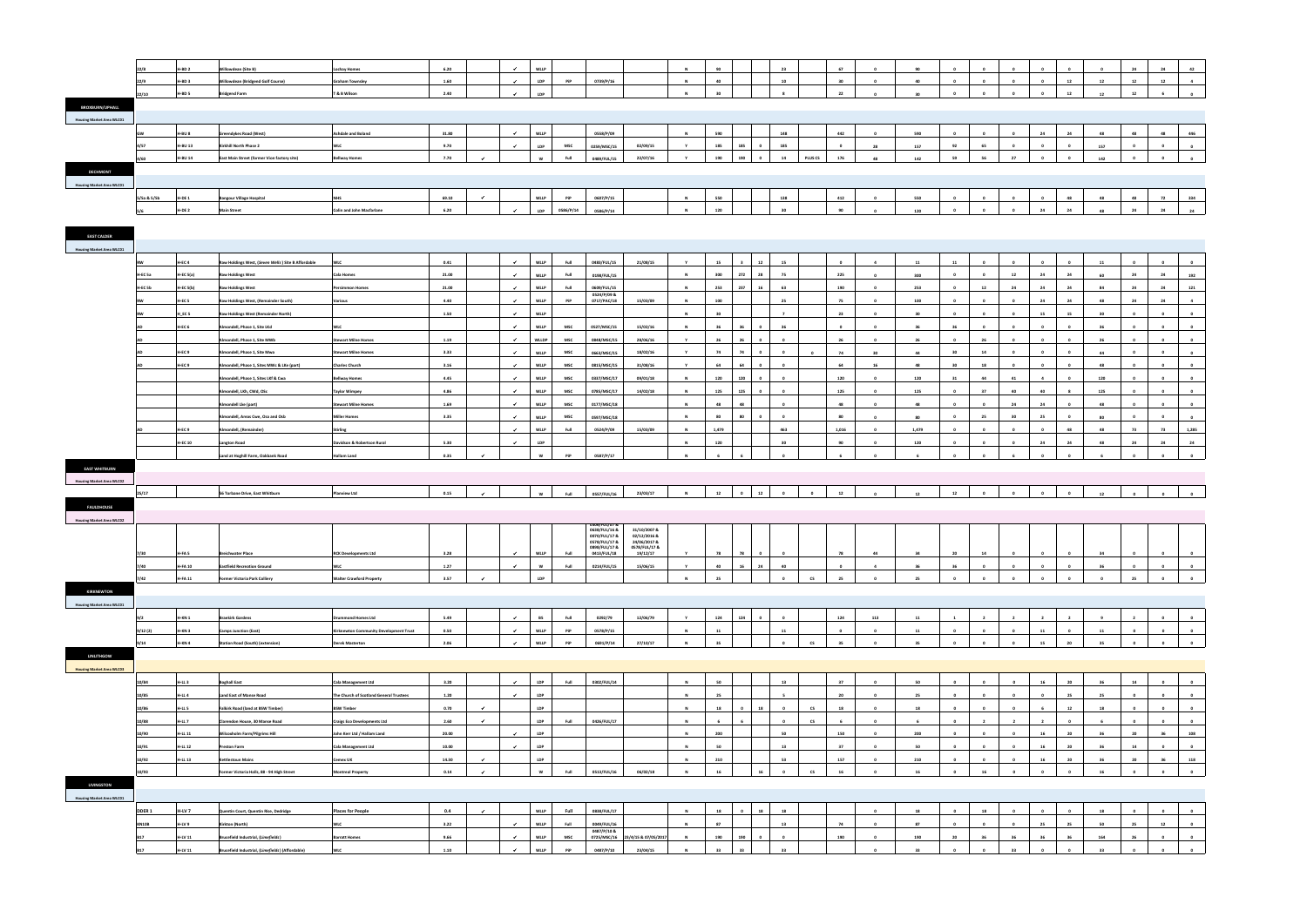|                                                                                                 | V008              | <b>H-LV 12</b>    | Land north of Almondvale Stadium                     | WLC                                              | 0.62         |                               | $\mathcal{L}$               | LDP                        | Full       | 0544/FUL/15                  | 23/06/16                           | N            | 20              | $\mathbf{A}$   | 16<br>20                                               |                          | $\overline{\mathbf{0}}$ |                         | 20           |                         | 20                      |                         |                               |                                                    | 20                      |                                     |                         | $\mathbf{0}$                         |
|-------------------------------------------------------------------------------------------------|-------------------|-------------------|------------------------------------------------------|--------------------------------------------------|--------------|-------------------------------|-----------------------------|----------------------------|------------|------------------------------|------------------------------------|--------------|-----------------|----------------|--------------------------------------------------------|--------------------------|-------------------------|-------------------------|--------------|-------------------------|-------------------------|-------------------------|-------------------------------|----------------------------------------------------|-------------------------|-------------------------------------|-------------------------|--------------------------------------|
|                                                                                                 |                   | <b>H-LV 13</b>    | Gavieside Farm                                       | Springfield                                      | 121.20       |                               | $\mathcal{L}_{\mathcal{A}}$ | <b>WLLP</b>                |            |                              |                                    | N            | 1,900           |                | 475                                                    |                          | 1,425                   | $\bullet$               | 1,900        | $\bullet$               | $\bullet$               | $\overline{\mathbf{0}}$ | 48                            | 48                                                 | 96                      | 48                                  | 48                      | 1,708                                |
|                                                                                                 |                   | <b>H-LV 15</b>    | Kirkton Business Centre / Kirk Lane                  | Persimmon Homes                                  | 1.55         | $\mathcal{L}_{\mathcal{L}}$   |                             | <b>LDP</b>                 | Full       | 0196/FUL/18                  |                                    | N            | 40              | 40             | 6                                                      |                          | 34                      | $\overline{0}$          | 40           | $\overline{\mathbf{0}}$ | 30                      | 10                      | $\bullet$                     | $\bullet$                                          | 40                      | $\bullet$                           | $\overline{\mathbf{0}}$ | $\mathbf{0}$                         |
|                                                                                                 |                   |                   |                                                      |                                                  |              |                               |                             |                            |            |                              |                                    |              |                 |                |                                                        |                          |                         |                         |              |                         |                         |                         |                               |                                                    |                         |                                     |                         |                                      |
|                                                                                                 |                   | <b>H-LV 18</b>    | Dedridge East Road (site of former Lammermuir House) |                                                  | 2.40         | $\mathcal{L}$                 |                             | <b>WLLP</b>                | Full       | 0239/FUL/15<br>0926/MSC/15 & | 18/06/15                           | $\mathbf{v}$ | 44              | 44             | 44                                                     |                          | $\mathbf{0}$            |                         | 44           | 44                      | $\mathbf 0$             | $\mathbf{o}$            | $\Omega$                      |                                                    | 44                      |                                     |                         | $\mathbf{0}$                         |
|                                                                                                 |                   | <b>H-LV 22</b>    | Kirkton Road North (site of former Buchanan House)   | <b>Barratt Homes</b>                             | 3.90         | $\checkmark$                  |                             | <b>WLLP</b>                | <b>MSC</b> | 0927/MSC/15<br>0822/P/13&    | 26/02/16                           | Y            | 112             | 112            | $\bullet$<br>$\mathbf{0}$                              | $\mathsf{cs}$            | 112                     | 29                      | 83           | 36                      | 36                      | 11                      | $\overline{\mathbf{0}}$       | $\overline{\mathbf{0}}$                            | 83                      | $\bullet$                           | $\overline{\mathbf{0}}$ | $\bullet$                            |
|                                                                                                 |                   | <b>H-LV 23</b>    | <b>Houston Road North</b>                            | <b>Bellway Homes</b>                             | 5.80         |                               | $\checkmark$                | LDP                        | PiP        | 0814/MSC/18                  |                                    | N            | 130             |                | 20                                                     |                          | 110                     | $\mathbf{0}$            | 130          | $\overline{0}$          | $\bf{0}$                | 36                      | 36                            | 36                                                 | 108                     | 22                                  | $\Omega$                | $\overline{\mathbf{0}}$              |
|                                                                                                 |                   | <b>H-LV 24</b>    | <b>Eagle Brae Depot</b>                              | WLC                                              | $1.12\,$     | $\checkmark$                  |                             | LDP                        |            |                              |                                    | N            | 30              |                | 30                                                     |                          | $\bullet$               |                         | 30           | $\mathbf{0}$            | $\circ$                 | 30                      | $\Omega$                      | $\Omega$                                           | 30                      | $\bullet$                           | $\Omega$                | $\overline{\mathbf{0}}$              |
|                                                                                                 |                   |                   |                                                      |                                                  |              |                               |                             |                            |            | 0625/MSC/15&                 | 0371/FUL/15 & 24/7/15 & 15/10/2015 |              |                 |                |                                                        |                          |                         |                         |              |                         |                         |                         |                               |                                                    |                         |                                     |                         |                                      |
|                                                                                                 |                   | <b>H-LV 25</b>    | Deans South, Phase 1                                 | <b>WLC</b>                                       | 1.70         | $\sim$                        |                             | W                          | Full       | 0413/FUL/16                  | & 09/08/16                         | N            | 54              | 54             | 54                                                     |                          | $\bullet$               | $\sim$                  | 54           | 21                      | 33                      | $\overline{\mathbf{0}}$ | $\bullet$                     | $\bullet$                                          | 54                      | $\bullet$                           | $\bullet$               | $\mathbf{0}$                         |
|                                                                                                 |                   | <b>H-LV 26</b>    | Deans South, Phase 2                                 | <b>WLC</b>                                       | 1.20         | $\checkmark$                  |                             | W                          | Full       | 0834/P/14 &<br>0182/FUL/18   | 23/01/15                           | N            | 37              | 21             | 37<br>16                                               |                          | $\bullet$               | $\Omega$                | 37           | $\overline{0}$          | $\bullet$               | 37                      | $\bullet$                     | $\bullet$                                          | 37                      | $\bullet$                           | $\Omega$                | $\overline{\mathbf{0}}$              |
|                                                                                                 |                   | <b>H-LV 27</b>    | <b>Deans South (Remainder)</b>                       | WLC / Springfield Properties / Wheatley          | 4.55         | $\checkmark$                  |                             | $\mathbf w$                | PiP        | 0053/P/16&<br>0826/FUL/18    | 23/01/2015 &<br>16/05/2016         | N            | 144             | 86             | 58<br>144                                              |                          | $\bullet$               | $\overline{\mathbf{0}}$ | 144          | $\bullet$               | $\bullet$               | $\overline{\mathbf{0}}$ | $\bullet$                     | $\bullet$                                          | $\overline{\mathbf{0}}$ | 48                                  | 48                      | 48                                   |
|                                                                                                 |                   |                   |                                                      |                                                  |              |                               |                             |                            |            |                              |                                    |              |                 |                |                                                        |                          |                         |                         |              |                         |                         |                         |                               |                                                    |                         |                                     |                         |                                      |
|                                                                                                 | <b>AV008/TCU6</b> | H-LV 30           | Land south of Almondvale Stadium                     | <b>WLC</b>                                       | 1.13         |                               | $\epsilon$                  | <b>LDP</b>                 | Full       | 0553/FUL/15                  | 20/06/16                           | N            | 17              | $\mathbf{q}$   | 17<br>$\mathbf{R}$                                     |                          | $\overline{\mathbf{0}}$ | $\Omega$                | 17           | $\bullet$               | 17                      | $\bullet$               | $\bullet$                     | $\overline{\mathbf{0}}$                            | 17                      | $\bullet$                           | $\Omega$                | $\mathbf{0}$                         |
|                                                                                                 | 99/1              | <b>H-LV32</b>     | <b>Eucal Business Centre, Craigshill, Livingston</b> | <b>Bizspace Ltd</b>                              | 0.73         | $\mathcal{L}$                 |                             | LDP                        |            |                              |                                    | $\mathbb N$  | 25              |                | 6                                                      |                          | 19                      |                         | 25           | $\mathbf{0}$            | $\mathbf{0}$            | $\overline{\mathbf{0}}$ | 12                            | 13                                                 | 25                      | $\mathbf{0}$                        | $\mathbf{0}$            | $\mathbf{0}$                         |
|                                                                                                 |                   | <b>H-LV33</b>     | <b>Brotherton Farm</b>                               | <b>Miller Homes</b>                              | 12.40        |                               | $\mathcal{A}$               | W                          | PiP        | 0648/P/14 &<br>0900/MSC/17   | 28/10/16                           | N            | 150             |                | 23                                                     |                          | 127                     | $\mathbf{0}$            | 150          | $\bullet$               | 60                      | 40                      | 40                            | 10                                                 | 150                     | $\overline{\mathbf{0}}$             | $\bullet$               | $\mathbf{0}$                         |
|                                                                                                 |                   | <b>H-LV 34</b>    | Appleton Parkway north east                          | <b>Network Rail</b>                              | 5.58         |                               | $\mathcal{A}$ .             | LDP                        |            |                              |                                    | N            | 125             |                | 31                                                     |                          | 94                      | $\Omega$                | 125          | $\overline{0}$          | $\bf{0}$                | $\overline{\mathbf{0}}$ | 12                            | 24                                                 | 36                      | 24                                  | 24                      | 41                                   |
|                                                                                                 |                   |                   |                                                      |                                                  |              |                               |                             |                            |            | 0908/P/15&                   |                                    |              |                 |                |                                                        |                          |                         |                         |              |                         |                         |                         |                               |                                                    |                         |                                     |                         |                                      |
|                                                                                                 |                   | <b>H-LV35</b>     | <b>Wellhead Farm</b>                                 | <b>Wallace Land Investment &amp; Management</b>  | 16.60        |                               | $\sim$                      | LDP                        |            | 0922/MSC/18                  | 14/02/18                           | N            | 280             |                | 70                                                     |                          | 210                     | $\bullet$               | 280          | $\bullet$               | 40                      | 75                      | 76                            | 42                                                 | 233                     | 40                                  | $\overline{7}$          | $\bullet$                            |
|                                                                                                 |                   |                   | Land to the South of St. Paul's church, Ladywell     | Almond HA                                        | 0.31         | $\mathcal{L}$                 |                             | <b>UCS</b>                 | Full       | 0584/FUL/18                  |                                    | N            | 12              | $\circ$        | 12<br>12                                               |                          | $\bullet$               | $\Omega$                | 12           | $\bullet$               | $\bullet$               | 12                      | $\bullet$                     | $\bullet$                                          | 12                      | $\bullet$                           | $\overline{\mathbf{0}}$ | $\bullet$                            |
|                                                                                                 |                   | MU <sub>3</sub>   | Former Police Station, Almondvale Road               | Cruden Homes (East) Ltd                          | 2.20         | $\checkmark$                  |                             | <b>LDP</b>                 | Full       | 0907/FUL/18                  |                                    | $\mathbb N$  | 146             | $\circ$        | 146<br>146                                             |                          | $\bullet$               | $\circ$                 | 146          | $\bullet$               | 12                      | 36                      | 36                            | 36                                                 | 120                     | 26                                  | $\overline{\mathbf{0}}$ | $\bullet$                            |
|                                                                                                 | MS8               | H-LV <sub>3</sub> | <b>Tarbet Drive, Murieston</b>                       | <b>Cruden Homes (East) Ltd</b>                   | 1.37         | $\mathcal{L}_{\mathcal{A}}$   |                             | LDP                        | Full       | 0927/FUL/18                  |                                    | N            | 18              | 18             | $\mathbf{0}$<br>$\mathbf{0}$                           |                          | 18                      | $\mathbf{0}$            | 18           | $\mathbf{0}$            | $\mathbf{0}$            | 18                      | $\bullet$                     | $\overline{\mathbf{0}}$                            | 18                      | $\bullet$                           | $\mathbf{0}$            | $\bullet$                            |
| <b>LONGRIDGE</b>                                                                                |                   |                   |                                                      |                                                  |              |                               |                             |                            |            |                              |                                    |              |                 |                |                                                        |                          |                         |                         |              |                         |                         |                         |                               |                                                    |                         |                                     |                         |                                      |
|                                                                                                 |                   |                   |                                                      |                                                  |              |                               |                             |                            |            |                              |                                    |              |                 |                |                                                        |                          |                         |                         |              |                         |                         |                         |                               |                                                    |                         |                                     |                         |                                      |
| <b>Housing Market Area WLC02</b>                                                                |                   |                   |                                                      |                                                  |              |                               |                             |                            |            |                              |                                    |              |                 |                |                                                        |                          |                         |                         |              |                         |                         |                         |                               |                                                    |                         |                                     |                         |                                      |
|                                                                                                 | 11/1              | H-LR 1            | <b>Curling Pond Lane (remainder)</b>                 | <b>Lynch Homes Ltd</b>                           | 1.00         |                               | $\checkmark$                | <b>WLLP</b>                | Full       | 0906/FUL/14                  | 04/08/14                           | <b>Y</b>     | 32              |                | 32                                                     |                          | $\bullet$               | $\Omega$                | 32           | $\overline{\mathbf{0}}$ | 32                      | $\overline{\mathbf{0}}$ | $\bullet$                     | $\overline{\mathbf{0}}$                            | 32                      | $\mathbf{0}$                        | $\Omega$                | $\bullet$                            |
|                                                                                                 | 11/11             | <b>H-LR 2</b>     | <b>Fauldhouse Road (North)</b>                       | <b>Ecosse Regeneration Ltd</b>                   | 16.80        | $\mathcal{L}_{\mathcal{A}}$   |                             | <b>WLLP</b>                | PiP        | 0493/P/02 &<br>0332/MSC/17   | 10/05/2006 &<br>26/01/18           | N            | 30              |                | $\overline{a}$                                         |                          | 26                      | $\Omega$                | 30           | $\bullet$               | $\bullet$               | $\overline{\mathbf{0}}$ | 15                            | 15                                                 | 30                      | $\mathbf{0}$                        | $\Omega$                | $\mathbf{0}$                         |
|                                                                                                 | 11/13             | $H-LR3$           | Land at Back O Moss/Main Street                      | Gleneagles Partnership / D & D Lambie            | 2.50         |                               | $\mathcal{L}_{\mathcal{L}}$ | <b>LDP</b>                 |            |                              |                                    | N            | 20              |                | $\overline{\mathbf{3}}$                                |                          | 17                      | $\bullet$               | 20           | $\overline{\mathbf{0}}$ | $\bullet$               | $\bullet$               | $\overline{7}$                | $\overline{7}$                                     | 14                      | 6                                   | $\overline{\mathbf{0}}$ | $\overline{\mathbf{0}}$              |
|                                                                                                 |                   | H-LR 4            | <b>Longridge Park</b>                                |                                                  | 0.30         |                               | $\checkmark$                | LDP                        |            |                              |                                    | $\mathbb N$  | $5\overline{5}$ |                | $\overline{\mathbf{0}}$                                | $\mathsf{cs}$            | 5 <sub>1</sub>          |                         |              | $\overline{\mathbf{0}}$ | $\bf{0}$                | $\overline{\mathbf{0}}$ | $\overline{\mathbf{3}}$       | $\overline{2}$                                     |                         | $\bullet$                           | $\mathbf{0}$            |                                      |
|                                                                                                 | 11/14             |                   |                                                      |                                                  |              |                               |                             |                            |            |                              |                                    |              |                 |                |                                                        |                          |                         |                         |              |                         |                         |                         |                               |                                                    |                         |                                     |                         |                                      |
| <b>MID CALDER</b>                                                                               |                   |                   |                                                      |                                                  |              |                               |                             |                            |            |                              |                                    |              |                 |                |                                                        |                          |                         |                         |              |                         |                         |                         |                               |                                                    |                         |                                     |                         |                                      |
| <b>Housing Market Area WLC01</b>                                                                |                   |                   |                                                      |                                                  |              |                               |                             |                            |            |                              |                                    |              |                 |                |                                                        |                          |                         |                         |              |                         |                         |                         |                               |                                                    |                         |                                     |                         |                                      |
|                                                                                                 | 99/4              | H-MC <sub>1</sub> | <b>New Calder Paper Mill</b>                         | <b>Robertson Homes</b>                           | 2.10         | $\mathcal{L}$                 |                             | <b>WLLP</b>                | Full       | 0811/FUL/14                  | 13/06/16                           | Y            | 49              | 49             | $\bullet$<br>$\bullet$                                 | $\mathsf{cs}$            | 49                      |                         | 23           | 23                      | $\overline{\mathbf{0}}$ | $\overline{\mathbf{0}}$ | $\overline{\mathbf{0}}$       | $\circ$                                            | 23                      | $\bullet$                           | $\overline{\mathbf{0}}$ |                                      |
| <b>POLBETH</b>                                                                                  |                   |                   |                                                      |                                                  |              |                               |                             |                            |            |                              |                                    |              |                 |                |                                                        |                          |                         |                         |              |                         |                         |                         |                               |                                                    |                         |                                     |                         |                                      |
|                                                                                                 |                   |                   |                                                      |                                                  |              |                               |                             |                            |            |                              |                                    |              |                 |                |                                                        |                          |                         |                         |              |                         |                         |                         |                               |                                                    |                         |                                     |                         |                                      |
| <b>Housing Market Area WLC01</b>                                                                |                   |                   |                                                      |                                                  |              |                               |                             |                            |            |                              |                                    |              |                 |                |                                                        |                          |                         |                         |              |                         |                         |                         |                               |                                                    |                         |                                     |                         |                                      |
|                                                                                                 | 15/41             | H-LW 1            | Gavieside                                            | <b>Gillean Properties</b>                        | 4.6          |                               | $\mathcal{A}$               | W                          | <b>MSC</b> | 0365/MSC/15                  | 29/05/17                           | N            | 59              | 59             | $\bullet$<br>$\Omega$                                  | $\mathsf{CS}\phantom{0}$ | 59                      | $\mathbf{0}$            | 59           | 24                      | 24                      | 11                      | $\bullet$                     | $\bullet$                                          | 59                      | $\overline{\mathbf{0}}$             | $\overline{0}$          | $\bullet$                            |
|                                                                                                 |                   | <b>HWc10</b>      | Land at Polbeth Road                                 | <b>Almond Housing Association</b>                | 0.71         |                               | $\mathcal{L}_{\mathcal{A}}$ | <b>WLLP</b>                |            | 0068/FUL/18                  |                                    | N            | 25              | 7 <sup>7</sup> | 18<br>25                                               |                          | $\bullet$               | $\sim$                  | 25           | $\mathbf{0}$            | $\mathbf{0}$            | 25                      | $\bullet$                     | $\bullet$                                          | 25                      | $\overline{\mathbf{0}}$             | $\bullet$               |                                      |
|                                                                                                 |                   |                   |                                                      |                                                  |              |                               |                             |                            | Full       |                              |                                    |              |                 |                |                                                        |                          |                         |                         |              |                         |                         |                         |                               |                                                    |                         |                                     |                         |                                      |
|                                                                                                 |                   |                   |                                                      |                                                  |              |                               |                             |                            |            |                              |                                    |              |                 |                |                                                        |                          |                         |                         |              |                         |                         |                         |                               |                                                    |                         |                                     |                         |                                      |
| <b>PUMPHERSTON</b>                                                                              |                   |                   |                                                      |                                                  |              |                               |                             |                            |            |                              |                                    |              |                 |                |                                                        |                          |                         |                         |              |                         |                         |                         |                               |                                                    |                         |                                     |                         |                                      |
| <b>Housing Market Area WLC01</b>                                                                |                   |                   |                                                      |                                                  |              |                               |                             |                            |            | 0050/P/08&                   |                                    |              |                 |                |                                                        |                          |                         |                         |              |                         |                         |                         |                               |                                                    |                         |                                     |                         |                                      |
|                                                                                                 | 27/3(A)           | H-PU <sub>1</sub> | Drumshoreland/Kirkforthar Brickworks (Site A)        | <b>Dundas Estates and Development Co Ltd</b>     |              | $\mathcal{L}$                 |                             | <b>BS</b>                  | PiP        | 0418/MSC/17                  | 31/05/17                           | N            | 286             | 248            | 18<br>20                                               |                          | 266                     | $\Omega$                | 286          | 10                      | 50                      | 50                      | 50                            | 50                                                 | 210                     | 50                                  | 26                      | $\bullet$                            |
|                                                                                                 | 27/3(B)           | H-PU <sub>1</sub> | Drumshoreland/Kirkforthar Brickworks (Site B)        | <b>WLC</b>                                       |              | $\mathcal{L}$                 |                             | <b>BS</b>                  | Full       | 0708/FUL/15                  | 08/01/16                           | Y            | 86              | 56             | 30 <sub>2</sub><br>86                                  |                          | $\overline{\mathbf{0}}$ | $\Omega$                | 86           | $\bullet$               | 86                      | $\overline{\mathbf{0}}$ | $\bullet$                     | $\overline{\mathbf{0}}$                            | 86                      | $\bullet$                           | $\overline{\mathbf{0}}$ | $\overline{\mathbf{0}}$              |
|                                                                                                 |                   | H-PU <sub>1</sub> | Drumshoreland/Kirkforthar (Remainder)                | <b>Dundas Estates and Development Co Ltd</b>     |              | $\checkmark$                  |                             | <b>BS</b>                  |            |                              |                                    | N            | 228             |                | 38                                                     |                          | 190                     | $\bullet$               | 228          | $\overline{0}$          | $\bullet$               | $\bullet$               | $\bullet$                     | $\overline{\mathbf{0}}$                            | $\bullet$               | 48                                  | 48                      | 132                                  |
|                                                                                                 |                   |                   |                                                      |                                                  |              |                               |                             |                            |            |                              |                                    |              |                 |                |                                                        |                          |                         |                         |              |                         |                         |                         |                               |                                                    |                         |                                     |                         |                                      |
|                                                                                                 |                   | H-PU 4            | <b>Beechwood Grove Park</b>                          | <b>Dundas Estates and Development Co Ltd</b>     | 2.89         |                               | $\checkmark$                | LDP                        |            |                              |                                    | N            | 60              |                | 15                                                     |                          | 45                      |                         | 60           | $\bullet$               | $\bullet$               | $\overline{\mathbf{0}}$ | $\bullet$                     | 12                                                 | 12                      | 24                                  | 24                      | $\bullet$                            |
| <b>SEAFIELD</b>                                                                                 |                   |                   |                                                      |                                                  |              |                               |                             |                            |            |                              |                                    |              |                 |                |                                                        |                          |                         |                         |              |                         |                         |                         |                               |                                                    |                         |                                     |                         |                                      |
|                                                                                                 |                   |                   |                                                      |                                                  |              |                               |                             |                            |            |                              |                                    |              |                 |                |                                                        |                          |                         |                         |              |                         |                         |                         |                               |                                                    |                         |                                     |                         |                                      |
|                                                                                                 | H-SF <sub>1</sub> | H-SF <sub>1</sub> | Old Rows                                             | <b>RB Construction (Redhouse) Ltd</b>            | 0.60         | $\mathcal{L}_{\mathcal{A}}$   |                             | <b>LDP</b>                 | Full       | 0460/FUL/10                  | 26/05/15                           | <b>Y</b>     | 10              |                | $\bullet$                                              | cs                       | 10                      |                         |              |                         | $\bf{0}$                | $\overline{\mathbf{0}}$ | $\bullet$                     |                                                    |                         |                                     |                         |                                      |
|                                                                                                 |                   |                   |                                                      |                                                  |              |                               |                             |                            |            |                              |                                    |              |                 |                |                                                        |                          |                         |                         |              |                         |                         |                         |                               |                                                    |                         |                                     |                         |                                      |
|                                                                                                 |                   |                   |                                                      |                                                  |              |                               |                             |                            |            |                              |                                    |              |                 |                |                                                        |                          |                         |                         |              |                         |                         |                         |                               |                                                    |                         |                                     |                         |                                      |
| <b>Housing Market Area WLC02</b><br><b>STONEYBURN/BENTS</b><br><b>Housing Market Area WLC02</b> |                   |                   |                                                      |                                                  |              |                               |                             |                            |            |                              |                                    |              |                 |                |                                                        |                          |                         |                         |              |                         |                         |                         |                               |                                                    |                         |                                     |                         |                                      |
|                                                                                                 | 13/18             | $H-SB6$           | <b>Meadow Road/Church Gardens</b>                    |                                                  | 2.00         |                               | $\mathcal{A}$               | LDP                        |            |                              |                                    | N            | 30              |                | $\mathbf{0}$                                           | cs                       | 30                      |                         | 30           | $\bullet$               | $\bf{0}$                | $\overline{\mathbf{0}}$ | $\overline{7}$                | $\overline{7}$                                     | 14                      | 8                                   | 8                       |                                      |
| <b>WEST CALDER</b>                                                                              |                   |                   |                                                      |                                                  |              |                               |                             |                            |            |                              |                                    |              |                 |                |                                                        |                          |                         |                         |              |                         |                         |                         |                               |                                                    |                         |                                     |                         |                                      |
|                                                                                                 |                   |                   |                                                      |                                                  |              |                               |                             |                            |            |                              |                                    |              |                 |                |                                                        |                          |                         |                         |              |                         |                         |                         |                               |                                                    |                         |                                     |                         |                                      |
| <b>Housing Market Area WLC01</b>                                                                |                   | H-WC 1            | Cleugh Brae (CDA)                                    | Alan Graham/A and R Graham                       | 12.10        |                               | $\checkmark$                | <b>WLLP</b>                |            |                              |                                    | N            | 120             |                | 30                                                     |                          | 90                      | $\mathbf{0}$            | 120          | $\overline{0}$          | $\bf{0}$                | $\overline{\mathbf{0}}$ | $\bullet$                     | 30                                                 | 30                      | 30                                  | 30                      | 30                                   |
|                                                                                                 |                   |                   |                                                      |                                                  |              |                               |                             |                            |            |                              |                                    |              |                 |                |                                                        |                          |                         |                         |              |                         |                         |                         |                               |                                                    |                         |                                     |                         |                                      |
|                                                                                                 |                   | H-WC <sub>2</sub> | Mossend, Phase 1 (Site A)                            | <b>Walker Group</b>                              | 7.00         |                               | $\sim$                      | <b>WLLP</b>                | Full       | 0349/FUL/11                  | 22/10/14                           | Y            | 173             | 173            | $\bullet$                                              |                          | 173                     | 24                      | 149          | 30                      | 30                      | 30                      | 30                            | 29                                                 | 149                     | $\bullet$                           | $\Omega$                | $\mathbf{0}$                         |
|                                                                                                 | <b>MO</b>         | H-WC3             | Mossend, Phase 1 (Site B) AH                         | <b>Walker Group</b>                              | 1.90         |                               | $\overline{\phantom{a}}$    | <b>WLLP</b>                | PiP        | 0337/P/13                    | 22/10/14                           | N            | 58              |                | 58                                                     |                          | $\bullet$               | $\Omega$                | 58           | $\overline{\mathbf{0}}$ | $\overline{0}$          | 29                      | 29                            | $\overline{\mathbf{0}}$                            | 58                      | $\overline{\mathbf{0}}$             | $\bullet$               | $\mathbf{0}$                         |
|                                                                                                 | <b>MO</b>         | H-WC 4            | Mossend, Site Y, Phase 3                             | <b>Walker Group</b>                              | 1.98         |                               | $\mathcal{L}$               | <b>LDP</b>                 | PiP & Full | 0875/FUL/14                  | 06/10/16                           | N            | 32              |                | $\mathbf{0}$                                           |                          | 32                      | $\overline{0}$          | 32           | $\overline{0}$          | $\circ$                 | 24                      | 8                             | $\bullet$                                          | 32                      | $\bullet$                           | $\bullet$               | $\mathbf{0}$                         |
|                                                                                                 | MO                | H-WC 4            | <b>Mossend (Remainder) (Site Y)</b>                  | <b>Walker Group</b>                              | 16.12        |                               | $\mathcal{L}_{\mathcal{L}}$ | LDP                        |            |                              |                                    | N            | 120             |                | 11                                                     |                          | 109                     | $\mathbf{0}$            | 120          | $\circ$                 | 30                      | 30                      | 30                            | 30                                                 | 120                     | $\bullet$                           | $\circ$                 | $\bullet$                            |
|                                                                                                 |                   |                   |                                                      |                                                  |              |                               |                             |                            |            |                              |                                    |              |                 |                |                                                        |                          |                         | $\mathbf{0}$            |              |                         |                         |                         | $\overline{2}$                | $\overline{\mathbf{3}}$                            | 5                       |                                     | $\overline{0}$          |                                      |
|                                                                                                 | 15/45             | H-WC 5            | <b>Burngrange (west of West Calder cemetery)</b>     | Mr Liam McCartney                                | 0.50         |                               | $\checkmark$                | LDP                        |            |                              |                                    | N            | $5^{\circ}$     |                | $\mathbf{0}$                                           | $\mathsf{cs}$            | 5 <sub>1</sub>          |                         |              | $\bullet$               | $\bullet$               | $\bullet$               |                               |                                                    |                         | $\bullet$                           |                         | $\bullet$                            |
|                                                                                                 |                   | H-WC 6            | <b>Hartwood Road West</b>                            | Davidson & Robertson Rural                       | 1.55         |                               | $\overline{\phantom{a}}$    | LDP                        |            |                              |                                    | N            | 25              |                | $\mathbf 0$                                            |                          | 25                      | $\mathbf{0}$            | 25           | $\bullet$               | $\mathbf{0}$            | $\mathbf 0$             | 12                            | 13                                                 | 25                      | $\bullet$                           | $\mathbf{0}$            | $\bullet$                            |
|                                                                                                 | 15/42             | H-LW 4            | <b>West Mains Farm (Lowland Crofts)</b>              | <b>New Lives New Landscapes</b>                  | 132.00       |                               | $\sim$                      | $\mathbf w$                | PiP        | 1424/P/04<br>0188/P/05&      | 01/04/08<br>10/10/2008 &           | Y            | 19              | 19             | $\mathbf{0}$<br>$\Omega$                               |                          | 19                      | 13                      | 6            | $\mathbf{1}$            | $\mathbf{1}$            | $\mathbf{1}$            | $\mathbf{1}$                  | $\overline{1}$                                     | 5 <sup>5</sup>          | $\mathbf{1}$                        | $\overline{0}$          | $\bullet$                            |
|                                                                                                 | 15/43             | H-LW 5            | <b>Longford Farm (Lowland Crofts)</b>                | <b>New Lives New Landscapes</b>                  | 106.00       |                               | $\mathcal{L}_{\mathcal{L}}$ | $\mathbf w$                | PiP        | 0544/FUL/17                  | 20/09/17                           | <b>Y</b>     | 15              | 15             | $\mathbf{0}$                                           |                          | 15                      |                         | $\mathbf{R}$ | $\overline{2}$          | $\overline{2}$          | $\overline{2}$          | $\overline{2}$                | $\mathbf{0}$                                       |                         | $\mathbf{0}$                        | $\overline{\mathbf{0}}$ | $\bullet$                            |
| <b>WESTFIELD</b>                                                                                |                   |                   |                                                      |                                                  |              |                               |                             |                            |            |                              |                                    |              |                 |                |                                                        |                          |                         |                         |              |                         |                         |                         |                               |                                                    |                         |                                     |                         |                                      |
|                                                                                                 |                   |                   |                                                      |                                                  |              |                               |                             |                            |            |                              |                                    |              |                 |                |                                                        |                          |                         |                         |              |                         |                         |                         |                               |                                                    |                         |                                     |                         |                                      |
|                                                                                                 |                   |                   |                                                      |                                                  |              |                               |                             |                            |            |                              |                                    |              |                 |                |                                                        |                          |                         |                         |              |                         |                         |                         |                               |                                                    |                         |                                     |                         |                                      |
|                                                                                                 | 16/3 & 16/4       | H-WF1             | North & South Logiebrae                              | Parker Moore (Isle of Man) Ltd                   | 34.00        | $\mathcal{L}$                 |                             | <b>WLLP</b>                | Full       | 1003/FUL/08                  | 13/12/2008                         | N            | 550             |                | $\mathbf{0}$                                           | $\mathsf{cs}$            | 550                     |                         | 550          | $\Omega$                | $\bullet$               | $\overline{\mathbf{0}}$ | $\bullet$                     |                                                    |                         | 48                                  | 48                      | 454                                  |
| <b>WHITBURN</b>                                                                                 |                   |                   |                                                      |                                                  |              |                               |                             |                            |            |                              |                                    |              |                 |                |                                                        |                          |                         |                         |              |                         |                         |                         |                               |                                                    |                         |                                     |                         |                                      |
|                                                                                                 |                   |                   |                                                      |                                                  |              |                               |                             |                            |            |                              |                                    |              |                 |                |                                                        |                          |                         |                         |              |                         |                         |                         |                               |                                                    |                         |                                     |                         |                                      |
| <b>Housing Market Area WLC02</b><br><b>Housing Market Area WLC02</b>                            | 17/22             | H-WH3             | <b>Polkemmet, (Remainder</b>                         | <b>Green Town (Heartlands) Ltd</b>               | 64.67        | $\checkmark$                  |                             | <b>WLLP</b>                | PiP        | 0493/P/02                    | 10/05/2006                         | N            | 2,179           |                | 295                                                    |                          | 1,884                   | $\Omega$                | 2,179        | $\Omega$                | $\bullet$               | $\Omega$                | 36                            | 48                                                 | 84                      | 48                                  | 48                      |                                      |
|                                                                                                 |                   |                   |                                                      |                                                  |              |                               |                             |                            |            | 0108/MSC/16 &                |                                    |              |                 |                |                                                        |                          |                         |                         |              |                         |                         |                         |                               |                                                    |                         |                                     |                         | 1,999                                |
|                                                                                                 | 17/22<br>17/22    | H-WH 3<br>H-WH 3  | Phase 2A and 2B<br>Phase 2 Allan Water               | <b>Bellway Homes</b><br><b>Allan Water Homes</b> | 5.70<br>4.33 | $\checkmark$<br>$\mathcal{L}$ |                             | <b>WLLP</b><br><b>WLLP</b> | MSC<br>MSC | 0733/MSC/17<br>0582/MSC/16   | 16/6/16 & 17/11/17<br>24/04/2017   | Y<br>N       | 163<br>102      | 163<br>102     | $\bullet$<br>$\mathbf{0}$<br>$\bullet$<br>$\mathbf{0}$ |                          | 163<br>102              | 49                      | 114<br>102   | 36<br>30 <sub>2</sub>   | 36<br>36                | 36<br>30                | 6 <sup>1</sup><br>$6^{\circ}$ | $\overline{\mathbf{0}}$<br>$\overline{\mathbf{0}}$ | 114<br>102              | $\overline{\mathbf{0}}$<br>$\Omega$ | $\overline{\mathbf{0}}$ | $\overline{\mathbf{0}}$<br>$\bullet$ |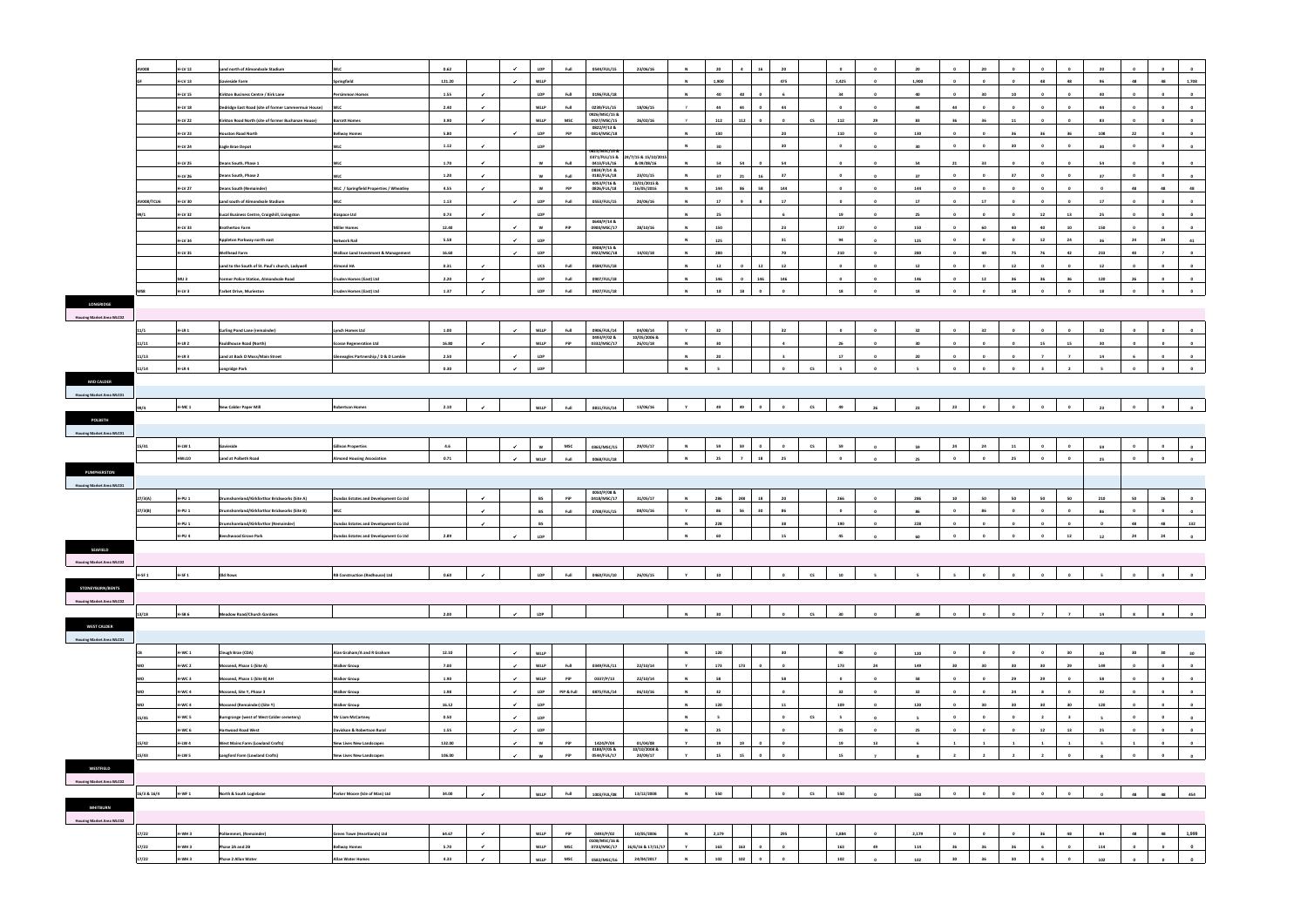| 17/22             | H-WH <sub>3</sub> | <b>Phase 2 Persimmon</b>      | 3.70<br><b>Persimmon Homes</b>        |  | WLLP       | <b>MSC</b> | 0370/MSC/17 | 20/07/2017 | 117        | 117 |    |    | 117 | 117 | 27 |  |
|-------------------|-------------------|-------------------------------|---------------------------------------|--|------------|------------|-------------|------------|------------|-----|----|----|-----|-----|----|--|
| 17/22             | H-WH <sub>3</sub> | Area 3B Taylor Wimpey         | 3.50<br><b>Taylor Wimpey</b>          |  | WLLP       | <b>MSC</b> | 0283/MSC/18 |            | 122        | 122 |    |    | 122 | 122 |    |  |
| H-WH <sub>5</sub> | H-WH <sub>5</sub> | <b>Dixon Terrace</b>          | <b>Springfield Properties</b><br>2.50 |  | 100        | Full       | 0110/FUL/17 | 14/03/18   | or         | 23  | 62 | 85 |     |     |    |  |
| W-WH7             | H-WH 7            | Murraysgate, West Main Street | 2.60                                  |  | <b>IDD</b> |            |             |            | $\epsilon$ |     |    |    | 51  |     |    |  |
|                   |                   |                               |                                       |  |            |            |             |            |            |     |    |    |     |     |    |  |

| 17/22                            | H-WH 3            | <b>Phase 2 Persimmon</b>                            | <b>Persimmon Homes</b>                     | 3.70  | $\mathcal{L}$               |                             | <b>WLLP</b> | MSC        | 0370/MSC/17              | 20/07/2017 |                              | 117             | 117<br>$\circ$              |                         |                        | 117             | $\mathbf{0}$   | 117             | 27                      | 30                      | 30              | 30                      |                          | 117             |                         |                | $\mathbf{0}$            |
|----------------------------------|-------------------|-----------------------------------------------------|--------------------------------------------|-------|-----------------------------|-----------------------------|-------------|------------|--------------------------|------------|------------------------------|-----------------|-----------------------------|-------------------------|------------------------|-----------------|----------------|-----------------|-------------------------|-------------------------|-----------------|-------------------------|--------------------------|-----------------|-------------------------|----------------|-------------------------|
| 17/22                            | H-WH 3            | Area 3B Taylor Wimpey                               | <b>Taylor Wimpey</b>                       | 3.50  | $\mathcal{L}$               |                             | <b>WLLP</b> | MSC        | 0283/MSC/18              |            |                              | 122             | 122<br>$\circ$              |                         |                        | 122             | $\mathbf{0}$   | 122             | $\circ$                 | 17                      | 50              | 50                      |                          | 122             | $\mathbf{0}$            | $\bullet$      | $\bullet$               |
| H-WH <sub>5</sub>                | H-WH <sub>5</sub> | <b>Dixon Terrace</b>                                | <b>Springfield Properties</b>              | 2.50  | $\epsilon$                  |                             | <b>LDP</b>  | Full       | 0110/FUL/17              | 14/03/18   | N                            | 85              | 62<br>23                    | 85                      |                        | $\bullet$       | $\Omega$       | 85              | $\Omega$                | 40                      | 45              | $\mathbf{0}$            | $\Omega$                 | 85              | $\Omega$                | $\Omega$       | $\overline{0}$          |
| W-WH7                            | H-WH 7            | Murraysgate, West Main Street                       |                                            | 2.60  | $\mathcal{L}_{\mathcal{A}}$ |                             | LDP         |            |                          |            | $\mathbb N$                  | 60              |                             | و                       |                        | 51              | $\mathbf{0}$   | 60              | $\bullet$               | $\bullet$               | $\bullet$       | $\bullet$               | 24                       | 24              | 24                      | 12             | $\overline{\mathbf{0}}$ |
|                                  |                   |                                                     |                                            |       |                             |                             |             |            |                          |            |                              |                 |                             |                         |                        |                 |                |                 |                         |                         |                 |                         |                          |                 |                         |                |                         |
| <b>Housing Market Area WLC01</b> |                   |                                                     |                                            |       |                             |                             |             |            |                          |            |                              |                 |                             |                         |                        |                 |                |                 |                         |                         |                 |                         |                          |                 |                         |                |                         |
|                                  | $H-WI2$           | East Coxydene Farm                                  | <b>Stirling Developments</b>               | 1.80  |                             | $\mathbf{v}$                | LDP         | PiP        | 0761/P/18                |            | N                            | 40              |                             | $\epsilon$              |                        | 34              | $\sim$         | 40              | $\bullet$               | $\bullet$               | $\bullet$       | 24                      | 16                       | 40              | $\Omega$                | $\circ$        | $\bullet$               |
|                                  |                   |                                                     |                                            |       |                             |                             |             |            |                          |            |                              |                 |                             |                         |                        |                 |                |                 |                         |                         |                 |                         |                          |                 |                         |                |                         |
|                                  |                   |                                                     |                                            |       |                             |                             |             |            |                          |            |                              |                 |                             |                         |                        |                 |                |                 |                         |                         |                 |                         |                          |                 |                         |                |                         |
| <b>Housing Market Area WLC01</b> |                   |                                                     |                                            |       |                             | $\mathcal{L}$               |             |            |                          |            | N                            |                 |                             | $\sim$                  |                        |                 |                |                 | $\sim$                  | $\Omega$                | $\Omega$        |                         |                          | 58              | 30 <sup>2</sup>         | $\sim$         | $\bullet$               |
|                                  | $H-WB3$           | Niddry Mains (North), Block CC                      | Winchburgh Developments Limited            | 3.27  |                             |                             | <b>WLLP</b> | PiP        | 1012/P/05                | 17/04/12   |                              | 88              |                             |                         |                        | 88              | $\Omega$       | 88              |                         |                         |                 | 28                      | 30                       |                 |                         |                |                         |
|                                  | H-WB <sub>3</sub> | Niddry Mains (North), Block DD                      | <b>Winchburgh Developments Limited</b>     | 1.46  |                             | $\mathcal{L}$               | <b>WLLP</b> | PiP        | 1012/P/05                | 17/04/12   | $\mathbb N$                  | 54              |                             | $\overline{\mathbf{0}}$ |                        | 54              | $\overline{0}$ | 54              | $\overline{\mathbf{0}}$ | $\mathbf{0}$            | $\bullet$       | 27                      | 27                       | 54              | $\mathbf{0}$            | $\bullet$      | $\overline{\mathbf{0}}$ |
|                                  | H-WB <sub>3</sub> | Niddry Mains (North), Block EE                      | <b>Winchburgh Developments Limited</b>     | 6.17  |                             | $\mathcal{L}$               | <b>WLLP</b> | PiP        | 1012/P/05                | 17/04/12   | $\mathbf N$                  | 142             |                             | 50                      |                        | 92              | $\bullet$      | 142             | $\overline{\mathbf{0}}$ | $\circ$                 | $\mathbf{0}$    | $\Omega$                |                          |                 | 30 <sub>o</sub>         | 30             | 75                      |
|                                  | H-WB <sub>3</sub> | Niddry Mains (North), Block FF                      | Vinchburgh Developments Limited            | 3.52  |                             | $\sim$                      | <b>WLLP</b> | PiP        | 1012/P/05                | 17/04/12   | N                            | 96              |                             | 75                      |                        | 21              | $\Omega$       | 96              | $\Omega$                | $\Omega$                | $\Omega$        | 13                      | 30 <sub>2</sub>          | 43              | 30                      | 23             | $\overline{\mathbf{0}}$ |
|                                  | $H-WB3$           | Niddry Mains (North), Block GG                      | Winchburgh Developments Limited            | 2.58  |                             | $\mathcal{L}$               | <b>WLLP</b> | PiP        | 1012/P/05                | 17/04/12   | N                            | 50              |                             | 25                      |                        | 25              | $\Omega$       | 50              | $\Omega$                | $\Omega$                | $\bullet$       | $\Omega$                | $\Omega$                 | $\Omega$        | $\Omega$                | $\Omega$       | 50                      |
|                                  | H-WB 4            | Clay Pit, Park & Blocks S and T                     | Vinchburgh Developments Limited            | 14.50 | $\mathcal{L}$               |                             | <b>WLLP</b> | PiP        | 1012/P/05                | 17/04/12   |                              | 166             |                             | 88                      |                        | 78              |                | 166             | $\circ$                 |                         |                 |                         | $\mathbf 0$              |                 |                         |                | 166                     |
|                                  | H-WB <sub>5</sub> | Myreside, Block AA, (Seton Park)                    | <b>Taylor Wimpey East Scotland</b>         | 5.60  |                             | $\checkmark$                | <b>WLLP</b> | MSC        | 0426/MSC/13              | 23/08/13   | Y                            | 153             | 153<br>$\bullet$            | $\bullet$               |                        | 153             | 117            | 36              | 36                      | $\mathbf{0}$            | $\bullet$       | $\bullet$               | $\mathbf{0}$             | 36              | $\bullet$               | $\bullet$      | $\bullet$               |
|                                  | H-WB 6            | Myreside, (Remainder), Block X                      | <b>Ninchburgh Developments Limited</b>     | 3.25  |                             | $\mathcal{L}$               | <b>WLLP</b> | PiP        | 1012/P/05                | 17/04/12   | $\mathbf N$                  | 125             |                             | 31                      |                        | 84              | $\circ$        | 125             | $\mathbf{0}$            | $\mathbf{0}$            | $\bullet$       | $\mathbf{0}$            | $\circ$                  | $\bullet$       | $\overline{0}$          | $\Omega$       | 125                     |
|                                  | $H-WB6$           | Myreside, (Remainder), Block Y                      | <b>Ninchburgh Developments Limited</b>     | 4.24  |                             | $\mathcal{L}$               | <b>WLLP</b> | PiP        | 1012/P/05                | 17/04/12   | N                            | 136             |                             | $\Omega$                |                        | 136             | $\sim$         | 136             | $\Omega$                | $\Omega$                | $-5$            | 30 <sub>2</sub>         | 30 <sub>2</sub>          | 65              | 30                      | 30             | 11                      |
|                                  | <b>H-WB 10</b>    | Glendevon (South), (Remainder) Block J              | Winchburgh Developments Limited            | 1.01  |                             | $\mathcal{L}$               | <b>WLLP</b> | PiP        | 1012/P/05                | 17/04/12   | N                            | 56              |                             | $\bullet$               |                        | 56              | $\Omega$       | 56              | $\overline{\mathbf{0}}$ | $\bullet$               | 20              | 31                      | $\overline{\phantom{0}}$ | 56              | $\overline{0}$          | $\overline{0}$ | $\mathbf{0}$            |
|                                  | H-WB 10           | ilendevon (South), (Remainder) Block H              | <b>Ninchburgh Developments Limited</b>     | 7.43  |                             | $\mathcal{L}$               | WLLP        | PiP        | 1012/P/05                | 17/04/12   |                              | 198             |                             | 47                      |                        | 151             |                | 198             | $\circ$                 |                         |                 |                         |                          |                 |                         |                | 198                     |
|                                  | <b>H-WB 10</b>    | Slendevon (South), (Remainder) Block G              | <b>Ninchburgh Developments Limited</b>     | 2.69  |                             | $\epsilon$                  | <b>WLLP</b> | PiP        | 1012/P/05                | 17/04/12   | $\mathbf N$                  | 67              |                             | $\bullet$               |                        | 67              | $\circ$        | 67              | $\bullet$               | $\mathbf{0}$            | $\bullet$       | $\mathbf{0}$            | $\circ$                  | $\mathbf{0}$    | $\mathbf{0}$            | $\bullet$      | 67                      |
|                                  | <b>H-WB 10</b>    | ilendevon (South), (Remainder) Block C              | <b>Ninchburgh Developments Limited</b>     | 5.10  |                             | $\checkmark$                | WILP        | PiP        | 1012/P/05                | 17/04/12   | N                            | 101             |                             | 50                      |                        | 51              | $\Omega$       | 101             | $\bullet$               | $\mathbf{0}$            | $\bullet$       | $\Omega$                | 25                       | 25              | 30                      | 30             | 16                      |
|                                  | <b>H-WB 10</b>    | Glendevon (South), (Remainder) Block I              | <b>Vinchburgh Developments Limited</b>     | 2.93  |                             | $\mathcal{L}$               | WLLP        | PiP        | 1012/P/05                | 17/04/12   |                              | 114             |                             | 21                      |                        | 93              |                | 114             | $\Omega$                | $\bf{0}$                | $\bullet$       | $\Omega$                | $\mathbf{0}$             |                 | $\Omega$                |                | 114                     |
|                                  | <b>H-WB10</b>     | Glendevon (South), (Remainder) Block D              | <b>Ninchburgh Developments Limited</b>     | 0.51  |                             | $\mathcal{L}$               | <b>WLLP</b> | PiP        | 1012/P/05                | 17/04/12   | N                            | 14              |                             | $\Omega$                |                        | 14              | $\Omega$       | 14              | $\Omega$                | $\Omega$                | $\bullet$       | $\Omega$                | 14                       | 14              | $\Omega$                | $\Omega$       | $\overline{\mathbf{0}}$ |
|                                  | H-WB 10           | Glendevon (South), (Remainder) Block A              | inchburgh Developments Limited             | 4.74  |                             | $\checkmark$                | <b>WLLP</b> | PiP        | 1012/P/05                | 17/04/12   | $\mathsf{N}$                 | 133             |                             | $\bullet$               |                        | 133             | $\bullet$      | 133             | $\bullet$               | $\overline{\mathbf{0}}$ | $\bullet$       | $\circ$                 | 10                       | 10              | 30 <sub>o</sub>         | 30             | 63                      |
|                                  | <b>H-WB 10</b>    | Glendevon (South), (Remainder) Block B              | <b>Winchburgh Developments Limited</b>     | 4.45  |                             | $\mathbf{r}$                | <b>WLLP</b> | PiP        | 1012/P/05                | 17/04/12   | $\mathbf N$                  | 111             |                             | $\bullet$               |                        | 111             | $\bullet$      | 111             | $\circ$                 | $\bullet$               | $\bullet$       | $\Omega$                | $\mathbf{o}$             |                 | 10 <sub>10</sub>        | 30             | 71                      |
|                                  | <b>H-WB 10</b>    | Glendevon (South), (Remainder) Block F              | <b>Ninchburgh Developments Limited</b>     | 1.58  |                             | $\mathcal{L}$               | <b>WLLP</b> | PiP        | 1012/P/05                | 17/04/12   | $\mathbf N$                  | 40              |                             | $\bullet$               |                        | 40              | $\bullet$      | 40              | $\bullet$               | $\mathbf{0}$            | $\bullet$       | $\overline{\mathbf{0}}$ | $\mathbf{0}$             | $\overline{0}$  | $\overline{\mathbf{0}}$ | $\bullet$      | 40                      |
| CDA-GN                           | <b>H-WB 12</b>    | Glendevon (North), Town Centre Block Q1 + Q3 Site B |                                            | 0.92  |                             | $\epsilon$                  | <b>WLLP</b> | MSC        | 0372/MSC/15              | 24/07/15   | $\mathbf{N}$                 | 41              | $\mathbf{0}$<br>41          | 41                      | $\mathsf{c}\mathsf{s}$ | $\sqrt{2}$      | $\sim$         | 41              | 41                      | $\bullet$               | $\bullet$       | $\sim$                  | $\Omega$                 | 41              | $\Omega$                | $\Omega$       | $\bullet$               |
| CDA-GN                           | <b>H-WB 12</b>    | Glendevon (North), Town Centre Block Q1 + Q3 Site A | Wheatley                                   | 8.80  |                             | $\mathcal{L}$               | <b>WLLP</b> | <b>MSC</b> | 0386/MSC/15              | 10/09/15   | $\mathbf N$                  | 55              |                             | 55                      | $\mathsf{cs}$          | $\Omega$        | $\overline{0}$ | 55              | 55                      | $\mathbf{0}$            | $\bullet$       | $\bullet$               | $\overline{0}$           | 55              | $\bullet$               | $\bullet$      | $\bullet$               |
|                                  | <b>H-WB 12</b>    |                                                     |                                            |       |                             | $\mathcal{L}$               |             | PiP        |                          |            | $\mathbf N$                  | 216             |                             | $\Omega$                |                        | 216             | $\Omega$       |                 | $\bullet$               | $\bullet$               | 29              | 35                      | 37                       |                 | 30 <sup>2</sup>         |                |                         |
| CDA-GN                           |                   | Glendevon (North), Town Centre Block Q2 + Q1        | <b>Ninchburgh Developments Limited</b>     |       |                             | $\mathbf{r}$                | WLLP        |            | 1012/P/05                | 17/04/12   |                              |                 |                             |                         |                        |                 |                | 216             |                         |                         |                 |                         |                          | 101             |                         | 10             | 75                      |
| CDA-GN                           | <b>H-WB 12</b>    | Glendevon (North), Town Centre Blocks P1 + P2 + P3  | <b>Ninchburgh Developments Limited</b>     |       |                             |                             | <b>WLLP</b> | PiP        | 1012/P/05                | 17/04/12   | N                            | 187             |                             | $\bullet$               |                        | 187             | $\bullet$      | 187             | $\bullet$               | $\bullet$               | $\circ$         | 31                      | 59                       | 90              | 56                      | 41             | $\bullet$               |
| CDA-GN                           | <b>H-WB 12</b>    | Glendevon (North), Town Centre, (Remainder) Block K | <b>Winchburgh Developments Limited</b>     |       |                             | $\mathcal{L}_{\mathcal{A}}$ | WILP        | PiP        | 1012/P/05<br>1012/P/05 & | 17/04/12   | N                            | $6^{\circ}$     |                             | $\bullet$               |                        | $6\overline{6}$ | $\Omega$       | 6               | $-6$                    | $\mathbf{0}$            | $\bullet$       | $\overline{\mathbf{0}}$ | $\mathbf{0}$             | 6               | $\bullet$               | $\Omega$       | $\overline{\mathbf{0}}$ |
| CDA-GN                           | <b>H-WB 12</b>    | Glendevon (North), (Remainder) Block N              | Bellway Homes                              | 8.00  |                             | $\checkmark$                | <b>WLLP</b> | PiP        | 0945/MSC/18              | 17/04/12   | N                            | 93              |                             | $\overline{\mathbf{0}}$ |                        | 93              | $\sim$         | 93              | $-6$                    | 30 <sub>o</sub>         | 30 <sup>2</sup> | 27                      | $\Omega$                 | 93              | $\Omega$                | $\mathbf{0}$   | $\bullet$               |
| CDA-GN                           | <b>H-WB 12</b>    | Glendevon (North), (Remainder) Block O              | <b>Vinchburgh Developments Limited</b>     |       |                             | $\mathcal{L}$               | <b>WLLP</b> | PiP        | 1012/P/05                | 17/04/12   | $\mathbf N$                  | 318             |                             | 100                     |                        | 218             |                | 318             | $\overline{\mathbf{0}}$ | $\circ$                 | 23              | 65                      | 85                       | 173             | 60                      | 47             | 38                      |
|                                  | $-WB13$           | Niddry Mains (South), Block HH                      | <b>Ninchburgh Developments Limited</b>     | 32.50 |                             | $\mathbf{v}$                | <b>WLLP</b> | PiP        | 1012/P/05                | 17/04/12   | $\mathbf N$                  | 381             |                             | 73                      |                        | 308             | $\bullet$      | 381             | $\bullet$               | $\bullet$               | $\circ$         | $\mathbf{0}$            | $\circ$                  | $\bullet$       | $\mathbf{0}$            | $\circ$        | 381                     |
| 18/18                            | H-WB 16           | <b>Site West of Ross's Plantation</b>               | Niddry Mains and Winchburgh Trust          | 10.30 | $\mathcal{L}_{\mathcal{A}}$ |                             | LDP         | PiP        | 1012/P/05                | 17/04/12   | $\mathbf N$                  | 191             |                             | $\overline{\mathbf{0}}$ |                        | 191             | $\bullet$      | 191             | $\mathbf{0}$            | $\mathbf{0}$            | $\bullet$       | $\mathbf{0}$            | $\mathbf{0}$             | $\bullet$       | $\mathbf{0}$            | $\bullet$      | 191                     |
| 18/16                            | <b>H-WB 18</b>    | <b>Site adjoining Niddry Mains House</b>            | Aithrie Estates and Hopetoun Estates Trust | 2.80  |                             | $\mathcal{L}$               | LDP         |            |                          |            | $\mathbf{N}$                 | 30 <sup>2</sup> | 30 <sub>2</sub><br>$\Omega$ |                         |                        | 25              | $\Omega$       | 30 <sub>o</sub> | $\mathbf{0}$            | $\Omega$                | $\Omega$        | $\Omega$                | 30 <sup>2</sup>          | 30 <sup>2</sup> | $\Omega$                | $\overline{0}$ | $\overline{\mathbf{0}}$ |
|                                  |                   |                                                     |                                            |       |                             |                             |             |            |                          |            |                              |                 |                             |                         |                        |                 |                |                 |                         |                         |                 |                         |                          |                 |                         |                |                         |
|                                  |                   |                                                     |                                            |       |                             |                             |             |            |                          |            | Small Sites                  | 240             |                             |                         |                        |                 |                | 200             |                         | 40                      | 40              | 40                      | 40                       | 200             |                         |                | $\mathbf{0}$            |
|                                  |                   |                                                     |                                            |       |                             |                             |             |            |                          |            | Totals $\blacktriangleright$ | 20,277          | 4,079<br>945                | 4,814                   |                        | 15,213          | 732            | 19,505          | 1,073                   | 1,307                   | 1,344           | 1,659                   | 1,717                    | 7,100           | 1,562                   | 1,343          | 9,452                   |
|                                  |                   |                                                     |                                            |       |                             |                             |             |            |                          |            |                              |                 |                             |                         |                        |                 |                |                 |                         |                         |                 |                         |                          |                 |                         |                |                         |
|                                  |                   |                                                     |                                            |       |                             |                             |             |            |                          |            |                              |                 |                             |                         |                        |                 |                |                 |                         |                         |                 |                         |                          |                 |                         |                |                         |

|            | <b>Site Name/Location</b> | Gross Area (ha) | Brownfield Greenfield Source |  | type        | reference   | date of approval construction of units Houses Flats units CS/AP Sector at 31/03/2017 |              |                 |  |                       |         |             | at 01/04/2017 | 17/18 | 18/19 | 19/20          | 0.0124 |  | 22/23 |         | 23/24 POST 24 |
|------------|---------------------------|-----------------|------------------------------|--|-------------|-------------|--------------------------------------------------------------------------------------|--------------|-----------------|--|-----------------------|---------|-------------|---------------|-------|-------|----------------|--------|--|-------|---------|---------------|
| <b>HLA</b> |                           |                 |                              |  | application | application | applicatio.                                                                          | <b>Under</b> | <b>Total No</b> |  | Affordable Affordable | Private | Completions | Remainin      |       |       |                |        |  |       |         |               |
|            |                           |                 |                              |  | Planning    | Plann.      |                                                                                      |              |                 |  |                       |         |             |               |       |       | <b>Expecte</b> |        |  |       | Expecte |               |

**Under Construction Consent No Consent**

**Key**<br>BS - Base Supply<br>WLLP - Adopted West Lothian Local<br>Plan<br>LDP - Proposed Plan<br>AP - Affordable housing commuted sum<br>CS - Affordable housing commuted sum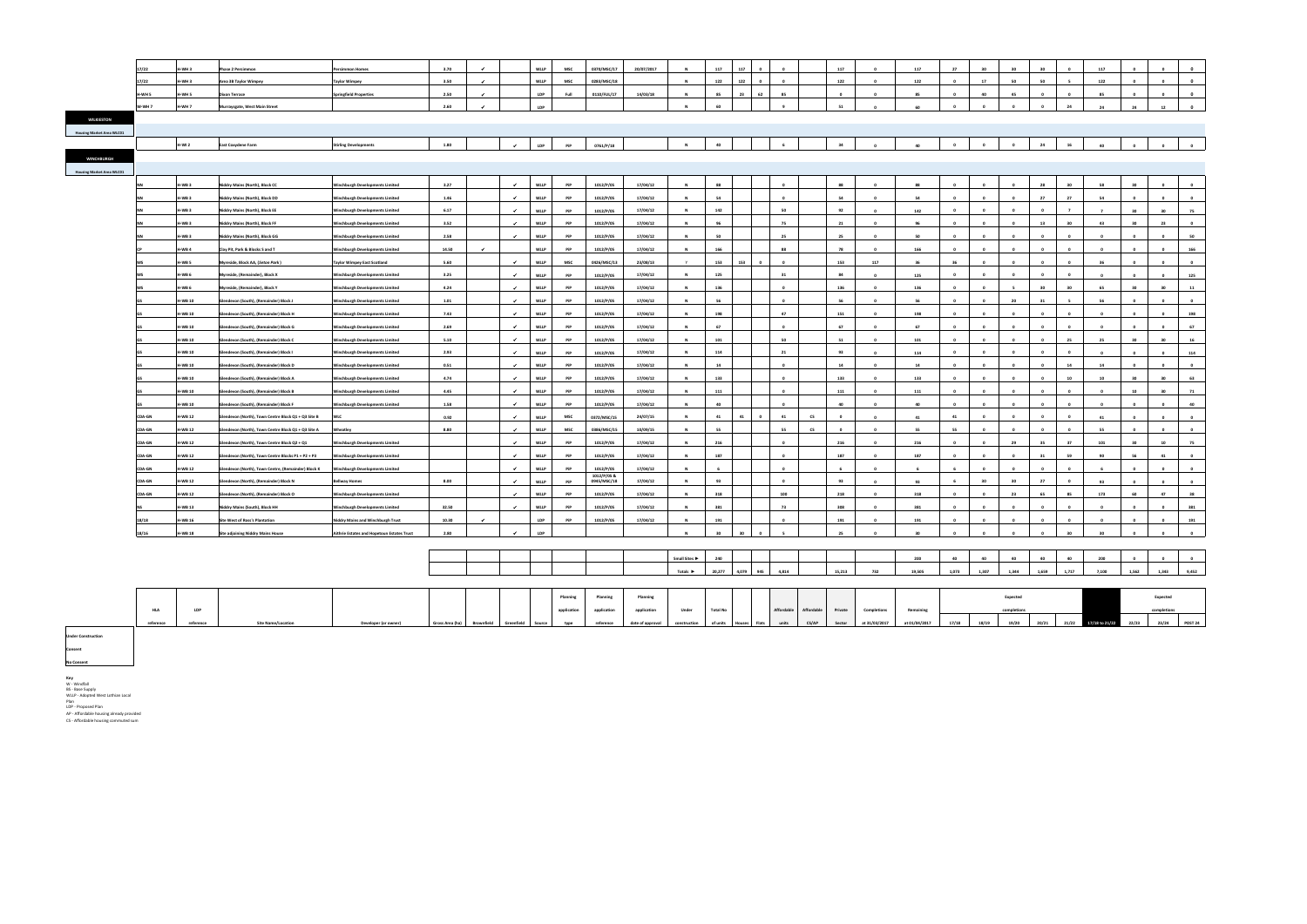### **SCHEDULE 3**

#### **NON-EFFECTIVE SUPPLY West Lothian Housing Land Audit 2018 (FINAL MAY 2019)**

**"CONSTRAINED"**

| o | Summary of                         |
|---|------------------------------------|
| S | constraint(s)                      |
|   |                                    |
|   |                                    |
|   | <b>Expired consent</b>             |
|   | No consent                         |
|   | No consent                         |
|   |                                    |
|   |                                    |
|   | Marketability/No consent           |
|   | <b>Expired consent</b>             |
|   | Lack of known progress             |
|   | Physical/Infrastructure/No consent |
|   | Lack of known progress             |
|   | No consent                         |
|   | Windfall site with no consent      |
|   |                                    |

| constraint       |
|------------------|
|                  |
| ΙP               |
|                  |
| own progress     |
|                  |
| own progress     |
|                  |
| own progress     |
|                  |
| IP               |
|                  |
| IP               |
|                  |
| IP               |
|                  |
| ΙP               |
|                  |
| oer / No consent |
|                  |
| nsent            |
|                  |

| / funding issues     |  |  |
|----------------------|--|--|
|                      |  |  |
| <u>t</u>             |  |  |
|                      |  |  |
| t                    |  |  |
|                      |  |  |
| t                    |  |  |
|                      |  |  |
| lity/Expired consent |  |  |

|                                  |                    |                   |                                            |                                |                 |              |              |             | Planning    | Planning      | Planning         |                 |                                      |
|----------------------------------|--------------------|-------------------|--------------------------------------------|--------------------------------|-----------------|--------------|--------------|-------------|-------------|---------------|------------------|-----------------|--------------------------------------|
|                                  | <b>HLA</b>         | <b>LDP</b>        |                                            |                                |                 |              |              |             | application | application   | application      | <b>Total No</b> | Summary of                           |
|                                  | reference          | reference         | <b>Site Name/Location</b>                  | Developer (or owner)           | Gross Area (ha) | Brownfield   | Greenfield   | Source      | type        | reference     | date of approval | of units        | constraint(s)                        |
| <b>ADDIEWELL</b>                 |                    |                   |                                            |                                |                 |              |              |             |             |               |                  |                 |                                      |
|                                  |                    |                   |                                            |                                |                 |              |              |             |             |               |                  |                 |                                      |
| <b>Housing Market Area WLC02</b> |                    |                   |                                            |                                |                 |              |              |             |             |               |                  |                 |                                      |
|                                  | 26/7(2)            | H-AD <sub>1</sub> | <b>Ross Court (Muirhousedyes Mains)</b>    | <b>ARH Homes Ltd</b>           | 0.2             |              | $\checkmark$ | <b>WLLP</b> | Full        | 0829/FUL/10   | 11/01/2011       | $5^{\circ}$     | <b>Expired consent</b>               |
|                                  | 26/8               | H-AD <sub>2</sub> | <b>Meadowhead Avenue (North)</b>           | <b>WLC</b>                     | 1.0             |              | $\checkmark$ | <b>WLLP</b> |             |               |                  | 20              | No consent                           |
|                                  | 26/6               | H-AD4             | Loganlea Crescent / Place                  | Private + WLC                  | 2.3             |              | $\checkmark$ | <b>WLLP</b> |             |               |                  | 35              | No consent                           |
| <b>ARMADALE</b>                  |                    |                   |                                            |                                |                 |              |              |             |             |               |                  |                 |                                      |
| <b>Housing Market Area WLC02</b> |                    |                   |                                            |                                |                 |              |              |             |             |               |                  |                 |                                      |
|                                  | 1/25               | H-AM1             | Muirfield, North Street,                   | John R Harris and Partners     | 0.27            | $\checkmark$ |              | <b>WLLP</b> | PiP         | 0032/P/09     | Undetermined     | 10              | Marketability/No consent             |
|                                  | 1/39               | H-AM4             | Former Nursery, High Academy Street        | <b>Lucas Land Purchases</b>    | 0.20            | $\checkmark$ |              | W           | Full        | 0403/08       | 01/07/13         | 6               | <b>Expired consent</b>               |
|                                  | СS                 | H-AM <sub>5</sub> | <b>Colinshiel (Site A)</b>                 | <b>WLC/Dundas</b>              | 10.30           |              | $\checkmark$ | <b>WLLP</b> |             |               |                  | 135             | Lack of known progress               |
|                                  | <b>CS</b>          | H-AM 6            | <b>Colinshiel (Site B)</b>                 | <b>W</b> Jones                 | 8.80            |              | $\checkmark$ | <b>WLLP</b> |             |               |                  | 135             | Physical/Infrastructure/No consent   |
|                                  |                    | <b>H-AM 15</b>    | <b>Lower Bathville</b>                     | <b>Terrace Hill/EWP</b>        | 27.60           |              | $\checkmark$ | <b>WLLP</b> | PiP         | 0191/P/09     | 15/01/13         | 400             | Lack of known progress               |
|                                  |                    | <b>H-AM 17</b>    | <b>Drove Road</b>                          | <b>WLC</b>                     | 3.30            |              | $\checkmark$ | <b>LDP</b>  |             |               |                  | 26              | No consent                           |
|                                  |                    |                   | Armadale greyhound and sports stadium      | <b>BCBC Properties</b>         | 2.70            | $\checkmark$ |              | W           | PiP         | 0735/P/17     |                  | 80              | Windfall site with no consent        |
| <b>BATHGATE</b>                  |                    |                   |                                            |                                |                 |              |              |             |             |               |                  |                 |                                      |
|                                  |                    |                   |                                            |                                |                 |              |              |             |             |               |                  |                 |                                      |
| <b>Housing Market Area WLC02</b> |                    |                   |                                            |                                |                 |              |              |             |             |               |                  |                 |                                      |
|                                  | 2/98               | H-BA6             | <b>Easton Road (Sibcas site)</b>           | <b>Sibcas Ltd</b>              | 12.50           | $\checkmark$ |              | <b>WLLP</b> | Full        | 1335/04       | 21/12/05         | 298             | <b>Ownership constraint</b>          |
|                                  | 2/7E               | H-BA <sub>7</sub> | Little Boghead (Site 2)                    | <b>WLC</b>                     | 1.10            | $\checkmark$ |              | <b>WLLP</b> |             |               |                  | 20              | <b>NOT IN SHIP</b>                   |
|                                  | 2/105 <sub>b</sub> | <b>H-BA15</b>     | Windyknowe/Glasgow Road, (West)            | <b>Sibbald Family Trust</b>    | 1.26            |              | $\checkmark$ | <b>WLLP</b> |             |               |                  | 46              | Lack of known progress               |
|                                  |                    | <b>H-BA19</b>     | <b>Bloomfield Place</b>                    | <b>Scotmid Co-op</b>           | 0.12            | $\checkmark$ |              | W           |             | 0940/FUL/15   |                  | 18              | Lack of known progress               |
|                                  | 2/112              | <b>H-BA 21</b>    | 13 - 15 Glasgow Road (Meadowpark)          | <b>WB Property Ltd</b>         | 0.12            | $\checkmark$ |              | <b>WLLP</b> | Full        | 0093/FUL/08   | 09/09/14         | 22              | Lack of known progress               |
|                                  | 2/113              | <b>H-BA22</b>     | <b>Bathgate Community Education Centre</b> | <b>WLC</b>                     | 0.20            | $\checkmark$ |              | <b>LDP</b>  |             |               |                  | 6               | <b>NOT IN SHIP</b>                   |
|                                  |                    | <b>H-BA23</b>     | <b>Wester Inch</b>                         | <b>WLC</b>                     | 3.50            | $\checkmark$ |              | <b>LDP</b>  |             |               |                  | 50              | <b>NOT IN SHIP</b>                   |
|                                  | 2/115              | <b>H-BA 25</b>    | <b>Waverley Street Depot</b>               | <b>WLC</b>                     | 0.30            | $\checkmark$ |              | LDP         |             |               |                  | 8               | <b>NOT IN SHIP</b>                   |
|                                  | 2/118              | <b>H-BA 28</b>    | Mid Street (site of former swimming pool)  | <b>WLC</b>                     | 0.10            | $\checkmark$ |              | <b>LDP</b>  |             |               |                  | 10              | <b>NOT IN SHIP</b>                   |
|                                  | 2/121              | <b>H-BA30</b>     | <b>Standhill Farm</b>                      | Nil                            | 3.8             |              | $\checkmark$ | <b>WLLP</b> |             |               |                  | 85              | No developer / No consent            |
|                                  | 2/85 <sub>b</sub>  | <b>H-BA12</b>     | <b>Main Street</b>                         | Mr R Lawson                    | 0.23            | $\checkmark$ |              | W           | Full        | 0217/02       |                  | 15              | <b>Expired consent</b>               |
| <b>BLACKBURN</b>                 |                    |                   |                                            |                                |                 |              |              |             |             |               |                  |                 |                                      |
| <b>Housing Market Area WLC02</b> |                    |                   |                                            |                                |                 |              |              |             |             |               |                  |                 |                                      |
|                                  | 3/2(2)             | $H-BB1$           |                                            | Meridian                       | 3.54            | $\checkmark$ |              | <b>BS</b>   | Full        | 1270/05       | 18/07/06         |                 |                                      |
|                                  |                    |                   | Daisyhill Road                             |                                |                 |              |              |             |             |               |                  | 9               | Ownership / funding issues           |
|                                  | 3/17               | H-BB <sub>2</sub> | <b>Riddochhill Road</b>                    | <b>WLC</b>                     | 0.57            |              | $\checkmark$ | <b>WLLP</b> |             |               |                  | 15              | No consent                           |
|                                  | 3/32               | $H-BB3$           | <b>West Main Street (West)</b>             | <b>WLC</b>                     | 0.2             | ✓            |              | <b>WLLP</b> |             |               |                  | 6               | No consent                           |
|                                  | 3/36               | $H-BB4$           | <b>West Main Street (East)</b>             | <b>WLC</b>                     | 0.2             | $\checkmark$ |              | <b>WLLP</b> |             |               |                  | 6               | No consent                           |
|                                  | 3/36               | $H-BB5$           | 16 Bathgate Road                           | <b>Braidwood Motor Company</b> | 0.15            | $\checkmark$ |              | <b>WLLP</b> | Full        | 0528/FUL/2008 | 30/07/2008       | 5               | <b>Marketability/Expired consent</b> |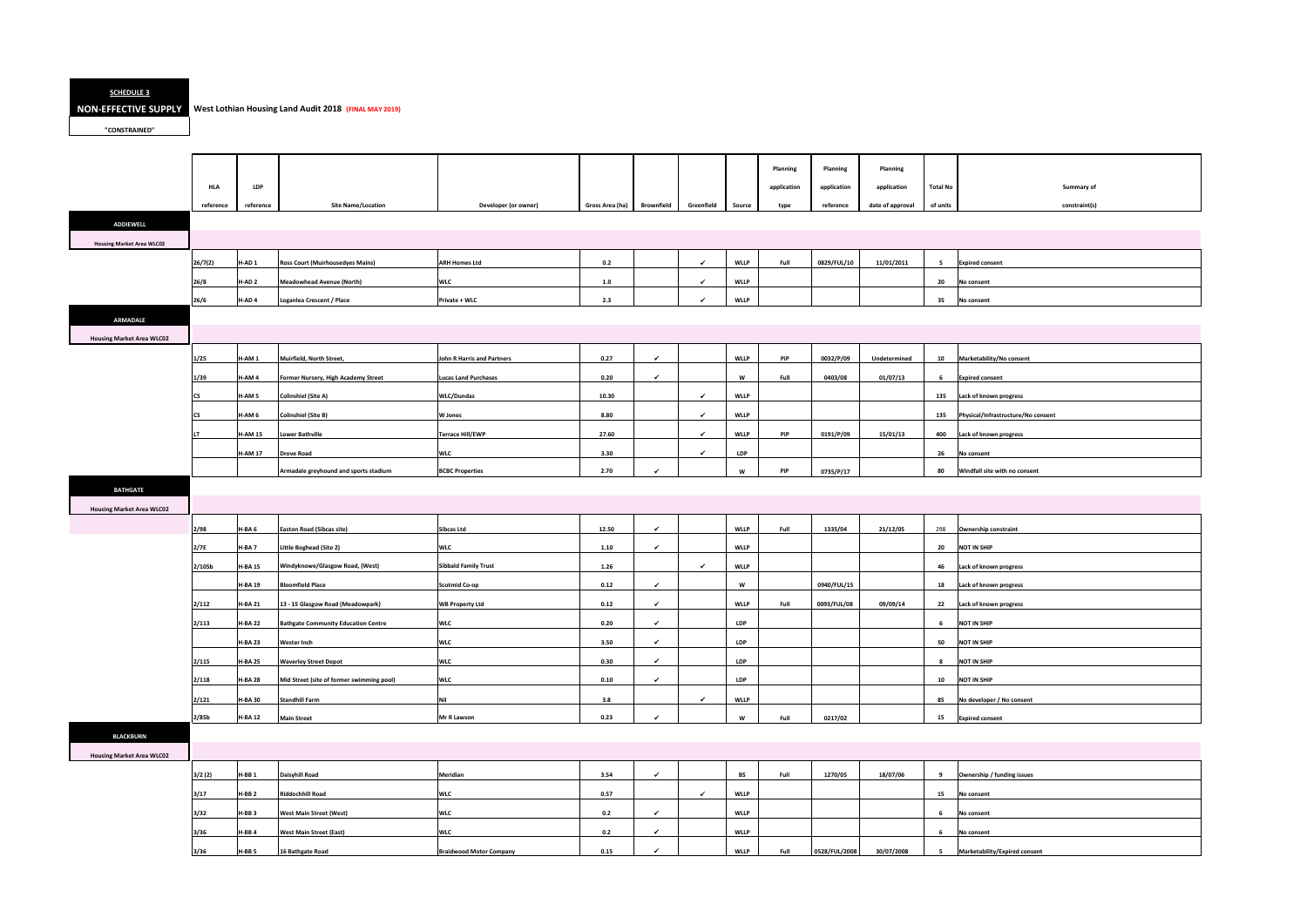| ysical / Marketability |  |  |
|------------------------|--|--|
|                        |  |  |
| OT IN SHIP             |  |  |
|                        |  |  |
| OT IN SHIP             |  |  |
|                        |  |  |
| OT IN SHIP             |  |  |
|                        |  |  |
|                        |  |  |

| iHIP |  |  |
|------|--|--|
|      |  |  |
| ent  |  |  |
|      |  |  |

| bility/No consent |  |  |
|-------------------|--|--|
|                   |  |  |
| SHIP              |  |  |
|                   |  |  |
| SHIP              |  |  |
|                   |  |  |
| mown progress     |  |  |
|                   |  |  |

| l/Infrastructure/No consent         |
|-------------------------------------|
|                                     |
| SHIP                                |
|                                     |
| ship/No consent/Masterplan required |
|                                     |
| sent                                |
|                                     |
| sent                                |
|                                     |
| sent                                |
|                                     |
| sent                                |
|                                     |
| known progress                      |
|                                     |
| <b>SHIP</b>                         |
|                                     |

|                                  | 3/41              | $H-BB6$           | East Main Street (Former garage site)           | <b>Mrs Zahid</b>                    | 0.09     | $\checkmark$ |              | W           | Full | 0272/FUL/12   | 15/11/12     | $\overline{7}$           | <b>Physical / Marketability</b>                       |
|----------------------------------|-------------------|-------------------|-------------------------------------------------|-------------------------------------|----------|--------------|--------------|-------------|------|---------------|--------------|--------------------------|-------------------------------------------------------|
|                                  | 3/42              | $H-BB8$           | East Main Street (former adult training centre) | <b>WLC</b>                          | 0.40     | $\checkmark$ |              | <b>LDP</b>  |      |               |              | 12                       | <b>NOT IN SHIP</b>                                    |
|                                  | 3/43              | $H-BB9$           | Ash Grove (Site A)                              | <b>WLC</b>                          | 0.30     | $\checkmark$ |              | <b>LDP</b>  |      |               |              | $5\overline{5}$          | <b>NOT IN SHIP</b>                                    |
|                                  | 3/44              | H-BB 10           | Ash Grove (Site B)                              | <b>WLC</b>                          | $0.50\,$ | $\checkmark$ |              | LDP         |      |               |              | 5                        | <b>NOT IN SHIP</b>                                    |
| <b>BLACKRIDGE</b>                |                   |                   |                                                 |                                     |          |              |              |             |      |               |              |                          |                                                       |
| <b>Housing Market Area WLC02</b> |                   |                   |                                                 |                                     |          |              |              |             |      |               |              |                          |                                                       |
|                                  | 31/5 <sub>b</sub> | $H-BL2$           | Harthill Road (Site B), (Allison Gardens)       | <b>WLC</b>                          |          |              | $\checkmark$ | <b>BS</b>   | Full | 0484/06       | 29/05/06     | 19                       | <b>NOT IN SHIP</b>                                    |
|                                  | 31/11             | $H-BL5$           | <b>Woodhill Road</b>                            | <b>WLC</b>                          | 0.9      |              | ✓            | W           |      |               |              | 30                       | No consent                                            |
| <b>BREICH</b>                    |                   |                   |                                                 |                                     |          |              |              |             |      |               |              |                          |                                                       |
| <b>Housing Market Area WLC02</b> |                   |                   |                                                 |                                     |          |              |              |             |      |               |              |                          |                                                       |
|                                  | 21/4              | $H-BR1$           | <b>Rashiehill Crescent</b>                      | <b>WLC</b>                          | 0.15     |              | $\checkmark$ | <b>WLLP</b> |      |               |              | $5^{\circ}$              | Marketability/No consent                              |
|                                  | 21/7              | H-BR4             | <b>Woodmuir Community Hall</b>                  | <b>WLC</b>                          | 0.10     | $\checkmark$ |              | <b>LDP</b>  |      |               |              | $\overline{\phantom{0}}$ | <b>NOT IN SHIP</b>                                    |
|                                  |                   |                   |                                                 |                                     |          |              |              |             |      |               |              |                          |                                                       |
|                                  | 21/8              | $H-BR5$           | Former Woodmuir Primary School                  | <b>WLC</b>                          | 0.10     | $\checkmark$ |              | LDP         |      |               |              | 5                        | <b>NOT IN SHIP</b>                                    |
|                                  | 21/6              | H-LW <sub>3</sub> | <b>Former Breich Inn</b>                        | <b>Fraser Coutts</b>                | 0.24     | $\checkmark$ |              | W           | Full | 0766/FUL/13   | 23/01/14     | $\overline{\phantom{0}}$ | Lack of known progress                                |
| <b>BROXBURN/UPHALL</b>           |                   |                   |                                                 |                                     |          |              |              |             |      |               |              |                          |                                                       |
| <b>Housing Market Area WLC01</b> |                   |                   |                                                 |                                     |          |              |              |             |      |               |              |                          |                                                       |
|                                  | 4/40              | H-BU <sub>5</sub> | <b>Candleworks (West)</b>                       | <b>WLC</b>                          | 7.71     | $\checkmark$ |              | <b>WLLP</b> | PiP  | 0115/P/11     | Undetermined | 100                      | Physical/Infrastructure/No consent                    |
|                                  | 4/38a             | H-BU6             | <b>Holmes North (Site A)</b>                    | <b>WLC</b>                          | 1.00     |              | $\checkmark$ | <b>WLLP</b> |      |               |              | 15                       | <b>NOT IN SHIP</b>                                    |
|                                  | GI                |                   | <b>Greendykes Industrial Estate</b>             | <b>WLC</b>                          | 7.81     | $\checkmark$ |              | <b>WLLP</b> |      |               |              | 10                       | Ownership/No consent/Masterplan required              |
|                                  | 4/37              | H-BU <sub>1</sub> | <b>Greendykes Road</b>                          | Persimmon                           | 2.84     | $\checkmark$ |              | <b>WLLP</b> |      |               |              | 50                       | No consent                                            |
|                                  | 4/22              | H-BU <sub>2</sub> | <b>Holmes North (Site B)</b>                    | Mr & Mrs Turner                     | 1.50     |              | ✓            | <b>WLLP</b> |      |               |              | 20                       | No consent                                            |
|                                  | 4/39              | H-BU4             | Albyn                                           | <b>Boland</b>                       | 22.30    | $\checkmark$ |              | <b>WLLP</b> | PiP  | 0558/P/09     |              | 100                      | No consent                                            |
|                                  | GE                | H-BU <sub>9</sub> | <b>Greendykes Road (East)</b>                   | <b>Ashdale and Boland</b>           | 7.10     |              | ✓            | <b>WLLP</b> |      |               |              | 135                      | No consent                                            |
|                                  | ww                | <b>H-BU 10</b>    | <b>West Wood</b>                                | <b>Balmoral</b>                     | 38.60    |              | $\checkmark$ | <b>WLLP</b> |      |               |              | 825                      | Lack of known progress                                |
|                                  | 4/58              | H-BU 11           | <b>Church Street Depot</b>                      | <b>WLC</b>                          | 0.30     | $\checkmark$ |              | LDP         |      |               |              | 10                       | <b>NOT IN SHIP</b>                                    |
| <b>EAST CALDER</b>               |                   |                   |                                                 |                                     |          |              |              |             |      |               |              |                          |                                                       |
| <b>Housing Market Area WLC01</b> |                   |                   |                                                 |                                     |          |              |              |             |      |               |              |                          |                                                       |
|                                  |                   |                   |                                                 |                                     |          | $\checkmark$ |              |             |      |               |              |                          |                                                       |
|                                  | 6/16              | <b>H-EC 1</b>     | <b>Millbank Depot</b>                           | <b>WLC</b>                          | 1.36     |              |              | <b>WLLP</b> |      | 0680/ARM/04 & | 02/06/2006 & | 22                       | Physical/Land Use/No consent<br>2 built. 11 remaining |
|                                  | 6/15              | $H-EC2$           | <b>Camps Cottages</b>                           | <b>Colin Grieve</b>                 | 2.38     | $\checkmark$ |              | <b>WLLP</b> | ARM  | 0700/ARM/08   | 03/10/08     | 13                       |                                                       |
|                                  | 6/17              | H-EC <sub>3</sub> | <b>Broompark Farm</b>                           | <b>Stephen Dalton</b>               | 3.03     | $\checkmark$ |              | <b>WLLP</b> |      |               |              | 50                       | <b>Expired consent</b>                                |
|                                  |                   |                   | Land at Hoghill Farm, Oakbank Road              | <b>Hallam Land</b>                  | 0.35     | $\checkmark$ |              | W           | PiP  | 0587/P/17     |              | N                        | Windfall site with no consent                         |
| <b>EAST WHITBURN</b>             |                   |                   |                                                 |                                     |          |              |              |             |      |               |              |                          |                                                       |
| <b>Housing Market Area WLC02</b> |                   |                   |                                                 |                                     |          |              |              |             |      |               |              |                          |                                                       |
|                                  | 25/16             |                   | 1 Bathgate Road                                 | <b>Swift Corporation Ltd</b>        | 0.10     | $\checkmark$ |              | W           | Full | 0759/FUL/14   |              | $\mathbf N$              | Windfall site with no consent                         |
| <b>FAULDHOUSE</b>                |                   |                   |                                                 |                                     |          |              |              |             |      |               |              |                          |                                                       |
| <b>Housing Market Area WLC02</b> |                   |                   |                                                 |                                     |          |              |              |             |      |               |              |                          |                                                       |
|                                  | 7/41              | H-FA <sub>1</sub> | <b>Eastwood Park (East)</b>                     | <b>Charlestown Properties Ltd</b>   | 3.05     |              | ✓            | <b>BS</b>   | PiP  | 0053/P/06     | 19/03/13     | 68                       | <b>Expired consent</b>                                |
|                                  | 7/26              | H-FA3             | <b>Park View (West)</b>                         | <b>WLC</b>                          | 1.70     | $\checkmark$ |              | <b>WLLP</b> |      |               |              | 30                       | <b>NOT IN SHIP</b>                                    |
|                                  | 7/38              | H-FA <sub>6</sub> | Sheephousehill (North)                          | <b>Nicholson Construction</b>       | 1.49     |              | $\checkmark$ | <b>WLLP</b> | Full | 0929/FUL/07   |              | 48                       | No consent                                            |
|                                  | 7/24              | $H-FA2$           | <b>Meadow Crescent</b>                          | c/o Colin Hardie, Hardie Associates | 0.37     | $\checkmark$ |              | <b>WLLP</b> |      |               |              | $\overline{7}$           | No consent                                            |
|                                  | 7/25              | H-FA4             | <b>Shotts Road</b>                              | <b>WLC</b>                          | 3.16     |              | ✓            | <b>WLLP</b> | Full | 0466/FUL/11   |              | 30                       | No consent                                            |
|                                  | 7/39              | H-FA <sub>7</sub> | Lanrigg Road (3)                                | <b>A Anderson</b>                   | 1.80     |              | $\checkmark$ | <b>WLLP</b> |      |               |              | 30                       | No consent                                            |
|                                  |                   |                   |                                                 |                                     |          |              |              |             |      |               |              |                          |                                                       |

| Physical/Land Use/No consent  |
|-------------------------------|
| 2 built. 11 remaining         |
|                               |
|                               |
| <b>Expired consent</b>        |
|                               |
| Windfall site with no consent |
|                               |
|                               |

| site with no consent |  |  |
|----------------------|--|--|
|                      |  |  |

| consent    |  |
|------------|--|
|            |  |
| iHIP       |  |
|            |  |
| <u>ent</u> |  |
|            |  |
| ent        |  |
|            |  |
| ent        |  |
|            |  |
| ent        |  |
|            |  |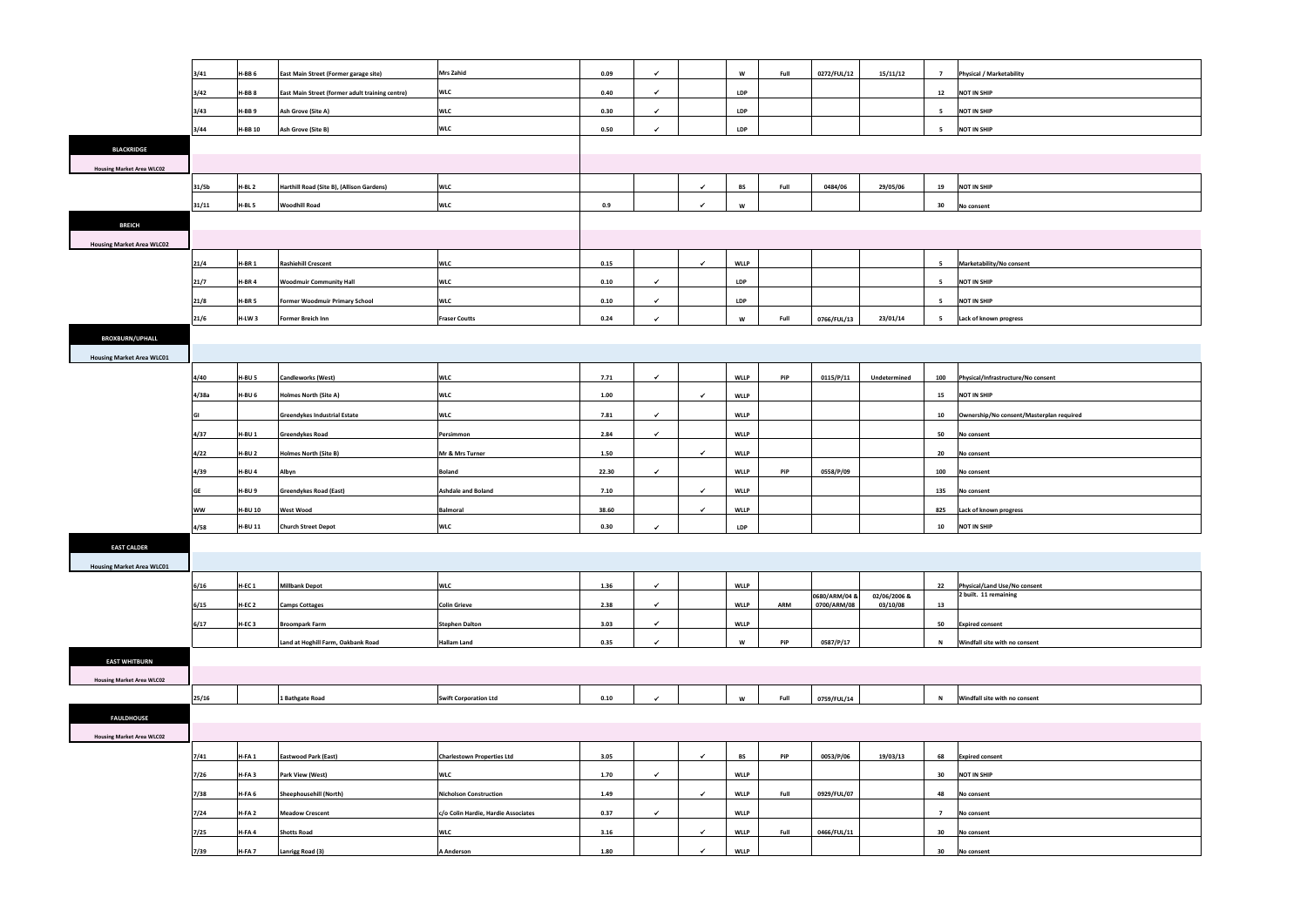|                                  | 7/43        | H-FA8             | <b>Eldrick Avenue</b>                             | <b>WLC</b>                                             | 0.30         | $\checkmark$ |              | <b>LDP</b>  |      |              |            | 8                        | <b>NOT IN SHIP</b>                           |
|----------------------------------|-------------|-------------------|---------------------------------------------------|--------------------------------------------------------|--------------|--------------|--------------|-------------|------|--------------|------------|--------------------------|----------------------------------------------|
|                                  | 7/44        | H-FA <sub>9</sub> | Main Street (former cinema and garage)            | <b>WLC</b>                                             | 0.01         | $\checkmark$ |              | <b>LDP</b>  |      |              |            | $\overline{\phantom{0}}$ | <b>NOT IN SHIP</b>                           |
| <b>KIRKNEWTON</b>                |             |                   |                                                   |                                                        |              |              |              |             |      |              |            |                          |                                              |
| <b>Housing Market Area WLC01</b> |             |                   |                                                   |                                                        |              |              |              |             |      |              |            |                          |                                              |
|                                  | 9/11        | <b>H-KN 2</b>     | <b>Station Road (East)</b>                        | <b>Drummond Homes</b>                                  | 3.53         |              | $\checkmark$ | <b>WLLP</b> |      |              |            | 90                       | No consent                                   |
| <b>LINLITHGOW</b>                |             |                   |                                                   |                                                        |              |              |              |             |      |              |            |                          |                                              |
| <b>Housing Market Area WLC03</b> |             |                   |                                                   |                                                        |              |              |              |             |      |              |            |                          |                                              |
|                                  | 10/82       |                   | <b>The Vennel</b>                                 | <b>WLC</b>                                             | 0.67         | $\checkmark$ |              |             |      |              |            | 10                       | Not allocated / no consent                   |
|                                  |             |                   | Stuart House, 181 - 201 High Street               | <b>Glamis Investments</b>                              | 0.10         | $\checkmark$ |              | W           | Full | 0437/FUL/17  |            | N                        | Windfall site with no consent                |
| <b>LIVINGSTON</b>                |             |                   |                                                   |                                                        |              |              |              |             |      |              |            |                          |                                              |
| <b>Housing Market Area WLC01</b> |             |                   |                                                   |                                                        |              |              |              |             |      |              |            |                          |                                              |
|                                  | <b>DI27</b> | <b>H-LV 10</b>    | Deans (West)/Hardie Road                          | <b>WLC</b>                                             | 1.18         |              | $\checkmark$ | <b>WLLP</b> |      |              |            | 5                        | Marketability/No consent                     |
|                                  | EE5B        | H-LV 1            | <b>Ballantyne Place (South)</b>                   | <b>WLC</b>                                             | 0.68         |              | $\checkmark$ | <b>WLLP</b> |      |              |            | 8                        | No consent                                   |
|                                  | <b>B16</b>  | H-LV 4            | <b>Calder Road, Bellsquarry</b>                   | <b>WLC</b>                                             | 0.5          |              | $\checkmark$ | <b>WLLP</b> |      |              |            | 5                        | No consent                                   |
|                                  | C35         | H-LV 5            | <b>Ettrick Drive, Craigshill</b>                  | <b>WLC</b>                                             | 0.23         | $\checkmark$ |              | <b>WLLP</b> | PiP  | 0234/P/07    |            | 10                       |                                              |
|                                  | C003        |                   |                                                   |                                                        |              | $\checkmark$ |              | <b>WLLP</b> |      | 0532//FUL/08 |            |                          | No consent                                   |
|                                  |             | H-LV 6            | Forth Drive, Craigshill                           | <b>WLC</b>                                             | 0.15<br>0.30 |              | $\checkmark$ | <b>LDP</b>  | Full |              | 29/07/2009 | - 6<br>10                | <b>Expired consent</b><br><b>NOT IN SHIP</b> |
|                                  |             | <b>H-LV 21</b>    | Glen Road (rear of New Deans House)               | <b>WLC</b>                                             |              | $\checkmark$ |              |             |      |              |            |                          |                                              |
|                                  |             | <b>H-LV 28</b>    | <b>Deans South Road</b>                           | <b>WLC</b>                                             | 0.30         |              |              | <b>LDP</b>  |      |              |            | 5                        | <b>NOT IN SHIP</b>                           |
|                                  |             | <b>H-LV 29</b>    | <b>Howden South Road</b>                          | <b>WLC</b>                                             | 1.30         | $\checkmark$ |              | <b>LDP</b>  |      | 0523/FUL/15  |            | 36                       | <b>Acoustic Problems</b>                     |
|                                  |             | <b>H-LV 31</b>    | <b>Murieston Valley Road</b>                      | <b>WLC</b>                                             | 1.70         |              | $\checkmark$ | <b>LDP</b>  |      |              |            | 24                       | <b>NOT IN SHIP</b>                           |
|                                  |             |                   | Land at Forestbank, Ladywell, Livingston          | The Dean Partnership                                   | 0.11         | $\checkmark$ |              | W           | Full | 0857/FUL/17  |            | N                        | Windfall site with no consent                |
| POLBETH                          |             |                   |                                                   |                                                        |              |              |              |             |      |              |            |                          |                                              |
| <b>Housing Market Area WLC01</b> |             |                   |                                                   |                                                        |              |              |              |             |      |              |            |                          |                                              |
|                                  | 15/46       | $H-PB1$           | Site of former West Calder High School, Limefield | <b>WLC</b>                                             | 10.3         | $\checkmark$ |              | <b>LDP</b>  |      |              |            | 120                      | <b>NOT IN SHIP</b>                           |
|                                  |             |                   | Polbeth Harwood Parish Church, Chapelton Terrace  | <b>Church of Scotland General Trustees</b>             | 0.2          | $\checkmark$ |              | W           | PiP  | 0442/P/17    |            | N                        | Windfall site with no consent                |
| <b>PUMPHERSTON</b>               |             |                   |                                                   |                                                        |              |              |              |             |      |              |            |                          |                                              |
| <b>Housing Market Area WLC01</b> |             |                   |                                                   |                                                        |              |              |              |             |      |              |            |                          |                                              |
|                                  | 27/5        | H-PU3             | <b>Drumshoreland Road frontage</b>                | <b>Facilities Engineering and Design Solutions Ltd</b> | 1.4          | $\checkmark$ |              | <b>WLLP</b> | PiP  | 0038/P/05    |            | 25                       | No consent                                   |
| <b>STONEYBURN</b>                |             |                   |                                                   |                                                        |              |              |              |             |      |              |            |                          |                                              |
| <b>Housing Market Area WLC02</b> |             |                   |                                                   |                                                        |              |              |              |             |      |              |            |                          |                                              |
|                                  | 13/12       | $H-SB1$           | <b>Stoneyburn Farm (East)</b>                     | Gordon and Hilda Rennie and Sundial Properties         | 3.06         |              | $\checkmark$ | <b>WLLP</b> | PiP  | 0183/P/02    | 26/05/2004 | 60                       | <b>Marketability/Expired consent</b>         |
|                                  | 13/13       | $H-SB2$           | <b>Stoneyburn Farm (West)</b>                     | Gordon and Hilda Rennie                                | 2.65         |              | $\checkmark$ | <b>WLLP</b> | PiP  | 0183/P/02    | 26/05/2004 | 60                       | Marketability/Expired consent                |
|                                  | 13/16       | H-SB4             | <b>Burnlea Place and Meadow Place</b>             | <b>WLC</b>                                             | 1.00         |              | $\checkmark$ | LDP         |      |              |            | 35                       | <b>NOT IN SHIP</b>                           |
|                                  | 13/17       | $H-SB5$           | <b>Foulshiels Road (Site A)</b>                   | <b>WLC</b>                                             | 1.00         |              | $\checkmark$ | <b>LDP</b>  |      |              |            | 20                       | <b>NOT IN SHIP</b>                           |
|                                  | 13/19       | H-SB <sub>7</sub> | <b>Foulshiels Road (Site B)</b>                   | <b>WLC</b>                                             | 4.40         |              | $\checkmark$ | LDP         |      |              |            | 150                      | <b>NOT IN SHIP</b>                           |
|                                  |             |                   | Bents Farm, 20 Cannop Crescent                    | <b>Bryce Ainslie Holdings</b>                          | 1.47         | $\checkmark$ |              | W           |      | 0186/FUL/17  |            | N                        | Windfall site with no consent                |
| <b>TORPHICHEN</b>                |             |                   |                                                   |                                                        |              |              |              |             |      |              |            |                          |                                              |
| <b>Housing Market Area WLC03</b> |             |                   |                                                   |                                                        |              |              |              |             |      |              |            |                          |                                              |
|                                  |             |                   | Wester Woodside Farm                              | <b>Mr William Russell</b>                              | 0.9          | $\checkmark$ |              | W           | Full | 0151/FUL/17  |            | N                        | Windfall site with no consent                |
|                                  |             |                   | Land at Slackend, Cathlaw Lane                    | <b>Mrs Jessie Johnston</b>                             | 1.5          |              | $\checkmark$ | W           | PiP  | 0626/P/17    |            | N                        | Windfall site with no consent                |
| <b>WEST CALDER</b>               |             |                   |                                                   |                                                        |              |              |              |             |      |              |            |                          |                                              |
| <b>Housing Market Area WLC01</b> |             |                   |                                                   |                                                        |              |              |              |             |      |              |            |                          |                                              |
|                                  |             |                   |                                                   |                                                        |              |              |              |             |      |              |            |                          |                                              |

| IP                   |
|----------------------|
| IP                   |
|                      |
|                      |
| t                    |
|                      |
|                      |
| ted / no consent     |
| ite with no consent  |
|                      |
|                      |
| lity/No consent      |
| t                    |
| t                    |
| t                    |
| nsent                |
| IP                   |
| IP                   |
| roblems              |
| IP                   |
| ite with no consent  |
|                      |
|                      |
| IP                   |
| ite with no consent  |
|                      |
|                      |
| t                    |
|                      |
|                      |
| lity/Expired consent |
| lity/Expired consent |
| IP                   |
| IP                   |
| IP                   |
| ite with no consent  |
|                      |
|                      |
| site with no consent |

**PiP 0626/P/17 <sup>N</sup> Windfall site with no consent**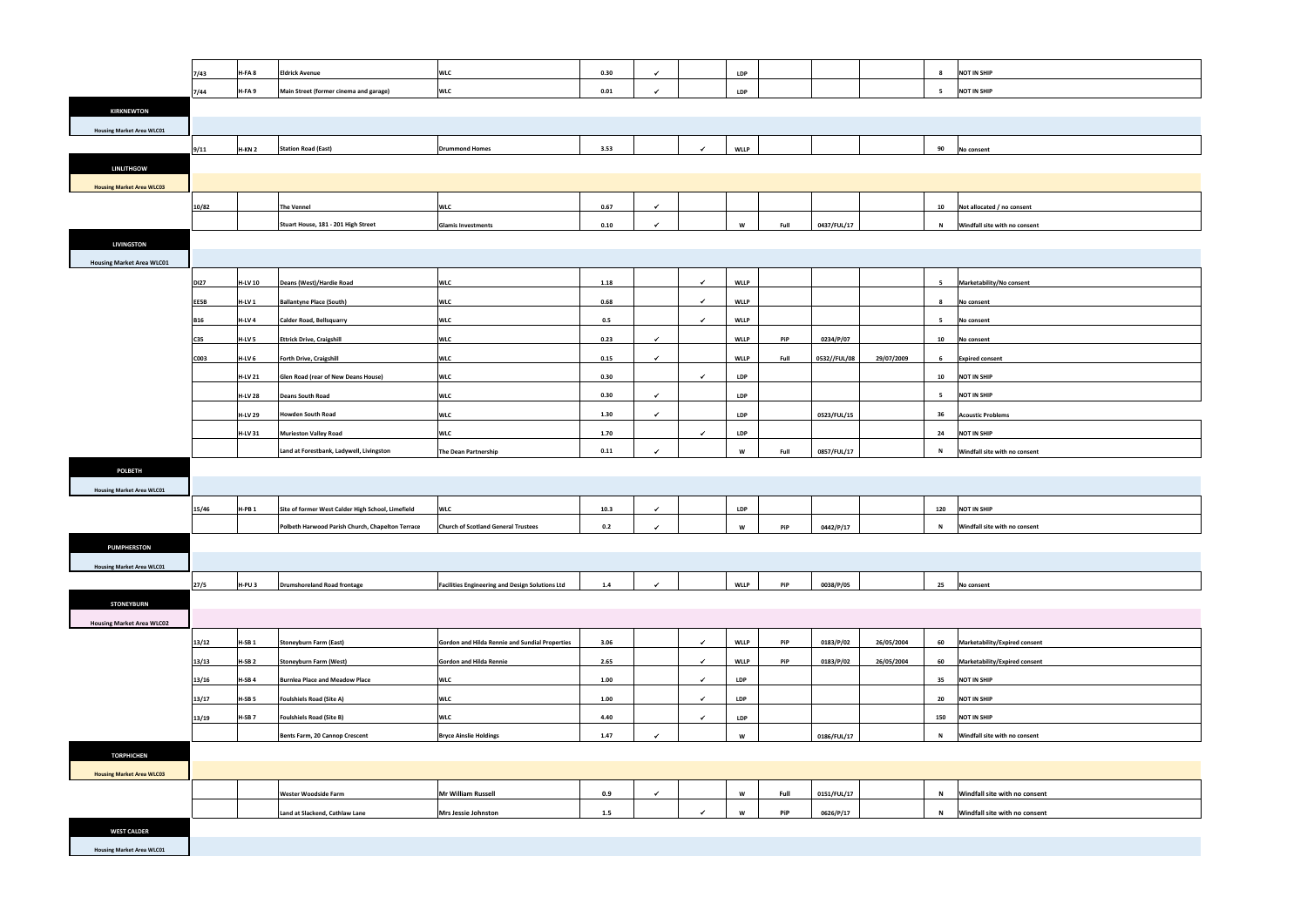|                                  | 15/44 | H-LW 6            | <b>Former Freeport Retail Village</b>    | <b>AW Land Purchases Ltd</b>           | 3.20 |     |                          | W           | PiP | 0488/P/09 | 29/08/13 | 30    | <b>Expired consent</b>                  |
|----------------------------------|-------|-------------------|------------------------------------------|----------------------------------------|------|-----|--------------------------|-------------|-----|-----------|----------|-------|-----------------------------------------|
| <b>WHITBURN</b>                  |       |                   |                                          |                                        |      |     |                          |             |     |           |          |       |                                         |
| <b>Housing Market Area WLC02</b> |       |                   |                                          |                                        |      |     |                          |             |     |           |          |       |                                         |
|                                  | H-WH6 | H-WH <sub>6</sub> | Polkemmet Business Centre, Dixon Terrace | <b>David Bradley</b>                   | 0.40 | ✔   |                          | <b>LDP</b>  |     |           |          | 10    | Ownership                               |
| <b>WILKIESTON</b>                |       |                   |                                          |                                        |      |     |                          |             |     |           |          |       |                                         |
| <b>Housing Market Area WLC01</b> |       |                   |                                          |                                        |      |     |                          |             |     |           |          |       |                                         |
|                                  | 32/1  | H-WI <sub>1</sub> | Linburn (site A)                         | <b>Scottish War Blinded</b>            | 4.65 |     |                          | <b>WLLP</b> |     |           |          | 50    | No consent                              |
| <b>WINCHBURGH</b>                |       |                   |                                          |                                        |      |     |                          |             |     |           |          |       |                                         |
| <b>Housing Market Area WLC01</b> |       |                   |                                          |                                        |      |     |                          |             |     |           |          |       |                                         |
|                                  | 18/05 | H-WB <sub>1</sub> | <b>Castle Road</b>                       | <b>Winchburgh Developments Limited</b> | 0.62 |     | $\overline{\mathcal{L}}$ | <b>WLLP</b> |     |           |          | N     | Long-standing site with little progress |
|                                  | 18/13 | H-WB <sub>2</sub> | Winchburgh Primary School, Dunn Place    | <b>WLC</b>                             | 0.8  |     |                          | <b>WLLP</b> |     |           |          | 20    | Constrained                             |
|                                  | 18/18 | <b>H-WB15</b>     | <b>Glendevon (regeneration site)</b>     | <b>WLC</b>                             | 0.8  |     |                          | <b>LDP</b>  |     |           |          | 27    | Constrained                             |
|                                  |       |                   |                                          |                                        |      |     |                          |             |     |           |          |       |                                         |
|                                  |       |                   |                                          |                                        |      | 158 | 280                      |             |     |           | Total ▶  | 3,916 |                                         |
|                                  |       |                   |                                          |                                        |      |     |                          |             |     |           |          |       |                                         |

**Key**<br>W - Windfall<br>BS - Base Supply<br>WLLP - Adopted West Lothian Local Plan<br>LDP - Proposed Plan

| nsent                          |  |
|--------------------------------|--|
|                                |  |
|                                |  |
| o                              |  |
|                                |  |
|                                |  |
| ıt                             |  |
|                                |  |
|                                |  |
| ding site with little progress |  |
| <u>ed</u>                      |  |
| ed                             |  |
|                                |  |
|                                |  |
|                                |  |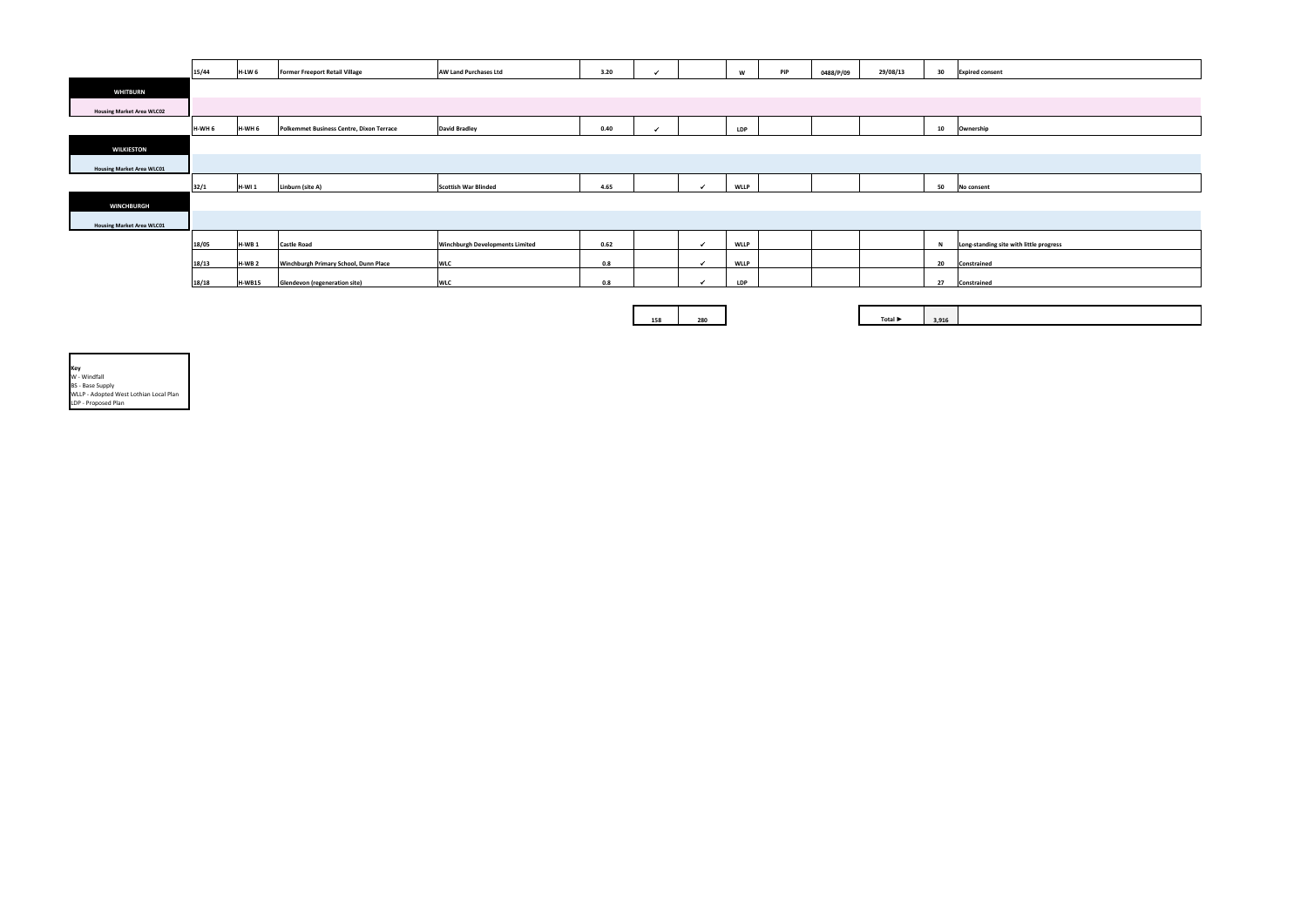#### **SCHEDULE 4**

**COMPLETIONS West Lothian Housing Land Audit 2018 (FINAL MAY 2019)**

|                                                     |           |                   |                                                       |                                                    |                              |                             |             |                 |                         |                         |                         |                         |                 |                                  |                 |                          |                         |                         |                         |                           |                         |                         | <b>Total</b>            |                         |                          |                                                    |
|-----------------------------------------------------|-----------|-------------------|-------------------------------------------------------|----------------------------------------------------|------------------------------|-----------------------------|-------------|-----------------|-------------------------|-------------------------|-------------------------|-------------------------|-----------------|----------------------------------|-----------------|--------------------------|-------------------------|-------------------------|-------------------------|---------------------------|-------------------------|-------------------------|-------------------------|-------------------------|--------------------------|----------------------------------------------------|
|                                                     | HLA       | <b>LDP</b>        |                                                       |                                                    |                              |                             |             | <b>Total No</b> |                         |                         | Affordable              |                         | Completions     |                                  |                 |                          | Remaining               |                         |                         | <b>Delivery Programme</b> |                         |                         | completion              |                         |                          |                                                    |
|                                                     | reference | reference         | <b>Site Name/Location</b>                             | Developer (or owner)                               | <b>Brownfield Greenfield</b> |                             | Source      | of units        | <b>Houses</b>           | Flats                   | units                   | to 31/03/2017           | 2017 to 2018    | AH completions rivate completion |                 | to 31/03/2018            | at 01/04/2018           | 18/19                   | 19/20                   | 20/21                     | 21/22                   | 22/23                   | 18/19 to 22/23 23/24    |                         | 24/25                    | <b>POST 25</b>                                     |
| <b>ARMADALE</b>                                     |           |                   |                                                       |                                                    |                              |                             |             |                 |                         |                         |                         |                         |                 |                                  |                 |                          |                         |                         |                         |                           |                         |                         |                         |                         |                          |                                                    |
| <b>Housing Market Area WLC02</b>                    |           |                   |                                                       |                                                    |                              |                             |             |                 |                         |                         |                         |                         |                 |                                  |                 |                          |                         |                         |                         |                           |                         |                         |                         |                         |                          |                                                    |
|                                                     | 1/37      | H-LW <sub>2</sub> | Craigengall Farm (Lowland Crofts)                     | <b>M&amp;M Quality Homes</b>                       |                              | $\checkmark$                | W           | 11              | 11                      | $\overline{\mathbf{0}}$ | $\mathbf 0$             | 6                       | $\mathbf{1}$    | $\bullet$                        | $\blacksquare$  | $\overline{7}$           | $\overline{a}$          | $\mathbf{1}$            | <b>1</b>                |                           | $\overline{1}$          | $\overline{\mathbf{0}}$ | $\overline{a}$          | $\overline{\mathbf{0}}$ | $\mathbf 0$              | $\overline{\mathbf{0}}$                            |
|                                                     |           | H-AM 7            | Tarrareoch (Southdale Meadows) H2                     | Bellway Homes Ltd, Scotland                        |                              | $\checkmark$                | <b>WLLP</b> | 85              | 85                      | $\overline{\mathbf{0}}$ | $\mathbf{0}$            | 69                      | 16              | $\bullet$                        | 16              | 85                       | $\overline{\mathbf{0}}$ | $\bullet$               | $\overline{\mathbf{0}}$ | $\mathbf{0}$              | $\mathbf{0}$            | $\overline{\mathbf{0}}$ | $\overline{\mathbf{0}}$ | $\mathbf{0}$            | $\overline{\mathbf{0}}$  | $\bullet$                                          |
|                                                     | <b>NH</b> | <b>H-AM 11</b>    | <b>Vetherhouse, Phase 2 (Ferrier Way)</b>             | <b>Taylor Wimpey East Scotland</b>                 |                              | $\checkmark$                | <b>WLLP</b> | 85              | 85                      | $\overline{\mathbf{0}}$ | $\bullet$               | 73                      | 12              | $\overline{0}$                   | 12              | 85                       | $\mathbf 0$             | $\mathbf{0}$            | $\mathbf{0}$            | $\mathbf{0}$              | $\mathbf{0}$            | $\bullet$               | $\mathbf 0$             | $\mathbf{0}$            | $\mathbf{0}$             | $\overline{\mathbf{0}}$                            |
| <b>BATHGATE</b><br><b>Housing Market Area WLC02</b> |           |                   |                                                       |                                                    |                              |                             |             |                 |                         |                         |                         |                         |                 |                                  |                 |                          |                         |                         |                         |                           |                         |                         |                         |                         |                          |                                                    |
|                                                     | 2/66(7)   | H-BA3             | <b>Standhill (Inchcross Grange)</b>                   | <b>Barratt West Scotland</b>                       | $\mathcal{A}$                |                             | <b>BS</b>   | 147             | 147                     | $\overline{\mathbf{0}}$ | $\mathbf{0}$            | 124                     | 23              | $\bullet$                        | 23              | 147                      | $\overline{\mathbf{0}}$ | $\overline{\mathbf{0}}$ | $\overline{\mathbf{0}}$ | $\mathbf{0}$              | $\mathbf 0$             | $\mathbf{0}$            | $\overline{\mathbf{0}}$ | $\overline{\mathbf{0}}$ | $\mathbf{0}$             | $\overline{\mathbf{0}}$                            |
|                                                     | 2/66(7)   | I-BA 3            | Standhill (frontage site)                             | <b>Barratt West Scotland</b>                       | $\overline{\phantom{a}}$     |                             | <b>BS</b>   | 17              | $17\,$                  | $\overline{\mathbf{0}}$ | $\overline{\mathbf{0}}$ |                         | 8 <sub>1</sub>  | $\bullet$                        | 8 <sub>1</sub>  | 17                       | $\mathbf 0$             | $\mathbf{0}$            | $\mathbf 0$             | $\Omega$                  | $\mathbf 0$             | $\mathbf 0$             | $\mathbf{0}$            | $\overline{\mathbf{0}}$ | $\bullet$                | $\overline{\mathbf{0}}$                            |
|                                                     | 2/66(20)  | H-BA <sub>2</sub> | Wester Inch, Area BB (land east of Meikle Inch Lane)  | <b>Taylor Wimpey</b>                               | $\checkmark$                 |                             | <b>BS</b>   | 78              | 78                      | $\mathbf 0$             | $\mathbf{0}$            | $\mathbf{o}$            | 21              |                                  | 21              | 21                       | 57                      | 30                      | 27                      | $\mathbf{0}$              | $\mathbf 0$             | $\mathbf{0}$            | 57                      | $\mathbf{0}$            | $\mathbf{0}$             | $\bullet$                                          |
| <b>BLACKBURN</b>                                    |           |                   |                                                       |                                                    |                              |                             |             |                 |                         |                         |                         |                         |                 |                                  |                 |                          |                         |                         |                         |                           |                         |                         |                         |                         |                          |                                                    |
| <b>Housing Market Area WLC02</b>                    |           |                   |                                                       |                                                    |                              |                             |             |                 |                         |                         |                         |                         |                 |                                  |                 |                          |                         |                         |                         |                           |                         |                         |                         |                         |                          |                                                    |
|                                                     | 3/26      | H-BB <sub>7</sub> | Redhouse West (Blackburnhall Road)                    | <b>WLC</b>                                         |                              | $\checkmark$                | <b>WLLP</b> | 100             | 52                      | 48                      | 100                     | 12                      | 43              | 43                               |                 | 55                       | 45                      | 45                      | $\Omega$                |                           | $\Omega$                | $\overline{\mathbf{0}}$ | 45                      |                         |                          |                                                    |
| <b>BLACKRIDGE</b>                                   |           |                   |                                                       |                                                    |                              |                             |             |                 |                         |                         |                         |                         |                 |                                  |                 |                          |                         |                         |                         |                           |                         |                         |                         |                         |                          |                                                    |
| <b>Housing Market Area WLC02</b>                    |           |                   |                                                       |                                                    |                              |                             |             |                 |                         |                         |                         |                         |                 |                                  |                 |                          |                         |                         |                         |                           |                         |                         |                         |                         |                          |                                                    |
|                                                     | 31/5a     | I-BL 1            | Harthill Road (Site A), (Allison Gardens)             | <b>RBS West Register Property (Administrators)</b> |                              | $\mathcal{L}_{\mathcal{A}}$ | BS          | 136             | 136                     | $\mathbf 0$             | 19                      | 76                      |                 |                                  |                 | 92                       | 44                      | 20                      | 20                      | $\overline{4}$            | $\mathbf{0}$            | $\mathbf 0$             | 44                      | $\overline{\mathbf{0}}$ | $\mathbf{0}$             | $\overline{\mathbf{0}}$                            |
| <b>BREICH</b>                                       |           |                   |                                                       |                                                    |                              |                             |             |                 |                         |                         |                         |                         |                 |                                  |                 |                          |                         |                         |                         |                           |                         |                         |                         |                         |                          |                                                    |
| <b>Housing Market Area WLC02</b>                    |           |                   |                                                       |                                                    |                              |                             |             |                 |                         |                         |                         |                         |                 |                                  |                 |                          |                         |                         |                         |                           |                         |                         |                         |                         |                          |                                                    |
|                                                     | 21/3      | <b>H-BR 2</b>     | <b>Woodmuir Road (West)</b>                           | Mr and Mrs Tod                                     |                              | $\checkmark$                | BS          | 30              | $\bullet$               | $\Omega$                | $\mathbf{0}$            | 28                      |                 |                                  |                 | 30                       | $\mathbf{0}$            | $\mathbf{0}$            | $\mathbf{0}$            |                           |                         | $\Omega$                |                         |                         |                          | $\mathbf{0}$                                       |
| <b>BROXBURN/UPHALL</b>                              |           |                   |                                                       |                                                    |                              |                             |             |                 |                         |                         |                         |                         |                 |                                  |                 |                          |                         |                         |                         |                           |                         |                         |                         |                         |                          |                                                    |
| <b>Housing Market Area WLC01</b>                    |           |                   |                                                       |                                                    |                              |                             |             |                 |                         |                         |                         |                         |                 |                                  |                 |                          |                         |                         |                         |                           |                         |                         |                         |                         |                          |                                                    |
|                                                     | 4/57      | H-BU 13           | Kirkhill North, Phase 1                               | <b>WLC</b>                                         |                              | $\checkmark$                | LDP         | 45              | 45                      | $\overline{\mathbf{0}}$ | 45                      | 31                      | 14              | $-14$                            | $\overline{0}$  | 45                       | $\mathbf{0}$            | $\mathbf{0}$            | $\overline{\mathbf{0}}$ | $\Omega$                  | $\overline{\mathbf{0}}$ | $\overline{\mathbf{0}}$ | $\overline{\mathbf{0}}$ | $\bullet$               | $\mathbf{0}$             | $\overline{\mathbf{0}}$                            |
|                                                     | 4/57      | I-BU 13           | Kirkhill North Phase 2                                | <b>WLC</b>                                         |                              | $\checkmark$                | BS          | 185             | 185                     | $\overline{\mathbf{0}}$ | 185                     | $\mathbf 0$             | 28              | 28                               | $\mathbf{0}$    | 28                       | 157                     | 112                     | 45                      | $\mathbf{0}$              | $\mathbf 0$             | 28                      | 32                      | 112                     | 41                       | $\overline{\mathbf{0}}$                            |
|                                                     | 4/60      | <b>H-BU 14</b>    | East Main Street (former Vion factory site)           | <b>Bellway Homes</b>                               | $\mathcal{L}_{\mathcal{L}}$  |                             | W           | 190             | 190                     | $\mathbf{0}$            | 14                      | $\mathbf 0$             | 48              |                                  | 48              | 48                       | 142                     | 59                      | 56                      | 27                        | $\mathbf{0}$            | $\overline{\mathbf{0}}$ | 142                     | $\overline{\mathbf{0}}$ | $\bullet$                | $\overline{\mathbf{0}}$                            |
| <b>EAST CALDER</b>                                  |           |                   |                                                       |                                                    |                              |                             |             |                 |                         |                         |                         |                         |                 |                                  |                 |                          |                         |                         |                         |                           |                         |                         |                         |                         |                          |                                                    |
| <b>Housing Market Area WLC01</b>                    |           |                   |                                                       |                                                    |                              |                             |             |                 |                         |                         |                         |                         |                 |                                  |                 |                          |                         |                         |                         |                           |                         |                         |                         |                         |                          |                                                    |
|                                                     |           | H-EC 4            | Raw Holdings West, (Seven Wells)                      | <b>Walker Group</b>                                |                              | $\checkmark$                | <b>WLLP</b> | 103             | 103                     | $\overline{\mathbf{0}}$ | $\bullet$               | 93                      | 10 <sup>°</sup> | $\sqrt{2}$                       | 10              | 103                      | $\mathbf 0$             | $\mathbf{0}$            | $\mathbf{0}$            | $\mathbf{0}$              | $\mathbf 0$             | $\bullet$               | $\overline{\mathbf{0}}$ | $\overline{\mathbf{0}}$ | $\mathbf{0}$             | $\bullet$                                          |
|                                                     |           | H-EC4             | Raw Holdings West, (Seven Wells) Site B Affordable    | <b>WLC</b>                                         |                              | $\checkmark$                | <b>WLLP</b> | 15              | $\overline{\mathbf{3}}$ | 12                      | 15                      | $\mathbf{0}$            |                 | $-4$                             | $\bullet$ 0     | 11                       | 11                      | 11                      | $\overline{\mathbf{0}}$ | $\mathbf 0$               | $\mathbf{0}$            | $\overline{a}$          | 15                      | $\overline{\mathbf{0}}$ | $\bullet$                | $\bullet$                                          |
|                                                     | AD        | <b>H-EC 7</b>     | Almondell, Phase 1, Sites LKa/LKc                     | <b>Taylor Wimpey East Scotland</b>                 |                              | $\checkmark$                | <b>WLLP</b> | 107             | 107                     | $\mathbf{0}$            | $\mathbf{0}$            | 105                     | $-2$            | $\bullet$                        | $\overline{2}$  | 107                      | $\mathbf 0$             | $\bullet$               | $\overline{\mathbf{0}}$ | $\bullet$                 | $\mathbf 0$             | $\mathbf{0}$            | $\overline{\mathbf{0}}$ | $\mathbf{0}$            | $\mathbf{0}$             | $\bullet$                                          |
|                                                     | AD        | <b>H-EC 9</b>     | <b>Almondell, Phase 1, Sites MWc &amp; LKe (part)</b> | <b>Charles Church</b>                              |                              | $\checkmark$                | <b>WLLP</b> | 64              | 64                      | $\mathbf{0}$            | $\overline{\mathbf{0}}$ | $\overline{\mathbf{0}}$ | 16              | $\bullet$                        | <b>16</b>       | 16                       | 48                      | 24                      | 24                      | $\mathbf{0}$              | $\mathbf 0$             | $\mathbf{0}$            | 48                      | $\bullet$               | $\bullet$                | $\bullet$                                          |
|                                                     | <b>AD</b> | H-EC <sub>9</sub> | Almondell, Phase 1, Site Mwa                          | <b>Stewart Milne Homes</b>                         |                              | $\checkmark$                | <b>WLLP</b> | 74              | 74                      | $\mathbf{0}$            | $\mathbf{0}$            | $\overline{\mathbf{0}}$ | 30              | $\overline{0}$                   | 30              | 30                       | 44                      | 30                      | 14                      |                           | $\mathbf{0}$            | $\overline{\mathbf{0}}$ | 44                      | $\overline{\mathbf{0}}$ | $\mathbf{0}$             | $\mathbf{0}$                                       |
| <b>FAULDHOUSE</b>                                   |           |                   |                                                       |                                                    |                              |                             |             |                 |                         |                         |                         |                         |                 |                                  |                 |                          |                         |                         |                         |                           |                         |                         |                         |                         |                          |                                                    |
| <b>Housing Market Area WLC02</b>                    |           |                   |                                                       |                                                    |                              |                             |             |                 |                         |                         |                         |                         |                 |                                  |                 |                          |                         |                         |                         |                           |                         |                         |                         |                         |                          |                                                    |
|                                                     | 7/30      | H-FA 5            | Breichwater Place                                     | <b>RCK Developments Ltd</b>                        |                              | $\mathcal{A}$               | <b>WLLP</b> | 78              | 78                      | $\overline{\mathbf{0}}$ | $\mathbf{0}$            | 22                      | 20              | $\sqrt{2}$                       | 20 <sup>°</sup> | 42<br>$\overline{a}$     | 34                      | 20                      | 20                      | $\Omega$                  | $\mathbf 0$             | $\bullet$               | 56                      | $\Omega$<br>$\Omega$    | $\mathbf{0}$<br>$\Omega$ | $\overline{\mathbf{0}}$<br>$\overline{\mathbf{0}}$ |
|                                                     | 7/40      | <b>H-FA 10</b>    | <b>Eastfield Recreation Ground</b>                    | <b>WLC</b>                                         |                              | $\checkmark$                | <b>WLLP</b> | 40              | 16                      | 24                      | 40                      | $\mathbf 0$             |                 |                                  |                 |                          | 36                      | 36                      | $\overline{\mathbf{0}}$ |                           | $\mathbf{0}$            | $\bullet$               | 36                      |                         |                          |                                                    |
| <b>KIRKNEWTON</b>                                   |           |                   |                                                       |                                                    |                              |                             |             |                 |                         |                         |                         |                         |                 |                                  |                 |                          |                         |                         |                         |                           |                         |                         |                         |                         |                          |                                                    |
| <b>Housing Market Area WLC01</b>                    | 9/2       | <b>H-KN1</b>      | <b>Braekirk Gardens</b>                               |                                                    |                              | $\checkmark$                | BS          | 124             | 124                     | $\overline{\mathbf{0}}$ | $\bullet$               |                         |                 | $\overline{0}$                   |                 |                          |                         |                         |                         |                           |                         |                         |                         |                         |                          | $\mathbf{0}$                                       |
| <b>LINLITHGOW</b>                                   |           |                   |                                                       | <b>Drummond Homes Ltd</b>                          |                              |                             |             |                 |                         |                         |                         | 112                     |                 |                                  |                 | 113                      | 11                      | $\mathbf{1}$            | $\overline{\mathbf{2}}$ | $\overline{2}$            | $\overline{2}$          | $\overline{\mathbf{2}}$ | 9                       | $\overline{\mathbf{2}}$ | $\mathbf{0}$             |                                                    |
| <b>Housing Market Area WLC03</b>                    |           |                   |                                                       |                                                    |                              |                             |             |                 |                         |                         |                         |                         |                 |                                  |                 |                          |                         |                         |                         |                           |                         |                         |                         |                         |                          |                                                    |
|                                                     | 10/83     | H-LL 2            | Westerlea Court, Friarsbrae                           | <b>Cala Management Ltd</b>                         |                              | $\mathcal{L}$               | W           | 5 <sub>5</sub>  | - 5                     | $\mathbf{0}$            | $\mathbf{0}$            | $\Omega$                |                 |                                  |                 | $\overline{\phantom{0}}$ | $\Omega$                | $\mathbf{0}$            | $\Omega$                | $\Omega$                  | $\Omega$                | $\overline{\mathbf{0}}$ |                         |                         |                          |                                                    |
| <b>LIVINGSTON</b>                                   |           |                   |                                                       |                                                    |                              |                             |             |                 |                         |                         |                         |                         |                 |                                  |                 |                          |                         |                         |                         |                           |                         |                         |                         |                         |                          |                                                    |
| <b>Housing Market Area WLC02</b>                    |           |                   |                                                       |                                                    |                              |                             |             |                 |                         |                         |                         |                         |                 |                                  |                 |                          |                         |                         |                         |                           |                         |                         |                         |                         |                          |                                                    |
|                                                     |           | <b>H-LV 14</b>    | Land at Eliburn Office Park                           | Barratt/Gladman                                    | $\checkmark$                 |                             | <b>WLLP</b> | 84              |                         |                         | 10                      | 73                      |                 |                                  |                 | 84                       | $\Omega$                | $\Omega$                | $\Omega$                | $\Omega$                  | $\mathbf 0$             | $\bullet$               | $\mathbf{a}$            |                         |                          | $\overline{\mathbf{0}}$                            |
|                                                     |           | <b>H-LV 17</b>    | Almond Link Road, Civic Centre Junction               | WLC                                                |                              | $\mathcal{L}$               | <b>BS</b>   | 20              | 20                      |                         | 20                      |                         | $20-1$          | 20                               | $\bullet$ 0     | 20                       | $\mathbf 0$             | $\mathbf{0}$            | $\Omega$                |                           |                         |                         | $\Omega$                | $\overline{\mathbf{0}}$ | $\mathbf{0}$             | $\overline{\mathbf{0}}$                            |
|                                                     |           |                   |                                                       |                                                    |                              |                             |             |                 |                         |                         |                         |                         |                 |                                  |                 |                          |                         |                         |                         |                           |                         |                         |                         |                         |                          |                                                    |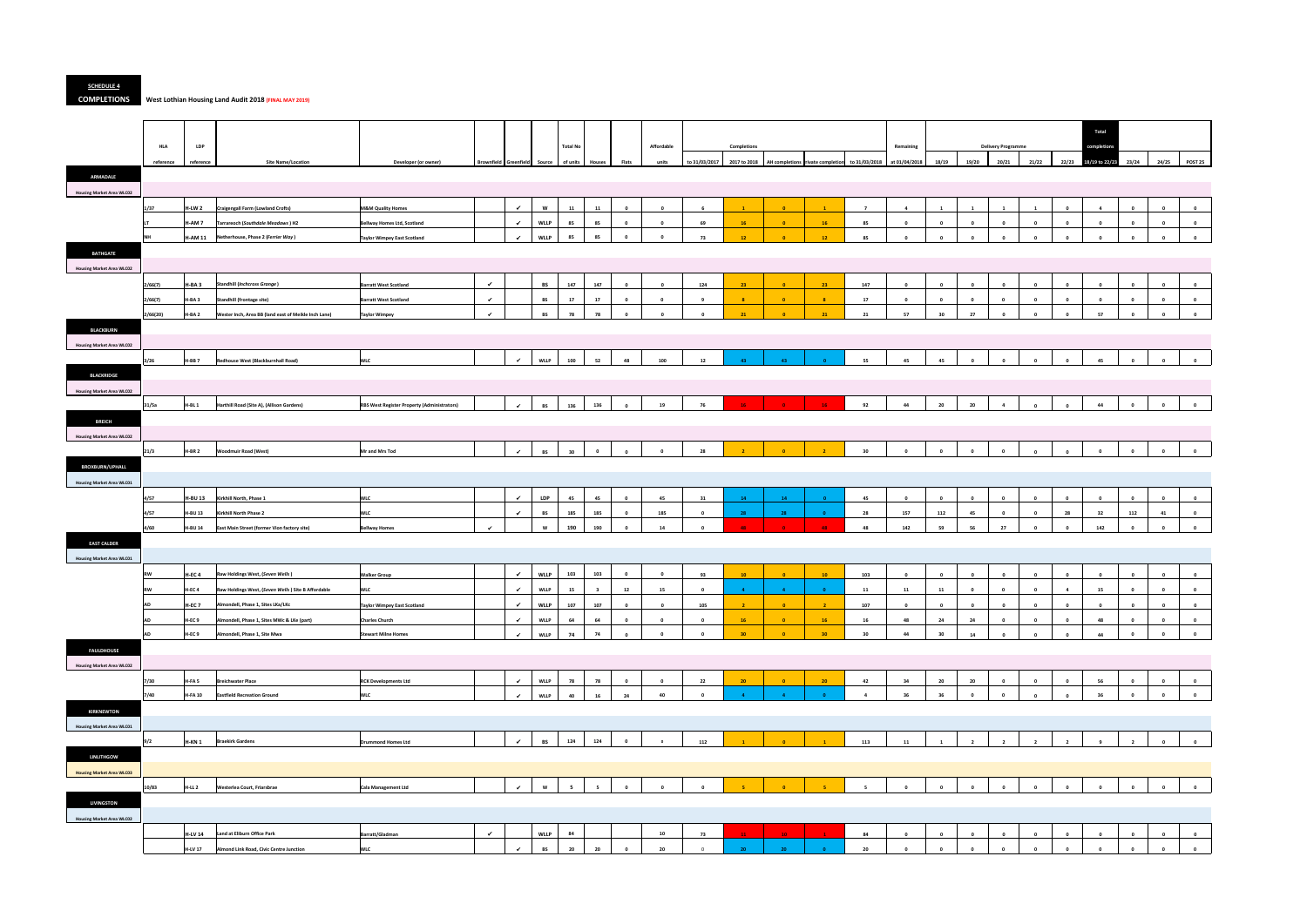|                                  |           | <b>H-LV 22</b>               | Kirkton Road North (site of former Buchanan House) | <b>Barratt Homes</b>                  | $\checkmark$  |              | <b>WLLP</b>  | 112          | 112          | $\overline{\mathbf{0}}$ | $\overline{\mathbf{0}}$ | $\overline{0}$ | 29                      |                         | 29                      | 29                       | 83                      | 36                      | 36                      | 11                      | $\mathbf{0}$            | $\overline{\mathbf{0}}$ | 83                       | 36                      | 11                      | $\overline{0}$           |
|----------------------------------|-----------|------------------------------|----------------------------------------------------|---------------------------------------|---------------|--------------|--------------|--------------|--------------|-------------------------|-------------------------|----------------|-------------------------|-------------------------|-------------------------|--------------------------|-------------------------|-------------------------|-------------------------|-------------------------|-------------------------|-------------------------|--------------------------|-------------------------|-------------------------|--------------------------|
|                                  |           |                              | Land at Forth Drive / Almond East Road, Craigshill | <b>Almond HA</b>                      | $\checkmark$  |              | W            | $\mathbf{q}$ | $\mathbf{0}$ | $\overline{9}$          |                         | $\Omega$       |                         |                         | $\overline{\mathbf{0}}$ |                          | $\Omega$                | $\mathbf{0}$            | $\mathbf{0}$            | $\mathbf{0}$            |                         | $\Omega$                | $\mathbf{a}$             | $\mathbf{0}$            | $\mathbf{0}$            |                          |
| <b>MID CALDER</b>                |           |                              |                                                    |                                       |               |              |              |              |              |                         |                         |                |                         |                         |                         |                          |                         |                         |                         |                         |                         |                         |                          |                         |                         |                          |
|                                  |           |                              |                                                    |                                       |               |              |              |              |              |                         |                         |                |                         |                         |                         |                          |                         |                         |                         |                         |                         |                         |                          |                         |                         |                          |
| <b>Housing Market Area WLC01</b> |           |                              |                                                    |                                       |               |              |              |              |              |                         |                         |                |                         |                         |                         |                          |                         |                         |                         |                         |                         |                         |                          |                         |                         |                          |
|                                  | 99/4      | H-MC1                        | <b>New Calder Paper Mill</b>                       | <b>Robertson Homes</b>                | $\mathcal{L}$ |              | <b>WLLDP</b> | 49           | 49           | $\Omega$                | $\overline{\mathbf{0}}$ | $\overline{2}$ | 24                      |                         | 24                      | 26                       | 23                      | 23                      | $\overline{\mathbf{0}}$ | $\overline{\mathbf{0}}$ | $\mathbf{a}$            | $\mathbf{0}$            | 23                       | $\mathbf{0}$            | $\mathbf{0}$            | $\overline{\phantom{a}}$ |
| <b>SEAFIELD</b>                  |           |                              |                                                    |                                       |               |              |              |              |              |                         |                         |                |                         |                         |                         |                          |                         |                         |                         |                         |                         |                         |                          |                         |                         |                          |
| <b>Housing Market Area WLC02</b> |           |                              |                                                    |                                       |               |              |              |              |              |                         |                         |                |                         |                         |                         |                          |                         |                         |                         |                         |                         |                         |                          |                         |                         |                          |
|                                  | $H-SF1$   | $H-SF1$                      | <b>Old Rows</b>                                    | <b>RB Construction (Redhouse) Ltd</b> | $\mathcal{L}$ |              | <b>BS</b>    | 10           | 10           | $\overline{\mathbf{0}}$ | $\overline{\mathbf{0}}$ | $\mathbf 0$    |                         |                         | -5                      | $\overline{\phantom{0}}$ | $5^{\circ}$             | $5^{\circ}$             | $\bullet$               | $\bullet$               | $\Omega$                | $\Omega$                | $\overline{\mathbf{8}}$  | $\overline{\mathbf{0}}$ | $\overline{\mathbf{0}}$ | $\overline{\phantom{0}}$ |
| <b>STONEYBURN/BENTS</b>          |           |                              |                                                    |                                       |               |              |              |              |              |                         |                         |                |                         |                         |                         |                          |                         |                         |                         |                         |                         |                         |                          |                         |                         |                          |
| <b>Housing Market Area WLC02</b> |           |                              |                                                    |                                       |               |              |              |              |              |                         |                         |                |                         |                         |                         |                          |                         |                         |                         |                         |                         |                         |                          |                         |                         |                          |
|                                  | 13/15     |                              |                                                    |                                       | $\checkmark$  |              |              |              | $\bullet$    |                         | 12                      | $\Omega$       | $-12$                   | $12$                    |                         | 12                       | $\overline{\mathbf{0}}$ | $\mathbf{0}$            | $\overline{\mathbf{0}}$ | $\mathbf{0}$            |                         |                         | $\Omega$                 | $\bullet$               | $\mathbf{0}$            | $\overline{a}$           |
|                                  |           | H-SB <sub>3</sub>            | Stoneyburn Workshops (North), Foulshiels Road      | <b>Almond Housing Association Ltd</b> |               |              | <b>WLLP</b>  | 12           |              | 12                      |                         |                |                         |                         |                         |                          |                         |                         |                         |                         | $\mathbf{a}$            | $\mathbf{a}$            |                          |                         |                         |                          |
| <b>WEST CALDER</b>               |           |                              |                                                    |                                       |               |              |              |              |              |                         |                         |                |                         |                         |                         |                          |                         |                         |                         |                         |                         |                         |                          |                         |                         |                          |
| <b>Housing Market Area WLC01</b> |           |                              |                                                    |                                       |               |              |              |              |              |                         |                         |                |                         |                         |                         |                          |                         |                         |                         |                         |                         |                         |                          |                         |                         |                          |
|                                  | 15/43     | H-LW4                        | <b>West Mains Farm (Lowland Crofts)</b>            | <b>New Lives New Landscapes</b>       |               | $\checkmark$ | W            | 19           | 19           | $\overline{\mathbf{0}}$ | $\overline{\mathbf{0}}$ | 12             | $\mathbf{1}$            | $\overline{\mathbf{0}}$ | $\mathbf{1}$            | 13                       | 6                       | $\mathbf{1}$            | $\mathbf{1}$            | $\mathbf{1}$            |                         | $\mathbf{1}$            | $\overline{\phantom{0}}$ | $\mathbf{1}$            | $\mathbf 0$             | $\mathbf{0}$             |
|                                  | 15/43     | H-LW <sub>5</sub>            | <b>Longford Farm (Lowland Crofts)</b>              | <b>New Lives New Landscapes</b>       |               | $\checkmark$ | W            | 15           | 15           | $\overline{\mathbf{0}}$ | $\mathbf{0}$            | $\overline{4}$ | $\overline{\mathbf{3}}$ | $\overline{\mathbf{0}}$ | $-3$                    | $\overline{7}$           | 8                       | $\overline{2}$          | $\overline{2}$          | $\overline{\mathbf{2}}$ | $\overline{2}$          | $\overline{\mathbf{0}}$ | $\overline{\mathbf{8}}$  | $\overline{\mathbf{0}}$ | $\bullet$               |                          |
|                                  | MO        | H-WC <sub>2</sub>            | Mossend, Phase 1 (Site A)                          | <b>Walker Group</b>                   |               | $\checkmark$ | <b>WLLP</b>  | 173          | 173          | $\Omega$                | $\Omega$                | $\mathbf{a}$   | 24                      |                         | 24                      | 24                       | 149                     | 30                      | 30                      | 30                      | 30                      | 29                      | 149                      | $\bullet$               | $\mathbf{0}$            | $\overline{a}$           |
| <b>WHITBURN</b>                  |           |                              |                                                    |                                       |               |              |              |              |              |                         |                         |                |                         |                         |                         |                          |                         |                         |                         |                         |                         |                         |                          |                         |                         |                          |
|                                  |           |                              |                                                    |                                       |               |              |              |              |              |                         |                         |                |                         |                         |                         |                          |                         |                         |                         |                         |                         |                         |                          |                         |                         |                          |
| <b>Housing Market Area WLC02</b> | 17/22     | H-WH <sub>3</sub>            | Phase 2A and 2B                                    | <b>Bellway Homes</b>                  |               |              | <b>WLLP</b>  | 163          | 163          | $\overline{\mathbf{0}}$ | $\mathbf{0}$            | $\mathbf{0}$   | 49                      | - 0                     | 49                      | 49                       | 114                     | 36                      | 36                      | 36                      |                         | $\mathbf 0$             | 114                      | $\mathbf{0}$            | $\mathbf 0$             | $\overline{\mathbf{0}}$  |
|                                  |           |                              |                                                    |                                       |               |              |              |              |              |                         |                         |                |                         |                         |                         |                          |                         |                         |                         |                         |                         |                         |                          |                         |                         |                          |
| <b>WINCHBURGH</b>                |           |                              |                                                    |                                       |               |              |              |              |              |                         |                         |                |                         |                         |                         |                          |                         |                         |                         |                         |                         |                         |                          |                         |                         |                          |
| <b>Housing Market Area WLC01</b> |           |                              |                                                    |                                       |               |              |              |              |              |                         |                         |                |                         |                         |                         |                          |                         |                         |                         |                         |                         |                         |                          |                         |                         |                          |
|                                  | <b>MS</b> | H-WB <sub>5</sub>            | Myreside, Block AA, (Seton Park)                   | <b>Taylor Wimpey East Scotland</b>    |               | $\checkmark$ | <b>WLLP</b>  | 153          | 153          | $\overline{\mathbf{0}}$ | $\overline{\mathbf{0}}$ | 76             | 41                      | $\overline{\mathbf{0}}$ | $-41$                   | 117                      | 36                      | 36                      | $\overline{\mathbf{0}}$ | $\bullet$               | $\overline{\mathbf{0}}$ | $\bullet$               | 36                       | $\mathbf{0}$            | $\mathbf 0$             |                          |
|                                  | GN        | <b>H-WB11</b>                | Glendevon (North), Block M, (Winchburgh Village)   | <b>Bellway Homes Ltd Scotland</b>     |               | $\checkmark$ | <b>WLLP</b>  | 111          | 111          | $\mathbf{0}$            | $\mathbf{0}$            | 101            | 10                      | $\overline{0}$          | 10                      | 111                      | $\bullet$               | $\overline{\mathbf{0}}$ | $\overline{\mathbf{0}}$ | $\overline{\mathbf{0}}$ | $\bullet$               | $\bullet$               | $\bullet$                | $\mathbf{0}$            | $\mathbf{0}$            | $\overline{0}$           |
|                                  |           | <b>Town Centre Block Q3B</b> |                                                    | <b>Bellway Homes Ltd Scotland</b>     |               | $\checkmark$ | <b>WLLP</b>  |              | -8           | $\Omega$                | $\Omega$                | $\mathbf{a}$   |                         |                         | $\mathbf{R}$            |                          | $\Omega$                |                         | $\Omega$                | $\Omega$                |                         | $\Omega$                | $\Omega$                 | $\mathbf{0}$            | $\mathbf 0$             | $\overline{a}$           |
|                                  |           |                              |                                                    |                                       |               |              |              |              |              |                         |                         |                |                         |                         |                         |                          |                         |                         |                         |                         |                         |                         |                          |                         |                         |                          |
|                                  |           |                              |                                                    |                                       |               |              |              |              |              |                         |                         |                |                         |                         |                         |                          |                         |                         |                         |                         |                         |                         |                          |                         |                         |                          |
|                                  |           |                              |                                                    | Small Sites ▶                         |               |              |              |              |              |                         |                         |                | 20                      | $\bullet$               | 20                      |                          |                         |                         |                         |                         |                         |                         |                          |                         |                         |                          |

**Totals ►**

| $\checkmark$ |              | <b>WLLP</b>  | 112              | 112          | $\mathbf 0$  | $\mathbf{0}$ | $\,0\,$        | 29             | $\bullet$      | 29              | 29                       | 83                       | 36                 | 36                      | 11                      | $\mathbf 0$    | $\pmb{0}$    | 83          | 36                 | 11          | $\pmb{0}$          |
|--------------|--------------|--------------|------------------|--------------|--------------|--------------|----------------|----------------|----------------|-----------------|--------------------------|--------------------------|--------------------|-------------------------|-------------------------|----------------|--------------|-------------|--------------------|-------------|--------------------|
| $\checkmark$ |              | $\mathbf{w}$ | $\overline{9}$   | $\mathbf 0$  | 9            | 9            | $\mathbf 0$    | -9             | 9 <sup>°</sup> | $\bullet$       | 9                        | $\mathbf 0$              | $\mathbf 0$        | $\mathbf 0$             | $\mathbf 0$             | $\mathbf 0$    | $\mathbf 0$  | $\mathbf 0$ | $\bullet$          | $\mathbf 0$ | $\mathbf{0}$       |
|              |              |              |                  |              |              |              |                |                |                |                 |                          |                          |                    |                         |                         |                |              |             |                    |             |                    |
| $\checkmark$ |              | <b>WLLDP</b> | 49               | 49           | $\mathbf{0}$ | $\pmb{0}$    | $\overline{2}$ | 24             | $\bullet$      | 24              | 26                       | 23                       | 23                 | $\mathbf 0$             | $\mathbf{0}$            | $\mathbf 0$    | $\mathbf 0$  | 23          | $\mathbf{0}$       | $\pmb{0}$   | $\pmb{\mathsf{o}}$ |
|              |              |              |                  |              |              |              |                |                |                |                 |                          |                          |                    |                         |                         |                |              |             |                    |             |                    |
| $\checkmark$ |              | BS           | 10               | 10           | $\mathbf 0$  | $\pmb{0}$    | $\pmb{0}$      | $\,$ 5 $\,$    | $\bullet$      | $\,$ 5 $\,$     | $\overline{\phantom{a}}$ | $\overline{\phantom{a}}$ | $5\overline{ }$    | $\mathbf 0$             | $\mathbf 0$             | $\mathbf 0$    | $\mathbf 0$  | 8           | $\pmb{0}$          | $\mathbf 0$ | $\bullet$          |
|              |              |              |                  |              |              |              |                |                |                |                 |                          |                          |                    |                         |                         |                |              |             |                    |             |                    |
| $\checkmark$ |              | <b>WLLP</b>  | 12               | $\mathbf{0}$ | 12           | ${\bf 12}$   | $\mathbf 0$    | $12^\circ$     | $12\,$         | $\mathbf{0}$    | 12                       | $\mathbf 0$              | $\pmb{0}$          | $\mathbf 0$             | $\mathbf 0$             | $\mathbf 0$    | $\mathbf 0$  | $\mathbf 0$ | $\pmb{\mathsf{o}}$ | $\bullet$   | $\bullet$          |
|              |              |              |                  |              |              |              |                |                |                |                 |                          |                          |                    |                         |                         |                |              |             |                    |             |                    |
|              | $\checkmark$ | W            | 19               | 19           | $\mathbf 0$  | $\mathbf 0$  | 12             | $\mathbf{1}$   | $\bullet$      | $\mathbf{1}$    | 13                       | 6                        | $\mathbf{1}$       | $\mathbf{1}$            | $\mathbf{1}$            | $\mathbf{1}$   | $\mathbf{1}$ | 5           | $\mathbf{1}$       | $\mathbf 0$ | $\mathbf{0}$       |
|              | $\checkmark$ | W            | 15               | 15           | $\mathbf{0}$ | $\pmb{0}$    | $\overline{a}$ | 3 <sub>1</sub> | $\bullet$      | 3 <sup>o</sup>  | $\overline{7}$           | 8                        | $\overline{2}$     | $\overline{\mathbf{2}}$ | $\overline{\mathbf{2}}$ | $\overline{2}$ | $\mathbf 0$  | 8           | $\mathbf{0}$       | $\mathbf 0$ | $\mathbf{0}$       |
|              | $\checkmark$ | <b>WLLP</b>  | 173              | 173          | $\mathbf 0$  | $\pmb{0}$    | $\mathbf{0}$   | 24             | $\bullet$      | 24              | 24                       | 149                      | 30                 | 30                      | 30                      | 30             | 29           | 149         | $\mathbf 0$        | $\pmb{0}$   | $\mathbf{0}$       |
|              |              |              |                  |              |              |              |                |                |                |                 |                          |                          |                    |                         |                         |                |              |             |                    |             |                    |
|              |              | <b>WLLP</b>  | 163              | 163          | $\bullet$    | $\mathbf 0$  | $\mathbf 0$    | 49             | $\bullet$      | 49              | 49                       | 114                      | 36                 | 36                      | 36                      | 6              | $\bullet$    | 114         | $\bullet$          | $\mathbf 0$ | $\pmb{0}$          |
|              |              |              |                  |              |              |              |                |                |                |                 |                          |                          |                    |                         |                         |                |              |             |                    |             |                    |
|              | $\checkmark$ | <b>WLLP</b>  | 153              | 153          | $\mathbf 0$  | $\pmb{0}$    | 76             | 41             | $\bullet$      | 41              | 117                      | 36                       | 36                 | $\mathbf 0$             | $\mathbf 0$             | $\mathbf{0}$   | $\mathbf 0$  | 36          | $\mathbf 0$        | $\mathbf 0$ | $\pmb{0}$          |
|              | $\checkmark$ | <b>WLLP</b>  | 111              | 111          | $\mathbf 0$  | $\mathbf 0$  | 101            | 10             | $\bullet$      | 10 <sub>1</sub> | 111                      | $\mathbf 0$              | $\mathbf{0}$       | $\pmb{0}$               | $\mathbf 0$             | $\mathbf 0$    | $\mathbf 0$  | $\mathbf 0$ | $\pmb{0}$          | $\mathbf 0$ | $\mathbf 0$        |
|              | $\checkmark$ | <b>WLLP</b>  | $\boldsymbol{8}$ | 8            | $\mathbf 0$  | $\pmb{0}$    | $\mathbf 0$    | $\mathbf{8}$   | $\bullet$      | $\mathbf{8}$    | $\bf{8}$                 | $\mathbf 0$              | $\pmb{\mathsf{o}}$ | $\pmb{0}$               | $\mathbf 0$             | $\mathbf 0$    | $\mathbf{0}$ | $\pmb{0}$   | $\mathbf 0$        | $\mathbf 0$ | $\mathbf 0$        |
|              |              |              |                  |              |              |              |                |                |                |                 |                          |                          |                    |                         |                         |                |              |             |                    |             |                    |
|              |              |              |                  |              |              |              |                | 20             | $\mathbf 0$    | 20              |                          |                          |                    |                         |                         |                |              |             |                    |             |                    |
| 340          | 515          |              | 2657             | 2229         | 149          | 460          | 1028           | 590            | 144            | 446             | 1332                     | 1,057                    | 558                | 314                     | 114                     | 42             | $\bf{64}$    | 958         | 151                | 52          | $\mathbf 0$        |

| Private    | 361 |
|------------|-----|
| Affordable | 134 |
| <b>Mix</b> | 75  |
| RSL        | 21  |
| <b>WLC</b> | 123 |
|            |     |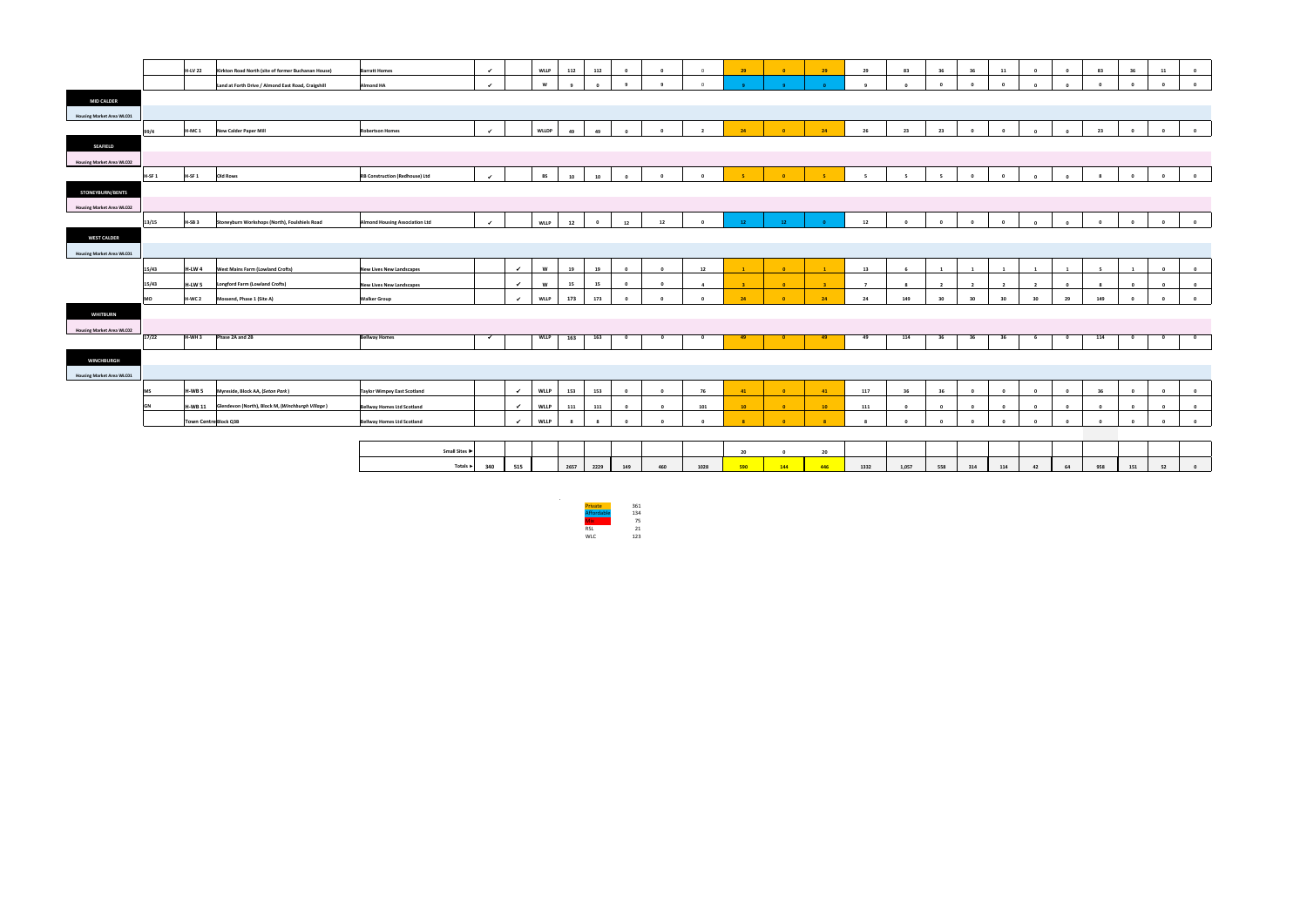#### **SCHEDULE 5**

#### **DELETED SITES West Lothian Housing Land Audit 2017 (FINAL MAY 2018)**

|                                  |            |                                         |                           |                 | Planning    | Planning         |                 |                                             |
|----------------------------------|------------|-----------------------------------------|---------------------------|-----------------|-------------|------------------|-----------------|---------------------------------------------|
|                                  | <b>HLA</b> |                                         |                           |                 | application | application      | <b>Total No</b> | Reason(s) for                               |
|                                  | reference  | <b>Site Name/Location</b>               | Developer (or owner)      | Gross Area (ha) | reference   | date of approval | of units        | deletion                                    |
|                                  |            |                                         |                           |                 |             |                  |                 |                                             |
| <b>ARMADALE</b>                  |            |                                         |                           |                 |             |                  |                 |                                             |
| <b>Housing Market Area WLC02</b> |            |                                         |                           |                 |             |                  |                 |                                             |
|                                  | $1/30$     | South Couston Farm (Lowland Crofts)     | <b>Various</b>            | 50              | 0838/P/99   | 23/07/2002       | $\overline{7}$  | Site capacity reduced to fewer than 5 units |
| <b>BATHGATE</b>                  |            |                                         |                           |                 |             |                  |                 |                                             |
| <b>Housing Market Area WLC02</b> |            |                                         |                           |                 |             |                  |                 |                                             |
|                                  |            |                                         |                           |                 |             |                  |                 |                                             |
|                                  |            |                                         |                           |                 |             |                  |                 |                                             |
| <b>BLACKBURN</b>                 |            |                                         |                           |                 |             |                  |                 |                                             |
| <b>Housing Market Area WLC02</b> |            |                                         |                           |                 |             |                  |                 |                                             |
|                                  | 3/10       | <b>Beechwood Road</b>                   | <b>WLC</b>                | 0.18            |             |                  | 10              | Not allocated in LDP/No consent             |
|                                  | 3/40       | Ash Grove (East)                        | <b>WLC</b>                | $0.4\,$         |             |                  | 20              | Not allocated in LDP/No consent             |
| <b>BRIDGEND</b>                  |            |                                         |                           |                 |             |                  |                 |                                             |
| <b>Housing Market Area WLC03</b> |            |                                         |                           |                 |             |                  |                 |                                             |
|                                  |            | Woodside                                | Not known                 | 0.68            |             |                  | 6               |                                             |
|                                  | 22/1       |                                         |                           |                 |             |                  |                 | Not allocated in LDP/No consent             |
| <b>BROXBURN/UPHALL</b>           |            |                                         |                           |                 |             |                  |                 |                                             |
| <b>Housing Market Area WLC01</b> |            |                                         |                           |                 |             |                  |                 |                                             |
|                                  | $3/40$     | Holmes North (Site C)                   | <b>WLC</b>                | 0.27            |             |                  | 20              | Site sold for non-residential development   |
| <b>DECHMONT</b>                  |            |                                         |                           |                 |             |                  |                 |                                             |
| <b>Housing Market Area WLC01</b> |            |                                         |                           |                 |             |                  |                 |                                             |
|                                  |            |                                         |                           |                 |             |                  |                 |                                             |
|                                  | 5/2        | Badgerwood (formerly Houston 3) (Plots) | Mrs MacFarlane and others | 1.58            |             | 1994             | 23              | Physical site capacity has been reached     |
| <b>EAST CALDER</b>               |            |                                         |                           |                 |             |                  |                 |                                             |
| <b>Housing Market Area WLC01</b> |            |                                         |                           |                 |             |                  |                 |                                             |
|                                  | 6/13       | <b>Calderhall Terrace</b>               | <b>WLC</b>                | 0.3             |             |                  | 9               | Not allocated in LDP/No consent             |
| <b>FAULDHOUSE</b>                |            |                                         |                           |                 |             |                  |                 |                                             |

| <b>Total No</b> | Reason(s) for                               |
|-----------------|---------------------------------------------|
| of units        | deletion                                    |
|                 |                                             |
|                 |                                             |
| 7               | Site capacity reduced to fewer than 5 units |
|                 |                                             |
|                 |                                             |
|                 |                                             |
|                 |                                             |
|                 |                                             |
| 10              | Not allocated in LDP/No consent             |
| 20              | Not allocated in LDP/No consent             |

|  | Not allocated in LDP/No consent |
|--|---------------------------------|

| 20 | Site sold for non-residential development |
|----|-------------------------------------------|
|    |                                           |
|    |                                           |

| 23 | Physical site capacity has been reached |
|----|-----------------------------------------|
|    |                                         |

|  | Not allocated in LDP/No consent |
|--|---------------------------------|